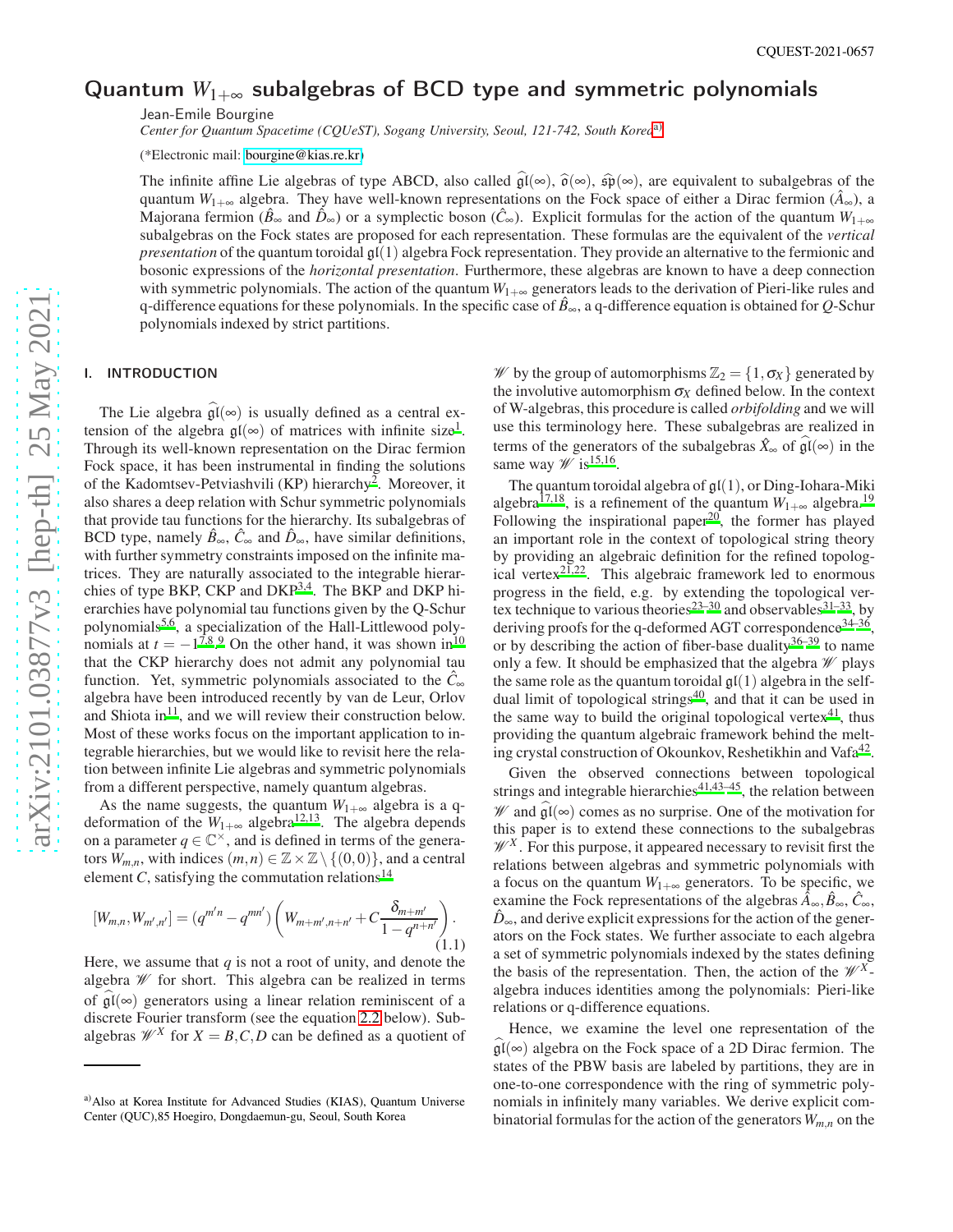

<span id="page-1-1"></span>FIG. 1. Young diagram of the partition  $\lambda = (4,3,3,1,1)$  with three hooks of length 8,3,1

states associated to Schur polynomials. From these expressions, we recover the rules obeyed by the Schur polynomials under multiplication by elementary power sums, together with the q-difference equation coming from the specialization of the Macdonald operator at  $t = q^8$  $t = q^8$ . Expanding this operator in *q*, we recover the Hamiltonians of the Calogero-Sutherland integrable model $46$ . This program is then extended to the subalgebras  $\hat{B}_{\infty}$ ,  $\hat{C}_{\infty}$  and  $\hat{D}_{\infty}$  with a mitigated success. In the case of  $\hat{B}_{\infty}$ , we study the representation of level 1/2 on the Fock space of a Majorana fermion. As anticipated, the associated symmetric polynomials are *Q*-Schur functions, and the whole program goes through. In particular, we obtain a new qdifference equation solved by these polynomials. On the other hand, the definition of symmetric polynomials is not obvious in the case of the algebras  $\hat{C}$ ∞ and  $\hat{D}$ ∞. The corresponding representations have levels  $C = -1/2$  and  $C = 1/2$  respectively, they are realized on the Fock space of a symplectic boson or a Majorana fermion. For these algebras, there are two natural ways to generalize the definition of Schur and Q-Schur functions of the cases  $\hat{A}_{\infty}$  and  $\hat{B}_{\infty}$ , and we study the properties of both sets of symmetric polynomials.

The organization of this paper is very straightforward, the sections two to five treating successively the case of the algebras  $\hat{A}_{\infty}, \hat{B}_{\infty}, \hat{C}_{\infty}$  and  $\hat{D}_{\infty}$ . The first appendix re-derive the bosonic expression of the Schur polynomials, while the second appendix focuses on the derivation of the q-difference equations.

Notations In this paper, we take the convention that indices  $i, j, k, l, m, n$  take integer values, while indices  $r, s, t$  take halfinteger values. Moreover, partitions are denoted with the Greek letters  $\lambda, \mu, \nu$ , they consists in sets of ordered positive integers  $\lambda = (\lambda_1 \geq \lambda_2 \geq \cdots)$  with  $|\lambda| = \sum_i \lambda_i$  finite. They are represented as Young diagrams with columns of  $\lambda_i$  boxes, drawn upward (see the figure [1\)](#page-1-1). We denote  $\ell(\lambda) = \frac{1}{4} \{\lambda_i \neq 0\}$ the number of parts,  $|\lambda|$  the number of boxes and  $d(\lambda)$  the number of hooks.

# <span id="page-1-3"></span>**II.** QUANTUM  $W_{1+\infty}$  AND  $\widehat{\mathfrak{gl}}(\infty)$

The algebra  $\hat{\mathfrak{gl}}(\infty)$ , or  $\hat{A}_{\infty}$ , can be formulated in terms of the generators  $E_{r,s}$  with half-integer indices, and a central element

*C*, obeying the commutation relations,

<span id="page-1-2"></span>
$$
[E_{r,s}, E_{t,u}] = \delta_{s+t} E_{r,u} - \delta_{r+u} E_{t,s} + C(\theta(r) - \theta(t)) \delta_{s+t} \delta_{r+u},
$$
\n(2.1)

with  $r, s, t, u \in \mathbb{Z} + 1/2$  and where  $\theta(r)$  denotes the Heaviside function taking the value one for  $r > 0$  and zero when  $r < 0$ (the value at zero is irrelevant at the moment). By construction, it has a representation of level zero given by infinite matrices, namely  $\rho_0(E_{r,s}) = e_{r+1/2,-s+1/2}$  where  $e_{i,j}$  (*i*, *j* ∈ ℤ) are the matrices with 1 at position  $(i, j)$  and zero elsewhere that form a basis of  $\mathfrak{gl}(\infty)$ .

The algebraic relations [1.1](#page-0-1) defining the quantum  $W_{1+\infty}$  algebra  $\mathscr W$  can be realized in terms of the generators  $E_{rs}$  of  $\mathfrak{gl}(\infty)$  after introducing the linear relation

<span id="page-1-0"></span>
$$
W_{m,n} = \sum_{r \in \mathbb{Z}+1/2} q^{-(r+1/2)n} E_{m-r,r}, \tag{2.2}
$$

and upon identification of the central elements *C* [15](#page-21-14). Through this relation, the representations of  $\mathfrak{gl}(\infty)$  are naturally lifted to representations of quantum  $W_{1+\infty}$ . In this paper, we will consider only two representations referred as *Dirac representation* and β γ*-representation*.

As the name suggests, the Dirac representation  $\rho^{(D)}$  acts on the Fock space of a 2D Dirac fermion with modes  $\psi_r$ ,  $\bar{\psi}_r$  satisfying the Clifford algebra  $\{\psi_r, \bar{\psi}_s\} = \delta_{r+s}$ . The Fock space is built upon the vacuum state  $|0\rangle$ , annihilated by positive modes, from the action of negative modes. The representation has level one and follows from the assignment  $\rho^{(D)}(E_{r,s}) =: \bar{\psi}_r \psi_s$  : where :: denotes the normal ordering with positive modes moved to the right $47$ . It is deeply connected to the Schur polynomials and will be studied in great details in this section.

On the other hand, the  $\beta \gamma$ -representation  $\rho^{(\beta \gamma)}$  has level minus one. It acts on the Fock space of the  $(\beta, \gamma)$  bosonic ghost system with modes  $\beta_r$ ,  $\gamma_r$  satisfying the Heisenberg algebra  $[\beta_r, \gamma_s] = -\delta_{r+s}^{48}$  $[\beta_r, \gamma_s] = -\delta_{r+s}^{48}$  $[\beta_r, \gamma_s] = -\delta_{r+s}^{48}$ . The states are built in the same manner from a vacuum state  $|0\rangle$  annihilated by the positive modes of both fields,  $\beta_r |\emptyset\rangle = \gamma_r |\emptyset\rangle = 0$  for  $r > 0$ , and the generators are also represented in the same way  $\rho^{(\beta \gamma)}(E_{r,s}) = \rho_r \gamma_s$ :

Both algebras  $\widehat{\mathfrak{gl}}(\infty)$  and W admit a co-commutative coproduct, and representations of higher integer level  $|C| > 1$ are easily obtained by taking the tensor product of |*C*| Dirac or  $βγ$  representations.

**Remark** In the limit  $q \rightarrow 1$ , the algebra *W* reduces to the  $W_{1+\infty}$  algebra and the modes  $W_{m,n}$  can be expanded in powers of  $(n\alpha)$  where  $q = e^{-\alpha}$ . The *k*th power  $W_m^{(k)}$  corresponds to a linear combination of the *m*th modes of the currents of spin lower or equal to  $k+1$ ,

$$
W_{m,n} = \sum_{k=0}^{\infty} \frac{(n\alpha)^k}{k!} W_m^{(k)}, \quad W_m^{(k)} = \sum_{r \in \mathbb{Z}+1/2} (r+1/2)^k E_{m-r,r}.
$$
\n(2.3)

Most of the results presented in this paper have their counterpart in the  $W_{1+\infty}$  algebra. In particular, the commutative subalgebra appearing in the vertical presentation coincides with the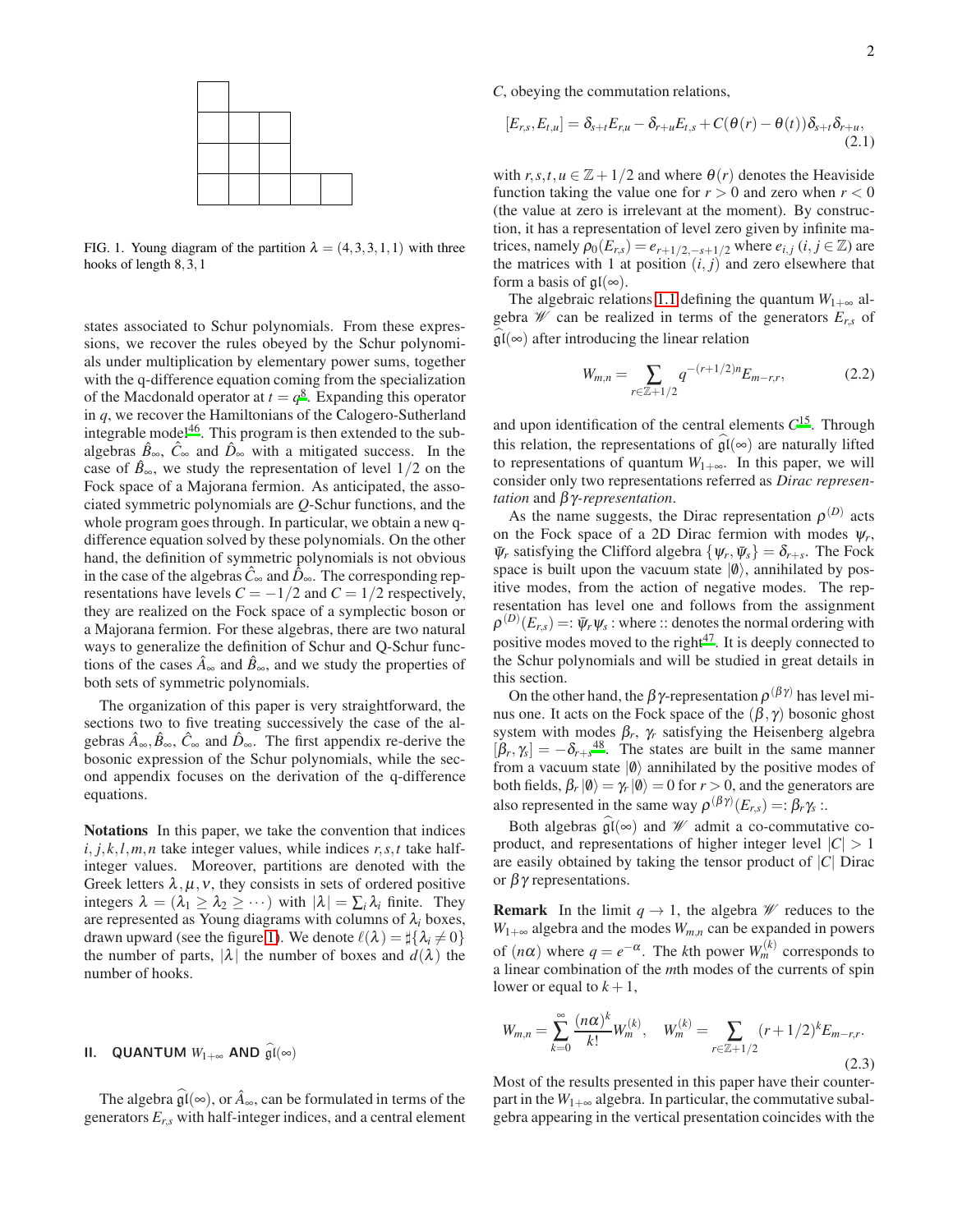zero modes of the currents of spin *k* that are indeed commutative. For more information on the relations between BCD subalgebras of  $\mathfrak{gl}(\infty)$  and subalgebras of  $W_{1+\infty}$ , we refer to the very complete paper of Kac, Wang and Yan<sup>[49](#page-21-37)</sup>. Their results may be relevant to the study of the 4*D*  $\mathcal{N} = 2$  gauge theories in the self-dual omega-background (i.e.  $\mathbb{C}_{\epsilon_1} \times \mathbb{C}_{\epsilon_2}$  at  $\beta = -\varepsilon_1/\varepsilon_2 = 1)^{27}.$  $\beta = -\varepsilon_1/\varepsilon_2 = 1)^{27}.$  $\beta = -\varepsilon_1/\varepsilon_2 = 1)^{27}.$ 

#### A. Dirac representation

We denoted  $\rho^{(D)}$  the Dirac representation of the algebra  $\mathscr{W},$ but omit the notation if no confusion ensues. The representation of the generators *Wm*,*<sup>n</sup>* follows from the relation [2.2,](#page-1-0)

<span id="page-2-2"></span>
$$
W_{m,n} = \sum_{r \in \mathbb{Z}+1/2} q^{-(r+1/2)n} : \bar{\psi}_{m-r} \psi_r : . \tag{2.4}
$$

Introducing the fermionic fields

$$
\psi(z) = \sum_{r \in \mathbb{Z} + 1/2} z^{-r - 1/2} \psi_r, \quad \bar{\psi}(z) = \sum_{r \in \mathbb{Z} + 1/2} z^{-r - 1/2} \bar{\psi}_r
$$
\n(2.5)

that satisfy the anticommutation relation  $\{\psi(z), \bar{\psi}(w)\}$  =  $z^{-1}\delta(z/w)$  with the multiplicative Dirac delta function  $\delta(z)$  =  $\sum_{k \in \mathbb{Z}} z^k$ , the generators can be realized as the contour integrals

<span id="page-2-3"></span>
$$
W_{m,n} = \oint \frac{dz}{2i\pi} z^m : \bar{\psi}(z)\psi(q^n z) :.
$$
 (2.6)

The adjoint action of the algebra  $\mathcal W$  on the fermionic fields reads

$$
[W_{m,n}, \psi(z)] = -z^m \psi(q^n z),
$$
  
\n
$$
[W_{m,n}, \bar{\psi}(z)] = q^{(m-1)n} z^m \bar{\psi}(q^{-n} z).
$$
\n(2.7)

The Dirac fermion Fock space has a PBW basis spanned by the states  $|\lambda\rangle$  labeled by Young diagrams  $\lambda = (\lambda_1, \lambda_2, \dots),$ 

<span id="page-2-0"></span>
$$
|\lambda\rangle = \prod_{i=1}^{d(\lambda)} \left[ (-1)^{\lambda'_i + i} \bar{\Psi}_{-(\lambda_i - i + 1/2)} \Psi_{-(\lambda'_i - i + 1/2)} \right] |0\rangle, \quad (2.8)
$$

where  $\lambda'$  is the transposed of the Young diagram  $\lambda$ , and  $d(\lambda)$ the number of boxes on the diagonal. We recognize in the indices the arm length  $a(\square) = \lambda_i - j$  and leg length  $l(\square) =$  $\lambda'_j - i$  of the boxes  $\square = (i, j) \in \lambda$  on the diagonal (i.e. *i* = *j*). These states are called *Schur states* for a reason that will become obvious shortly.

Bosonization The Dirac representation can be rewritten as an action on the Fock space of a 2D free boson using the celebrated bosonization technique. The bosonic Fock space is built upon the action of the negative modes *a*−*<sup>k</sup>* of an Heisenberg algebra  $[a_k, a_l] = k \delta_{k+l}$  on the vacuum  $|0\rangle$  annihilated by positive modes. The bosonization formulas,

$$
\overline{\Psi}(z) = \overline{\psi}^{\phi(z)}; \quad \psi(z) = \overline{\psi}^{\phi(z)}; \quad \overline{\psi}(z)\psi(z) = \partial\phi(z),
$$
\n
$$
\text{with} \quad \phi(z) = Q + a_0 \log z - \sum_{k \in \mathbb{Z}^\times} \frac{1}{k} z^{-k} a_k,
$$
\n
$$
(2.9)
$$

also involve a zero mode  $a_0$  and its dual operator  $Q$  such that  $[a_0, Q] = 1$ . To distinguish it from the fermionic normalordering, we denote the bosonic normal-ordering with the

symbols .<br>:...<br>.  $\therefore$ , it consists in moving to the right the modes  $a_k$ with  $k \geq 0$ . Strictly speaking, the fermionic Fock space  $\mathcal{F}$  decomposes into a direct sum of bosonic modules  $\mathcal{V}_{\alpha}$  in which  $a_0$  acts as a constant  $\alpha$ . However, the representation of the quantum  $W_{1+\infty}$  generators do not involve the operator Q, thus *a*<sup>0</sup> is central and we can restrict ourselves to a single module  $\mathcal{V}_{\alpha}$ , we take here  $\alpha = 0$ .

The relation between bosonic and fermionic modes

$$
a_k = \sum_{r \in \mathbb{Z}+1/2} : \bar{\psi}_{k-r} \psi_r : \tag{2.10}
$$

leads to identify the Heisenberg modes *a<sup>k</sup>* with the Dirac representation of the generators  $W_{k,0}$  of  $\mathcal W$ . The representation for the modes  $W_{m,n}$  with  $n \neq 0$  is more easily formulated using the currents

<span id="page-2-4"></span><span id="page-2-1"></span>
$$
w_n(z) = (1 - q^n) \sum_{m \in \mathbb{Z}} z^{-m} W_{m,n} + C,
$$
 (2.11)

for which the representation reads

$$
w_n(z) = (1 - q^n)z\overline{\Psi}(z)\Psi(q^n z)
$$
  
=  $q^{-na_0}$ : exp $\left(-\sum_{k \in \mathbb{Z}^\times} \frac{z^{-k}}{k} (1 - q^{-nk}) a_k\right)$  :: (2.12)

The modules  $\mathcal{V}_{\alpha}$  are isomorphic to the ring of symmetric polynomials with infinitely many variables. This correspondence sends the symmetric power sums  $p_k(x) = \sum_i x_i^k$  to the creation operators  $a_{-k}$ , and the constant polynomial 1 to the vacuum state  $|0\rangle$ . Moreover, it follows from the Frobenius formula that the Schur states  $|\lambda\rangle$  defined in [2.8](#page-2-0) are the image of the Schur polynomials  $s_{\lambda}(x)^{50}$  $s_{\lambda}(x)^{50}$  $s_{\lambda}(x)^{50}$ . They can be computed explicitly by decomposition of these polynomials in the PBW basis of symmetric power sums, replacing

$$
p_{\lambda_1}(x)^{k_1}\cdots p_{\lambda_n}(x)^{k_n} \leftrightarrow (a_{-\lambda_1})^{k_1}\cdots (a_{-\lambda_n})^{k_n}|\emptyset\rangle. \qquad (2.13)
$$

It is also possible to define the adjoint basis acting with  $a_k =$  $(a_{-k})^{\dagger}$  and  $Q^{\dagger} = -Q$ ,  $a_0^{\dagger} = a_0$  (or  $\bar{\psi}_r^{\dagger} = \psi_{-r}$ ,  $\psi_r^{\dagger} = \bar{\psi}_{-r}$ ) on the dual vacuum  $\langle \emptyset |$ . The Schur states obtained in this way are orthonormal,  $\langle \lambda | \mu \rangle = \delta_{\lambda,\mu}$ .

#### B. Vertical presentation

The quantum  $W_{1+\infty}$  algebra is a limit of the quantum toroidal  $\mathfrak{gl}(1)$  algebra, or Ding-Iohara-Miki algebra<sup>[17](#page-21-16)[,18](#page-21-17)</sup>. The latter is known to possess two central elements  $(c_1, c_2)$ , and two associated Heisenberg subalgebras  $[a_k^{(i)}]$  $_{k}^{(i)}, a_{l}^{(i)}$  $\left[\begin{array}{c} i' \\ l \end{array}\right] = c_i k \delta_{k+l}$ (upon normalization). The Fock representation has levels  $(1,0)$ , so that only one of the two Heisenberg subalgebra survives, the other one producing an infinite set of commuting operators. This property leads to two different *presentations* of the Fock representation. In the *horizontal presentation*,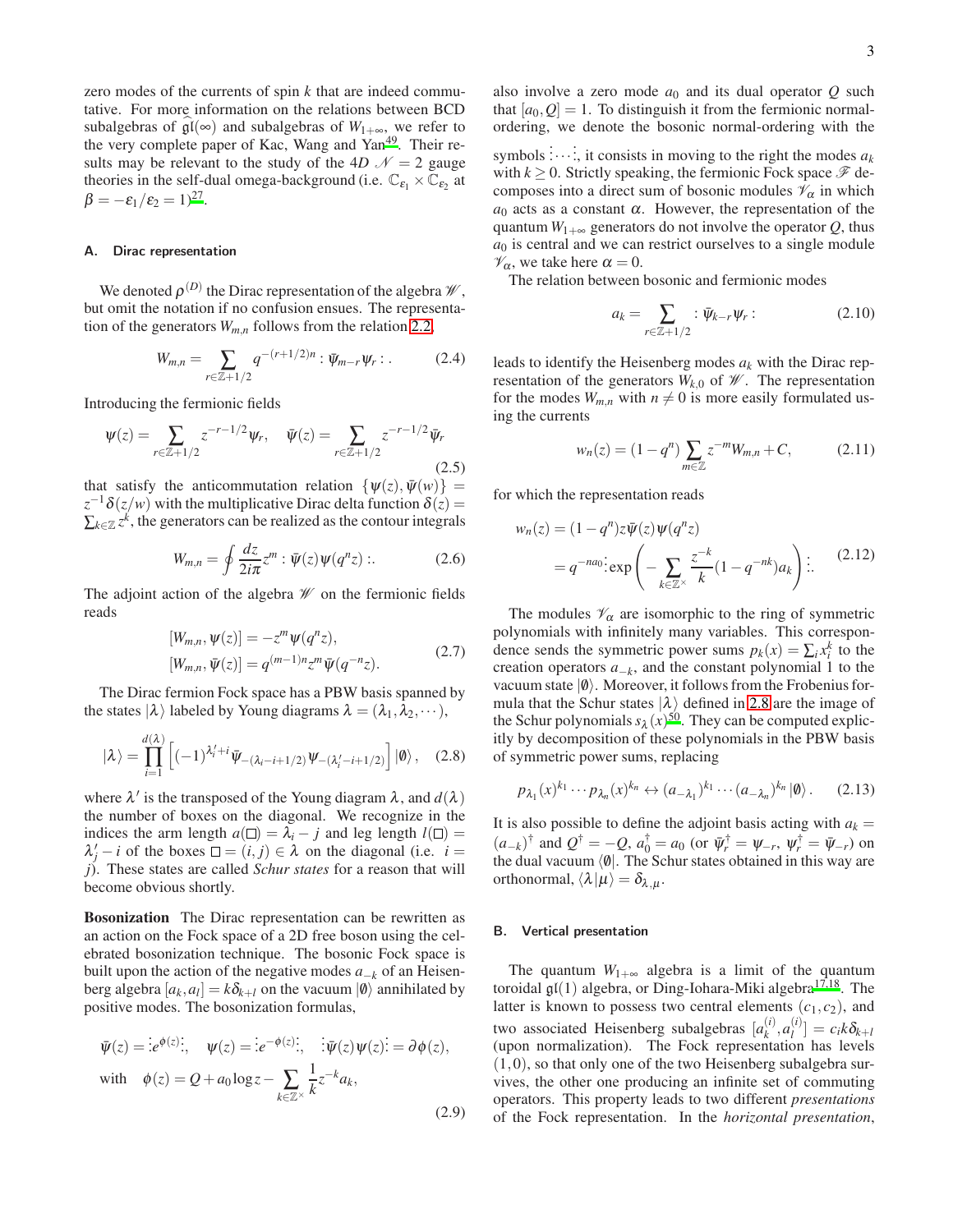

<span id="page-3-0"></span>FIG. 2. Example of the Young diagram  $65^2 431$  and a border strip  $\rho$ with either  $\rho \in A_4(\lambda)$  (left) or  $\rho \in R_4(\lambda)$  (right)

the focus is on the Heisenberg algebra  $a_k^{(1)}$  with respect to which the generators are expressed as vertex operators $51$ . On the other hand, in the *vertical presentation*, the focus is on the commuting operators  $a_k^{(2)}$  $\binom{2}{k}$  that act diagonally on a chosen basis[52](#page-21-41). These two dual pictures are exchanged by the action of Miki's automorphism that switches the two subalgebras and maps  $(c_1, c_2) \rightarrow (-c_2, c_1)^{18}$  $(c_1, c_2) \rightarrow (-c_2, c_1)^{18}$  $(c_1, c_2) \rightarrow (-c_2, c_1)^{18}$ .<sup>[53](#page-21-42)</sup>

The quantum  $W_{1+\infty}$  algebra inherits of the same properties. In the definition [1.1,](#page-0-1) the second central charge  $c_2$  has already been set to zero, while we can identify  $c_1 = C^{45}$  $c_1 = C^{45}$  $c_1 = C^{45}$ . The two subalgebras correspond to  $a_k^{(1)} = W_{k,0}$  and  $a_k^{(2)} = W_{0,k}$ . The horizontal presentation can be read from the equation [2.12](#page-2-1) that indeed expresses the currents  $w_n(z)$  built upon the generators  $W_{m,n}$  as vertex operators in the modes  $a_k^{(1)} = a_k$ . In this subsection, we derive the vertical presentation in which the action of  $a_k^{(2)} = W_{0,k}$  is diagonal. Roughly speaking, Miki's automorphism sends  $W_{m,n}$  to  $W_{-n,m}$ , thereby exchanging the two subalgebras<sup>[39](#page-21-28)[,45](#page-21-33)</sup>.

It is not difficult to derive the vertical presentation from the fermionic formulas for the states [2.8](#page-2-0) and the generators [2.4.](#page-2-2) However, in order to write down this action in a form similar to the vertical presentation of the quantum toroidal  $\mathfrak{gl}(1)$ algebra in $^{33,38}$  $^{33,38}$  $^{33,38}$  $^{33,38}$ , it is necessary to introduce several notations. Following ref.[8](#page-21-7) , we call a border strip of length *m* a set of *m* adjacent boxes (i.e. sharing a single edge). We denote  $A_m(\lambda)$ (resp.  $R_m(\lambda)$ ) the set of border strips of lengths *m* that can be added to (resp. removed from) the Young diagram  $\lambda$  such that  $\lambda \pm \rho$  is a valid Young diagram. In addition, to any box  $\Box$  of a Young diagram, we assign a complex number called the *box content*, and obtained as  $\chi_{\Box} = q^{i-j} \in \mathbb{C}^{\times}$  where  $(i, j)$  are the coordinates of the box. For each strip  $\rho \in A_m(\lambda) \cup R_m(\lambda)$ , we associate the complex number  $\chi_{\rho}$  corresponding to the content of the top left box. Thus, the contents of the boxes in the strip  $\rho$  are given by  $q^{i-1}\chi_{\rho}$  for  $i = 1 \cdots m^{54}$  $i = 1 \cdots m^{54}$  $i = 1 \cdots m^{54}$  Finally, we denote  $r(\rho)$  (resp.  $r(\rho')$ ) the number of rows (columns) that a strip  $\rho$ occupies minus one, we have  $r(\rho) + r(\rho') = m - 1$  (see figure [2\)](#page-3-0).

With these notations, the action on the Schur states read

 $(m > 0)$ 

$$
W_{0,n}|\lambda\rangle = -(1 - q^{-n}) \sum_{\square \in \lambda} \chi_{\square}^{n} |\lambda\rangle,
$$
  
\n
$$
W_{m,n}|\lambda\rangle = q^{-n} \sum_{\rho \in R_m(\lambda)} (-1)^{r(\rho')} \chi_{\rho}^{n} |\lambda - \rho\rangle,
$$
  
\n
$$
W_{-m,n}|\lambda\rangle = q^{(m-1)n} \sum_{\rho \in A_m(\lambda)} (-1)^{r(\rho')} \chi_{\rho}^{n} |\lambda + \rho\rangle,
$$
\n(2.14)

and, in particular,

<span id="page-3-4"></span><span id="page-3-1"></span>
$$
a_k|\lambda\rangle = \sum_{\rho \in R_k(\lambda)} (-1)^{r(\rho')} |\lambda - \rho\rangle,
$$
  
\n
$$
a_{-k}|\lambda\rangle = \sum_{\rho \in A_k(\lambda)} (-1)^{r(\rho')} |\lambda + \rho\rangle.
$$
 (2.15)

The algebra can be supplemented with a grading operator *d* such that  $[d, W_{m,n}] = -mW_{m,n}$ . It is represented as

<span id="page-3-3"></span>
$$
d = \sum_{r \in \mathbb{Z}+1/2} r : \bar{\psi}_{-r} \psi_r : \n\Rightarrow d|\lambda\rangle = |\lambda||\lambda\rangle, \quad \alpha^d W_{m,n} \alpha^{-d} = \alpha^{-m} W_{m,n}.
$$
\n(2.16)

#### C. Symmetric polynomials

The correspondence between the Schur states  $|\lambda\rangle$  of the bosonic Fock space and the Schur symmetric polynomials  $s_{\lambda}(x)$  provides an expression for the Schur polynomials as bosonic correlators,

<span id="page-3-2"></span>
$$
s_{\lambda}(x) = \langle \emptyset | e^{\sum_{k>0} \frac{p_k(x)}{k} a_k} | \lambda \rangle. \tag{2.17}
$$

In practice, the polynomial is obtained by expanding the exponential as an infinite series. Since  $a_k$  acts on the Schur states by removing strips of boxes (following equ. [2.15\)](#page-3-1), the r.h.s. contains only a finite number of terms. The proof of this formula is not easily found in the litterature and we decided to include a short derivation in the appendix [A.](#page-17-0)

As we shall see, the formula [2.17](#page-3-2) for the Schur polynomials, combined with the expression [2.15](#page-3-1) for the vertical action of the generators  $W_{m,n}$ , can be used to recover several important properties of the Schur polynomials. As a warm-up, we can introduce the exponentiated grading operator  $\alpha^d$  on the left of the correlator since  $\langle \emptyset | \alpha^d = \langle \emptyset |$ . Commuting the operator all the way to the right using the formulas [2.16,](#page-3-3) we recover the identity  $s_\lambda(\alpha x) = \alpha^{|\lambda|} s_\lambda(x)$  expressing the fact that Schur polynomials are homogeneous of degree  $|\lambda|$ .

Recursion relations, reminiscent of the Pieri rules, are obtained in a similar manner from the insertion of the operator  $a_{-k}$  inside the correlator [2.17.](#page-3-2) Commuting the operator with the exponential, we find

$$
\langle \emptyset | a_{-k} e^{\sum_{k>0} \frac{p_k(x)}{k} a_k} | \lambda \rangle = -p_k(x) s_\lambda(x) + \langle \emptyset | e^{\sum_{k>0} \frac{p_k(x)}{k} a_k} a_{-k} | \lambda \rangle.
$$
\n(2.18)

Evaluating the action of  $a_{-k}$  on the Schur states using the ver-tical presentation [2.15,](#page-3-1) we recover indeed the rules (see $8$ , page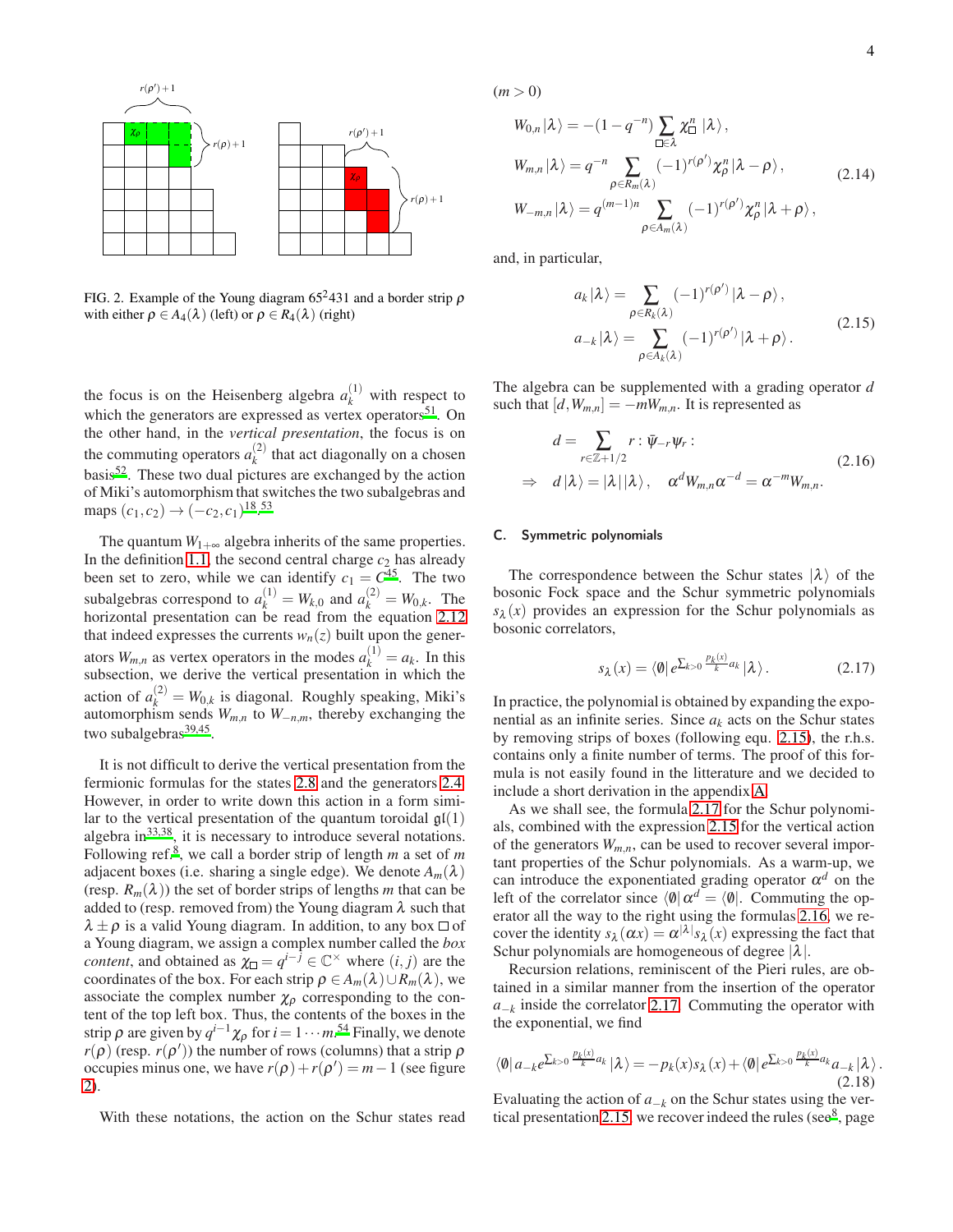48)

$$
p_k(x)s_{\lambda}(x) = \sum_{\rho \in A_k(\lambda)} (-1)^{r(\rho')} s_{\lambda + \rho}(x).
$$
 (2.19)

The usual Pieri rules for Schur polynomials involve either the complete symmetric functions  $h_k$  or the elementary symmetric function *e<sup>k</sup>* . Here, instead, we multiply by the elementary power sums *p<sup>k</sup>* , which explains the presence of the extra signs in the r.h.s..

This derivation can be easily generalized to skew-Schur polynomials using the formula [1.1](#page-17-1) of the appendix and the contragredient action of *a*−*<sup>k</sup>* , we find

$$
p_k(x)s_{\lambda/\mu}(x) = \sum_{\rho \in A_k(\lambda)} (-1)^{r(\rho')} s_{(\lambda+\rho)/\mu}(x)
$$

$$
- \sum_{\rho \in R_k(\mu)} (-1)^{r(\rho')} s_{\lambda/(\mu-\rho)}(x).
$$
(2.20)

Furthermore, taking the derivative <sup>∂</sup>/<sup>∂</sup> *p<sup>k</sup>* on both sides of the equation [2.17,](#page-3-2) and using the expression [2.15](#page-3-1) for the action of *a<sup>k</sup>* on Schur states, we find

$$
k\frac{\partial}{\partial p_k}s_\lambda(x) = \sum_{\rho \in R_k(\lambda)} (-1)^{r(\rho')}s_{\lambda-\rho}(x). \tag{2.21}
$$

The algebra  $W$  is multiplicatively generated by the modes  $W_{m,0}$  and  $W_{0,n}$ , so it is sufficient to examine the action of the remaining modes  $W_{0,n}$ . As shown in appendix **B**, the insertion of these modes in the correlator [2.17](#page-3-2) generates a q-difference equation solved by the Schur polynomials, namely

$$
\sum_{i=1}^{N} \prod_{j \neq i} \frac{x_i - q^n x_j}{x_i - x_j} T_{q^{-n}, x_i} s_\lambda(x)
$$
\n
$$
= \left( \sum_{i=1}^{N} q^{n(i-1)} + q^{-n} (1 - q^n) \sum_{\square \in \lambda} \chi_\square^n \right) s_\lambda(x),
$$
\n(2.22)

where, following<sup>[8](#page-21-7)</sup>, we denoted  $T_{q^{-n},x_i}$  the operation consisting in replacing the variable  $x_i$  by  $q^{-n}x_i$ . The number  $N > \ell(\lambda)$ of variables *x<sup>i</sup>* has been re-introduced to play the role of a cutoff. In this equation, the dependence in *n* arises only through the variable  $q^n$ , and thus we have only a single q-difference equation. In fact, the l.h.s. can be identified with the Macdonald operator  $t^{1-N}D_N^1$  after the replacement  $(t,q) \rightarrow (q^{-n}, q^{-n})$ (recall that Schur polynomials are a specialization of Macdonald polynomials at  $t = q$ ). The dependence in the number N of variables drops if we define

$$
E = q^{n} \sum_{i=1}^{N} \prod_{j \neq i} \frac{x_{i} - q^{n} x_{j}}{x_{i} - x_{j}} T_{q^{-n} x_{i}} - \sum_{i=1}^{N} q^{ni}
$$
  
\n
$$
\Rightarrow E s_{\lambda}(x) = (1 - q^{n}) \sum_{\square \in \lambda} \chi_{\square}^{n} s_{\lambda}(x).
$$
 (2.23)

This expression is suitable for taking the limit  $N \to \infty$ .

Macdonald polynomials The presence of the Heisenberg subalgebra formed by the modes  $W_{k,0}$  is essential for the derivation of these formulas. The quantum toroidal  $\mathfrak{gl}(1)$  algebra also contains a Heisenberg subalgebra and the same considerations apply to Macdonald polynomials. The derivation of the appendix [A](#page-17-0) extends to this case, and provides the formula

$$
P_{\lambda}(x) = \langle \emptyset | e^{\sum_{k>0} \frac{P_k(x)}{k} \frac{1 - r^k}{1 - q^k} a_k} | P_{\lambda} \rangle, \qquad (2.24)
$$

in terms of the Macdonald states  $|P_\lambda\rangle^{38}$  $|P_\lambda\rangle^{38}$  $|P_\lambda\rangle^{38}$ . Then, the combination of horizontal and vertical actions produce both the Pieri rules and the Macdonald operators<sup>[51](#page-21-40)</sup>. In the next sections, we will attempt to apply this generic program to the subalgebras  $\hat{B}_{\infty}$ ,  $\hat{C}_{\infty}$  and  $\hat{D}_{\infty}$ .

Hamiltonians We would like to conclude this section with an important remark. Since the Schur polynomials do not depend on the parameter  $q^n$ , the q-difference equation [2.22](#page-4-0) produces in the limit  $q \rightarrow 1$  an infinite tower of differential equations all satisfied by the Schur polynomials. Setting  $q^n = e^{-\alpha}$ , we can derive easily the first two differential operators in the limit  $\alpha \rightarrow 0.55$  $\alpha \rightarrow 0.55$ 

$$
\sum_{i=1}^{N} \prod_{j \neq i} \frac{q^{-n} x_i - x_j}{x_i - x_j} T_{q^{-n} x_i} = N + \alpha \mathcal{H}_1 + \alpha^2 \mathcal{H}_2 + O(\alpha^2).
$$
\n(2.25)

The Hamiltonian  $\mathcal{H}_k$  gives the action of the zero mode of the current of spin *k* for the  $W_{1+\infty}$  algebra found in the degenerate limit  $q \rightarrow 1$ . After a short calculation, we find the expressions

$$
\mathcal{H}_1 = \sum_i D_i + \frac{1}{2} N(N-1),
$$
  

$$
\mathcal{H}_2 = \frac{1}{2} \mathcal{H}_{CS}^{\beta=1} + \frac{1}{2} (N-1) \mathcal{H}_1 - \frac{1}{12} N(N-1)(N-2),
$$
  
(2.26)

<span id="page-4-0"></span>where we denoted  $D_i = x_i \partial_{x_i}$  and  $\mathcal{H}_{\text{CS}}^{\beta=1}$  is the Calogero-Sutherland Hamiltonian specialized at  $\beta = 1$ ,

$$
\mathcal{H}_{\text{CS}}^{\beta} = \sum_{i} D_i^2 + \beta \sum_{i,j} \frac{x_i + x_j}{x_i - x_j} (D_i - D_j). \tag{2.27}
$$

Expanding also the r.h.s. of the q-difference equation [2.22,](#page-4-0) we find  $\sum_i D_i s_\lambda(x) = |\lambda| s_\lambda(x)$  and

$$
\mathcal{H}_{CS}^{\beta=1} s_{\lambda}(x) = (\kappa(\lambda) + N|\lambda|) s_{\lambda}(x),
$$
  
with  $\kappa(\lambda) = 2 \sum_{(i,j) \in \lambda} (j - i).$  (2.28)

The first equation expresses the homogeneity of the Schur polynomials, while the second equation states that they are eigenfunctions of the Calogero-Sutherland Hamiltonian at  $\beta = 1$ . Of course, this fact is not a surprise since Jack polynomials are eigenfunctions of the Calogero-Sutherland Hamiltonian for generic  $β$ , and they specialize to Schur polynomials at  $\beta = 1$ .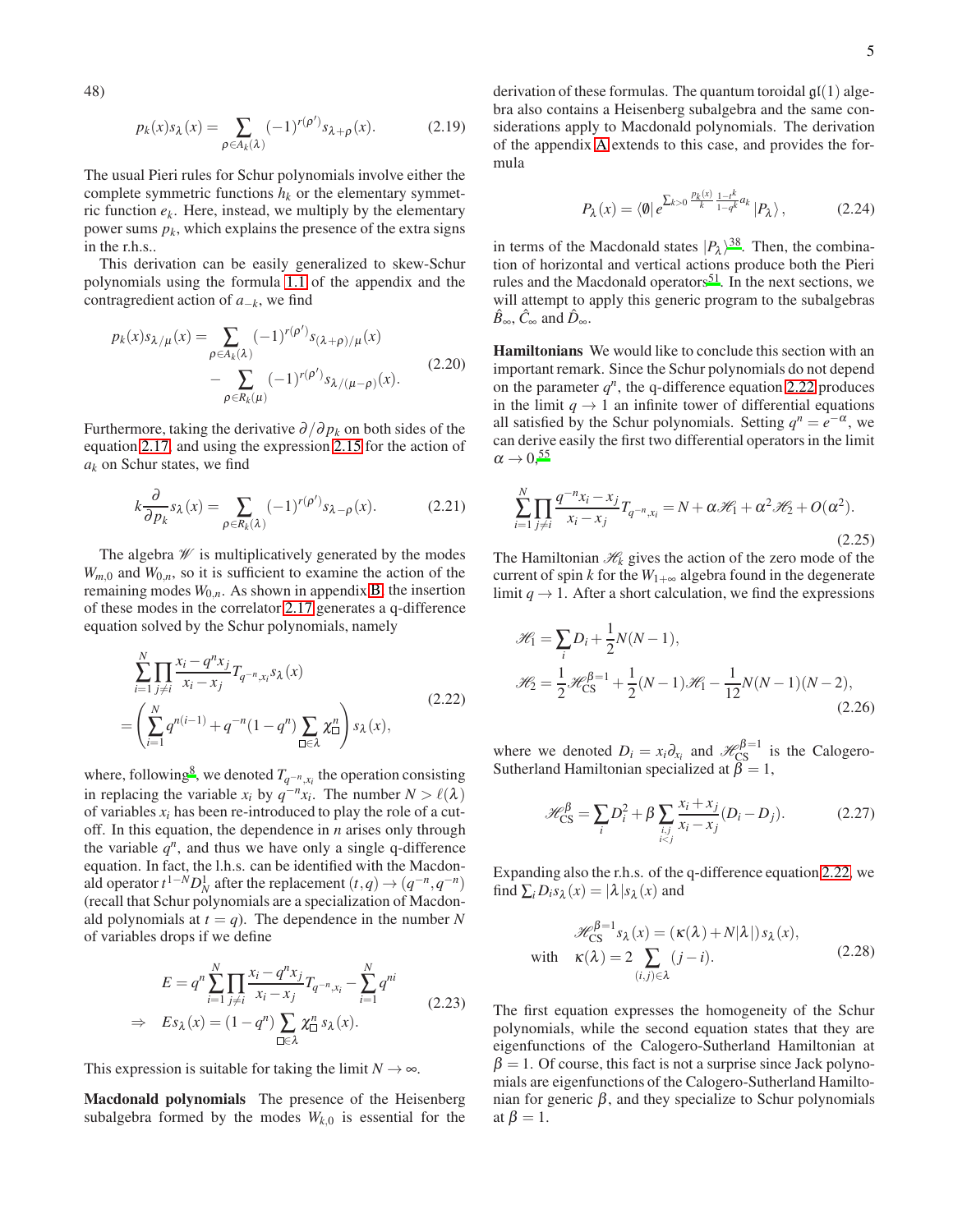# III. *B*-TYPE ORBIFOLD

The algebra  $\hat{B}_{\infty}$  is a central extension of the algebra of infinite matrices  $b_{i,j}$  with integer indices that satisfy the relation  $b_{i,j} = (-1)^{i+j+1} b_{-j,-i}$  $b_{i,j} = (-1)^{i+j+1} b_{-j,-i}$  $b_{i,j} = (-1)^{i+j+1} b_{-j,-i}$ <sup>1</sup>. It can be defined using the generators  $\mathcal{O}_{r,s}^{(B)}$  with half-integer indices and the central element *C* satisfying the commutation relations

$$
\begin{split} [\mathscr{O}_{r,s}^{(B)}, \mathscr{O}_{t,u}^{(B)}] &= \delta_{s+t} \mathscr{O}_{r,u}^{(B)} - \delta_{r+u} \mathscr{O}_{r,s}^{(B)} + 2C \delta_{s+t} \delta_{r+u} (\theta(r) - \theta(t)) \\ &+ (-1)^{t+u} \Big[ \delta_{r+t-1} \mathscr{O}_{u+1,s}^{(B)} - \delta_{s+u+1} \mathscr{O}_{r,t-1}^{(B)} \\ &+ 2C \delta_{s+u+1} \delta_{r+t-1} (\theta(u+1) - \theta(r)) \Big], \end{split} \tag{3.1}
$$

together with the property  $\mathcal{O}_{r,s}^{(B)} + (-1)^{r+s} \mathcal{O}_{s+1,r-1}^{(B)} =$  $-2C\delta_{r+s}\delta_{s+1/2}$ . In the r.h.s. of the commutator, the first line is identical to the relation [2.1](#page-1-2) for the generators of  $\hat{\mathfrak{gl}}(\infty)$  while the second line is new. This is a recurrent feature of the subalgebras of  $\mathfrak{gl}(\infty)$  considered in this paper, it is due to the fact that  $\hat{B}_{\infty}$  is a subalgebra of  $\hat{\mathfrak{gl}}(\infty)$  generated by the linear combinations

<span id="page-5-1"></span>
$$
\mathscr{O}_{r,s}^{(B)} = E_{r,s} + (-1)^{r+s+1} E_{s+1,r-1} - C \delta_{r+s} \delta_{s+1/2}.
$$
 (3.2)

Applying the linear transformation [2.2](#page-1-0) to the operators  $\mathcal{O}_{r,s}^{(B)}$ , we find the generators

<span id="page-5-0"></span>
$$
W_{m,n}^B = \sum_{r \in \mathbb{Z}+1/2} q^{-(r+1/2)n} \mathcal{O}_{m-r,r}^{(B)} \tag{3.3}
$$

of a subalgebra of  $\mathcal W$  that we denote  $\mathcal W^B$ . It was shown in<sup>[15](#page-21-14)</sup> that this subalgebra can be realized as a quotient of  $\mathcal W$  by the group  $\mathbb{Z}_2$  of automorphisms generated by an involution  $\sigma_B$ acting on the generators as follows

<span id="page-5-2"></span>
$$
\sigma_B: W_{m,n} \to (-1)^{m+1} q^{-mn} W_{m,-n} - C \delta_{m,0}, \quad C \to C. \quad (3.4)
$$

Thus, the subalgebra  $\mathcal{W}^B$  is generated by the central element  $(1 + \sigma_B)C = 2C$  and the symmetric projections  $W_{m,n}^B$  =  $(1+\sigma_B)W_{m,n}$  that coincide with the definitions [3.3.](#page-5-0) From the action of  $\sigma_B$ , we deduce the commutation relations satisfied by the generators  $W_{m,n}^B$ ,

$$
[W_{m,n}^{B}, W_{m',n'}^{B}] = (q^{m'n} - q^{mn'}) \left( W_{m+m',n+n'}^{B} + 2C \frac{\delta_{m+m'}}{1 - q^{n+n'}} \right) +
$$
  
+  $(-1)^{m'+1} q^{-m'n'} (q^{m'n} - q^{-mn'}) \left( W_{m+m',n-n'}^{B} + 2C \frac{\delta_{m+m'}}{1 - q^{n-n'}} \right)$   
(3.5)

Note that the modes  $W_{m,0}$  with  $m$  even are projected out, while the odd modes define the Heisenberg subalgebra  $[W_{m,0}^B, W_{m',0}^B] = 4Cm\delta_{m+m'}$ . They will be used to define the horizontal presentation through the B-type bosonization recalled below. On the other hand, the modes  $W_{0,n}$  commute, they will be diagonal in the vertical presentation.

Remark It is equivalent, and sometimes more convenient, to present the algebra  $\hat{B}_{\infty}$  using generators with integer indices

 $\mathscr{O}_{i,j}^{(B')} = \mathscr{O}_{i+1}^{(B)}$  $\sum_{i=1/2, j=1/2}^{(D)}$ . These generators obey the commutation relations

$$
\begin{split} [\mathscr{O}_{i,j}^{(B')}, \mathscr{O}_{k,l}^{(B')}] &= \delta_{j+k} \mathscr{O}_{i,l}^{(B')} - \delta_{i+l} \mathscr{O}_{k,j}^{(B')} \\ &+ 2C \left[ \theta \left( i + 1/2 \right) - \theta \left( k + 1/2 \right) \right] \delta_{j+k} \delta_{i+l} \\ &+ (-1)^{k+l} \left[ \delta_{i+k} \mathscr{O}_{l,j}^{(B')} - \delta_{j+l} \mathscr{O}_{i,k}^{(B)} \right] \\ &+ (-1)^{k+l} 2C \left[ \theta \left( l + 1/2 \right) - \theta \left( i + 1/2 \right) \right] \delta_{i+k} \delta_{j+l}, \end{split} \tag{3.6}
$$

together with the property  $\mathcal{O}_{i,j}^{(B')}$  +  $(-1)^{i+j}\mathcal{O}_{j,i}^{(B')}$  =  $-2C\delta_{i,0}\delta_{j,0}$ . The algebra  $B_{\infty}$  is recovered using the representation of level zero of  $\mathfrak{gl}(\infty)$   $\rho_0'(E_{r,s}) = e_{r-1/2,-s-1/2}$ (it is a shift of the representation  $\rho_0$  defined in the previous section). From [3.2,](#page-5-1) we deduce that  $\rho'_0(\mathcal{O}_{i,-j}^{(B)})$  $\binom{a}{i-j} = b_{i,j}$  with  $b_{i,j} = e_{i,j} + (-1)^{i+j+1} e_{-j,-i}.$ 

#### A. Representation on the Majorana fermion Fock space

The algebra  $\hat{B}_{\infty}$  can be represented on the Fock space of a self-adjoint fermion, also called neutral or Majorana fermion, with periodic (or Ramond) boundary conditions  $\tilde{\phi}(e^{2i\pi}z)$  =  $\tilde{\phi}(z)^4$  $\tilde{\phi}(z)^4$ . This field decomposes on integer modes<sup>[56](#page-22-2)</sup>

$$
\begin{aligned}\n\tilde{\phi}(z) &= \sum_{k \in \mathbb{Z}} z^{-k} \tilde{\phi}_k, \quad \{\tilde{\phi}_k, \tilde{\phi}_l\} = (-1)^k \delta_{k+l} \\
&\Rightarrow \quad \{\tilde{\phi}(z), \tilde{\phi}(w)\} &= \delta(-z/w).\n\end{aligned} \tag{3.7}
$$

The modes  $\tilde{\phi}_k$  square to zero, except for the zero mode  $(\tilde{\phi}_0)^2$  = 1/2. The Fock space is obtained from the action of the modes  $\tilde{\phi}_{-k}$  for  $k \ge 0$  on the vacuum  $|\phi\rangle_B$  annihilated by the strictly positive modes, i.e.  $\phi_k |0\rangle_B = 0$  for  $k > 0$ . The normal ordering is usually defined by moving the positive modes to the right, but here we need to take into account the zero mode, and define instead

$$
\begin{aligned}\n\therefore \tilde{\phi}_k \tilde{\phi}_l &:= \tilde{\phi}_k \tilde{\phi}_l - \frac{1}{B} \langle \emptyset | \tilde{\phi}_k \tilde{\phi}_l | \emptyset \rangle_B, \\
&\colon \tilde{\phi}(z) \tilde{\phi}(w) &:= \tilde{\phi}(z) \tilde{\phi}(w) - \frac{1}{B} \langle \emptyset | \tilde{\phi}(z) \tilde{\phi}(w) | \emptyset \rangle_B, \\
&\text{with} \quad \frac{1}{B} \langle \emptyset | \tilde{\phi}_k \tilde{\phi}_l | \emptyset \rangle_B = (-1)^k \delta_{k+l} \theta(k), \\
&\quad \frac{1}{B} \langle \emptyset | \tilde{\phi}(z) \tilde{\phi}(w) | \emptyset \rangle_B = \frac{1}{2} \frac{z - w}{z + w},\n\end{aligned} \tag{3.8}
$$

 $k = 0$  (note that :  $\tilde{\phi}_k \tilde{\phi}_l := - : \tilde{\phi}_l \tilde{\phi}_k$ ). where the Heaviside function takes the value  $\theta(k) = 1/2$  at

The Majorana representation has level  $1/2$ , it is defined as

<span id="page-5-3"></span>
$$
\rho^{(\tilde{M})}(\mathcal{O}_{i,j}^{(B')}) = (-1)^j : \tilde{\phi}_i \tilde{\phi}_j : -\frac{1}{2} \delta_{i,0} \delta_{j,0}
$$
  
\n
$$
\Rightarrow \rho^{(\tilde{M})}(W_{m,n}^B) = \sum_{k \in \mathbb{Z}} (-1)^k q^{-nk} : \tilde{\phi}_{m-k} \tilde{\phi}_k : -\frac{1}{2} \delta_{m,0}.
$$
  
\n(3.9)

We denote this representation  $\rho^{(\tilde{M})}$  but omit the notation if no confusion ensues. It is sometimes useful to express the generators  $W_{m,n}^B$  as a contour integral of the Majorana fermionic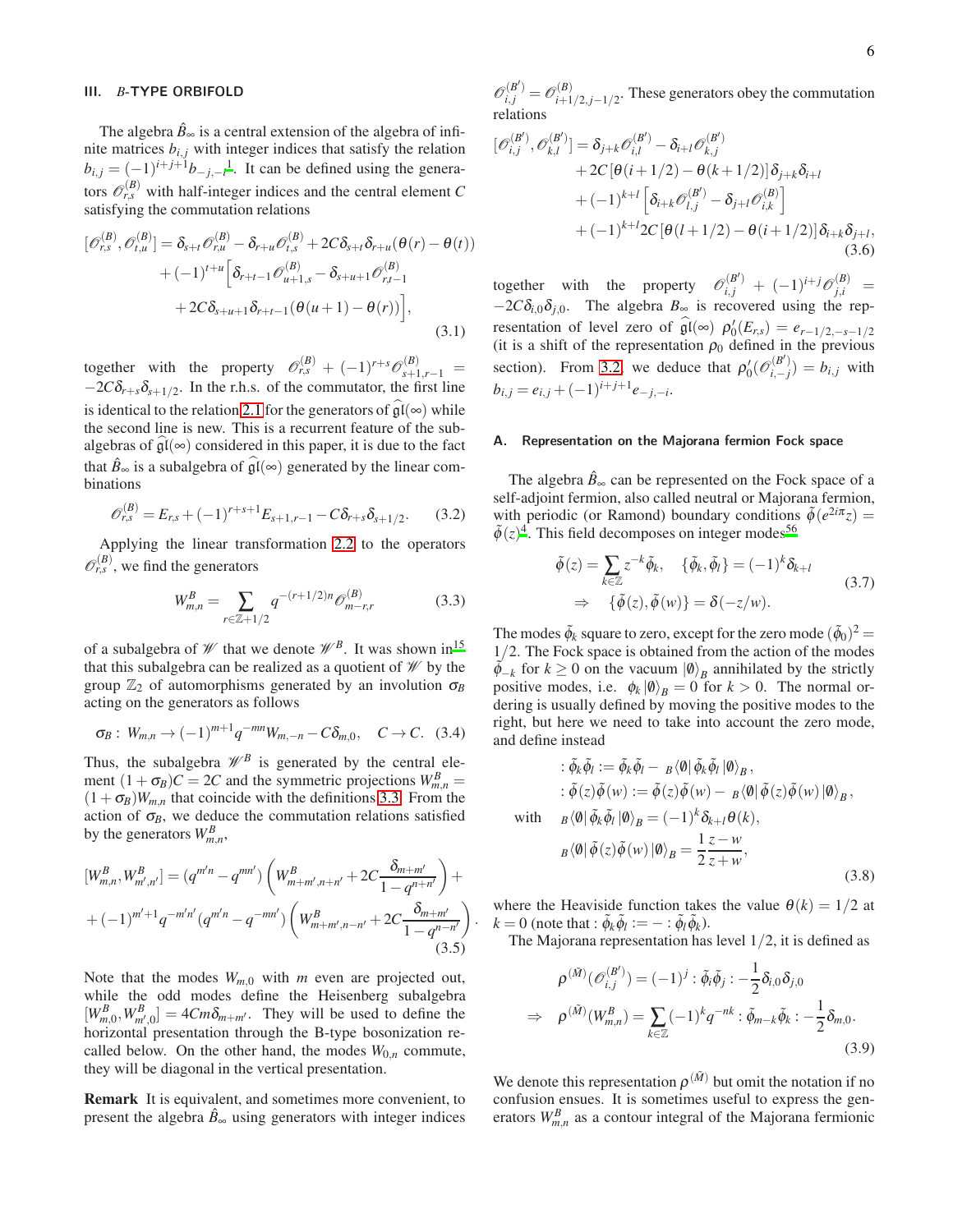.

field,

<span id="page-6-0"></span>
$$
W_{m,n}^{B} = \oint \frac{dz}{2i\pi} z^{m-1} : \tilde{\phi}(z)\tilde{\phi}(-q^{n}z) : -\frac{1}{2}\delta_{m,0}. \tag{3.10}
$$

The modes act on the fermionic field as

$$
[W_{m,n}^B, \tilde{\phi}(z)] = q^{-mn} z^m \tilde{\phi}(q^{-n}z) + (-1)^{m+1} z^m \tilde{\phi}(q^n z), \quad (3.11)
$$

and, in particular,  $[W_{m,0}^B, \tilde{\phi}(z)] = 2\delta_{m,odd}z^m\tilde{\phi}(z)$  where  $\delta_{m,odd}$ is one if *m* is odd and zero otherwise.

Decomposition of the Dirac representation As a subalgebra of  $\mathscr W$ , the algebra  $\mathscr W^B$  also possesses a Dirac representation. From the action [3.4](#page-5-2) of the automorphism  $\sigma_B$  on the contour integral expression [2.6](#page-2-3) of the generators  $W_{m,n}$ , we find for the subalgebra generators the formula

$$
\rho^{(D)}(W_{m,n}^B) = \oint \frac{dz}{2i\pi} z^m \left( : \bar{\psi}(z)\psi(q^n z) : +q^n : \bar{\psi}(-q^n z)\psi(-z) : \right)
$$

$$
- \delta_{m,0}.
$$
\n(3.12)

It is well known that the charged Dirac fermion can be decomposed into two neutral Majorana fermions,

$$
\Psi(z) = \frac{1}{\sqrt{2}} \left( \tilde{\phi}_1(-z) + i \tilde{\phi}_2(-z) \right), \quad \bar{\Psi}(z) = \frac{z^{-1}}{\sqrt{2}} \left( \tilde{\phi}_1(z) - i \tilde{\phi}_2(z) \right)
$$
\n(3.13)

Plugging this decomposition into the previous expression of the generators  $W_{m,n}^B$ , we find

$$
\rho^{(D)}(W_{m,n}^B) = \oint \frac{dz}{2i\pi} z^{m-1} \left( : \tilde{\phi}_1(z)\tilde{\phi}_1(-q^nz) : \right. \left. + : \tilde{\phi}_2(z)\tilde{\phi}_2(-q^nz) : \right) - \delta_{m,0},
$$
\n(3.14)

which corresponds to the fact that the Dirac representation of  $\mathcal{W}^B$  is not irreducible but decomposes into two Majorana representations as  $\rho^{(D)} = \rho^{(\tilde{M})} \otimes 1 + 1 \otimes \rho^{(\tilde{M})}$ .

Bosonization The Majorana fermion can be bosonized using a Heisenberg algebra *a<sup>k</sup>* with only odd modes *k*, and such that  $[a_k, a_l] = 2k\delta_{k+l}$  (the extra factor 2 in the r.h.s. is introduced for later convenience). In the mathematics literature, this is known as the twisted boson-fermion correspondence<sup>[57](#page-22-3)</sup>, but it is also sometimes simply referred as the bosonization of type B. The Majorana field is realized as

$$
\tilde{\phi}(z) = \frac{1}{\sqrt{2}} \dot{z} e^{-\sum k \in \mathbb{Z} \delta_{k, \text{odd}} \frac{z^{-k}}{k} a_k};
$$
\n
$$
\Rightarrow \quad \tilde{\phi}(z) \tilde{\phi}(w) = \frac{z - w}{z + w} \dot{\tilde{\phi}}(z) \tilde{\phi}(w) \dot{...},
$$
\n(3.15)

where we denoted again .<br>!… :<br>: the bosonic normal ordering. Note that the adjoint action  $a_k^{\dagger} = a_{-k}$  corresponds to  $\tilde{\phi}(z)^{\dagger} = \tilde{\phi}(z)$  $\tilde{\phi}(-z^{-1})$  in the case of Majorana, and  $\psi(z)^{\dagger} = z^{-1}\bar{\psi}(z^{-1})$  in



<span id="page-6-1"></span>FIG. 3. Example of a symmetric Young diagram with a strip  $\rho \in$  $R_5(\lambda)$  (red), and its transposed  $\rho'$  (blue), with  $\chi_{\rho} = q^2$  and  $\chi_{\rho'} =$  $q^{-6}.$ 

the case of Dirac. Computing  $W_{k,0}^B$  in the Majorana represen-tation [3.9](#page-5-3) leads to identify the Heisenberg algebras  $a_k = W_{k,0}^B$ . The expression for the other generators is found by performing the bosonization on the contour integral formula [3.10,](#page-6-0)

$$
W_{m,n}^{B} = \frac{1}{2} \frac{1+q^{n}}{1-q^{n}} \oint \frac{dz}{2i\pi} z^{m-1} e^{-\sum_{k \in \mathbb{Z}} \delta_{k,\text{odd}} \frac{z^{-k}}{k} (1-q^{-nk}) a_k} \cdot \frac{\delta_{m,0}}{1-q^{n}} \tag{3.16}
$$

)  $\cdot$  bra  $\mathcal{W}^B$  proposed in<sup>[15](#page-21-14)</sup>. In this way, we recover the vertex representation for the alge-

#### B. Vertical presentation

The Fock space for the periodic Majorana fermion is spanned by the states  $|\lambda\rangle_B$  labeled by the symmetric partitions  $\lambda = \lambda'$ . These states are defined using the hook decomposition of the Young diagram, assigning the action of the modes  $\tilde{\phi}_{-k_i}$  to the *i*th hook of length  $h_i = 2\tilde{k}_i + 1$ ,

$$
|\lambda\rangle_B = \tilde{\phi}_{-k_1} \cdots \tilde{\phi}_{-k_d(\lambda)} |0\rangle_B, \quad k_i \in \mathbb{Z}.
$$
 (3.17)

The hooks are strictly ordered, and thus  $k_1 > k_2 > \cdots >$  $k_{d(\lambda)}$ .<sup>[58](#page-22-4)</sup> In this setting, the action of the zero mode  $\tilde{\phi}_0$  is to add/remove a box on the diagonal (with a multiplication by a factor  $1/2$  if the box is removed). Dual states are obtained from the action of the adjoint modes  $\tilde{\phi}^{\dagger}_{-k} = (-1)^k \tilde{\phi}_k$ (with  $k > 0$ ) on the dual vacuum  $B(\emptyset)$ , they are orthonormal:  ${}_{B}\langle \lambda\, | \mu\rangle_{B} = \delta_{\lambda,\mu}.$ 

In order to write down the vertical presentation, we need to introduce again several notations. To keep the Young diagram symmetric, the horizontal strips will be added/removed in pairs. For this purpose, we define the sets  $A_m^B(\lambda)$  (resp.  $R_m^B(\lambda)$ ) of strips with *m*-boxes lying **strictly below the di**agonal that can be added to (resp. removed from) the symmetric partition  $\lambda$ . Such strips  $\rho$  have a unique transposed  $\rho' \in A_m(\lambda)$  (resp.  $\rho' \in R_m(\lambda)$ ) lying strictly above the diagonal. As before, the content  $\chi_{\rho}$  of a strip  $\rho \in A_m^B(\lambda) \cup R_m^B(\lambda)$ is defined as the content of its box in the top left corner. Thus, the transposed strip has the content  $\chi_{\rho'} = q^{1-m} \chi_{\rho}^{-1}$ . The modes  $W_{m,n}^B$  act by adding or removing the pairs  $(\rho, \rho')$  and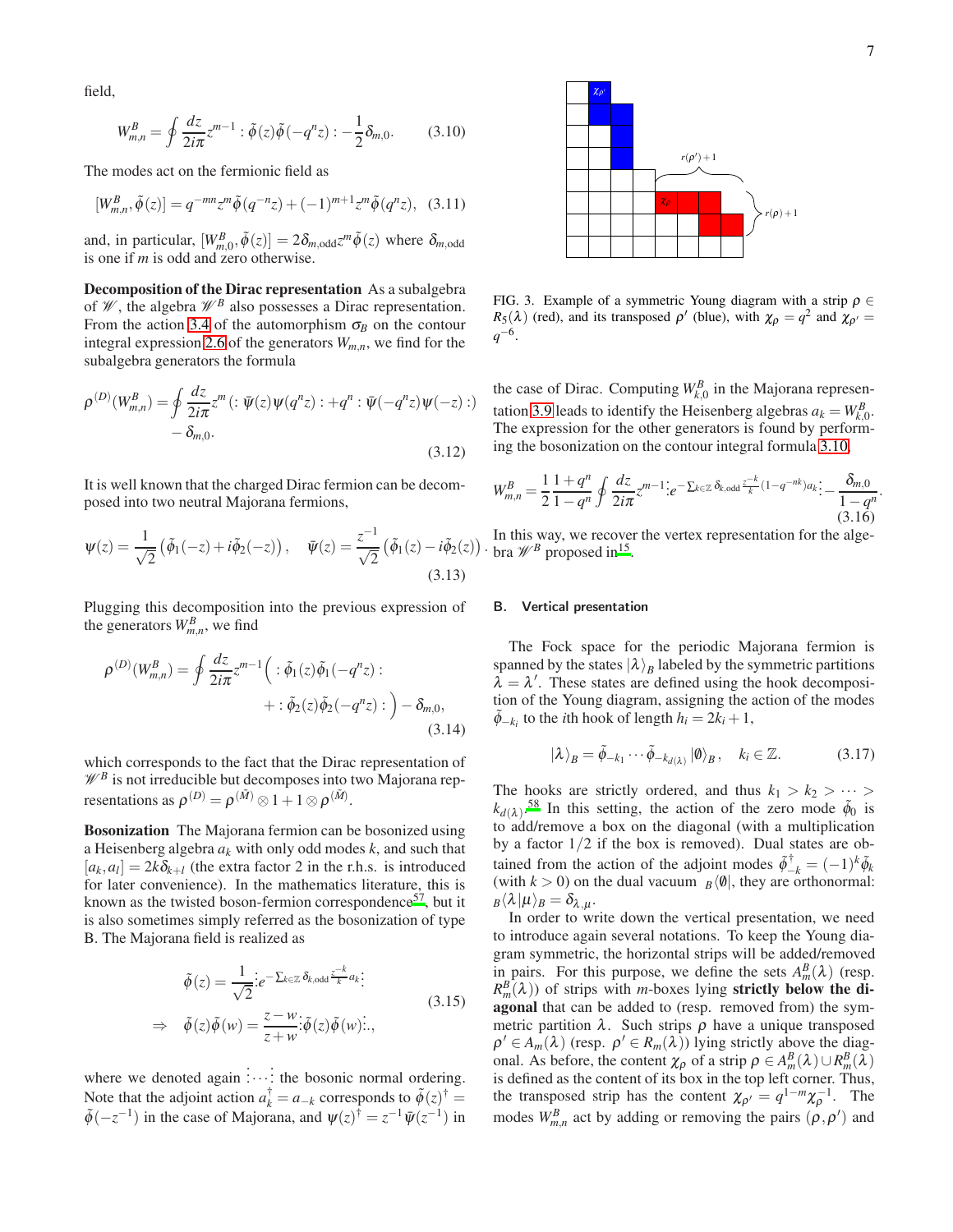we denote the corresponding state  $|\lambda \pm \rho\rangle_B$ . We keep the notation  $r(\rho)$  for the number of rows that the strip  $\rho$  occupies minus one (see the example of figure [3\)](#page-6-1).

In addition, the vertical action also involves the addition/removal of a pair of hooks. We denote  $A_m^{HP}(\lambda)$  (resp.  $R_m^{HP}(\lambda)$ ) the set of hook pairs with a total of 2*m* boxes, that can be added to (resp. removed from) the symmetric diagram  $\lambda$ . These hooks are not necessarily adjacent, and they can be inserted/removed anywhere in the diagram. For  $\rho \in A_m^{HP}(\lambda) \cup R_m^{HP}(\lambda)$ , we denote  $|\lambda \pm \rho\rangle_B$  the state corresponding to the addition/removal of the hook pair  $\rho$ . For a hook pair  $\rho$ , let  $k(\rho)$  be the integer such that the smaller hook has  $2k(\rho) + 1$  boxes. The content is defined as the box content of the box in the top left corner of the longest hook, and thus  $\chi_{\rho} = q^{k(\rho)-m+1}$ . Finally, we denote  $r(\rho)+1$  the number of hooks of the diagram  $\lambda$  lying between the two hooks to be inserted/removed (we omit the dependence in the partition  $\lambda$ for this notation).

The action of the operators  $W_{m,n}^B$  on the states  $|\lambda\rangle_B$  is obtained by a direct, but tedious, calculation,

$$
W_{0,n}^{B}|\lambda\rangle_{B} = \left((1-q^{n})\sum_{\square\in\lambda_{-}}(q^{-n}\chi_{\square}^{n} + \chi_{\square}^{-n}) - \frac{1}{2}\right)|\lambda\rangle_{B},
$$
  
\n
$$
W_{m,n}^{B}|\lambda\rangle_{B} = \sum_{\rho\in R_{m}^{B}(\lambda)}\left(q^{-(m-1)n}\chi_{\rho}^{-n} + (-1)^{m+1}q^{-n}\chi_{\rho}^{n}\right)(-1)^{r(\rho)}|\lambda-\rho\rangle_{B}
$$
  
\n
$$
+ \sum_{\rho\in R_{m+1}^{HP}(\lambda)}\left(1 - \frac{1}{2}\delta_{k(\rho),0}\right)\left(q^{-mn}\chi_{\rho}^{-n} + (-1)^{m+1}\chi_{\rho}^{n}\right)
$$
  
\n
$$
(-1)^{r(\rho)+k(\rho)+m}|\lambda-\rho\rangle_{B},
$$
  
\n
$$
W_{-m,n}^{B}|\lambda\rangle_{B} = \sum_{\rho\in A_{m+1}^{HP}(\lambda)}\left(q^{mn}\chi_{\rho}^{n} + (-1)^{m+1}\chi_{\rho}^{-n}\right)(-1)^{r(\rho)+k(\rho)+1}|\lambda+\rho\rangle_{B}
$$
  
\n
$$
+ \sum_{\rho\in A_{m}^{B}(\lambda)}\left(1 - \frac{1}{2}\delta_{\chi_{\rho},q}\right)\left(q^{n}\chi_{\rho}^{-n} + (-1)^{m+1}q^{(m-1)n}\chi_{\rho}^{n}\right)
$$
  
\n
$$
(-1)^{r(\rho)}|\lambda+\rho\rangle_{B}.
$$
  
\n(3.18)

In the first line, the sum is performed on the set of boxes  $\lambda$ - lying strictly below the diagonal. The Kronecker deltas provide an extra factor  $1/2$  when  $\tilde{\phi}_0$  is involved. These rules might appear complicated, but they can be easily implemented on a computer program. In particular, we have for  $a_k = W_{k,0}^B$  with

*k* odd:

$$
a_{k}|\lambda\rangle_{B} = 2 \sum_{\rho \in R_{k}^{B}(\lambda)} (-1)^{r(\rho)} |\lambda - \rho\rangle_{B}
$$
  
+2 
$$
\sum_{\rho \in R_{k+1}^{HP}(\lambda)} \left(1 - \frac{1}{2} \delta_{k(\rho),0}\right) (-1)^{r(\rho)+k(\rho)+k} |\lambda - \rho\rangle_{B},
$$
  

$$
a_{-k}|\lambda\rangle_{B} = 2 \sum_{\rho \in A_{k}^{B}(\lambda)} \left(1 - \frac{1}{2} \delta_{\chi_{\rho},q}\right) (-1)^{r(\rho)} |\lambda + \rho\rangle_{B}
$$
  
+2 
$$
\sum_{\rho \in A_{k+1}^{HP}(\lambda)} (-1)^{r(\rho)+k(\rho)+1} |\lambda + \rho\rangle_{B}.
$$
 (3.19)

<span id="page-7-0"></span>It might be surprising to notice that the action of the operators  $W_{m,n}^B$  produces states with a different number of boxes: the addition/removal of two strips of length *m* changes the number of boxes by 2*m* while the addition/removal of a pair of hooks modifies it by  $2m + 2$ . However, in both cases, the number of boxes strictly below the diagonal |λ−| varies by ±*m*. This property can be formally encoded in the action of a grading operator  $d_B$  such that  $[d_B, W_{m,n}^B] = -mW_{m,n}^B$ ,

$$
d_B = \frac{1}{2} \sum_{k \in \mathbb{Z}} (-1)^k k : \tilde{\phi}_{-k} \tilde{\phi}_k : \Rightarrow [d_B, \tilde{\phi}_k] = -k \tilde{\phi}_k,
$$
  
\n
$$
d_B |\lambda\rangle_B = |\lambda_-| |\lambda\rangle_B, \quad \alpha^{d_B} W^B_{m,n} \alpha^{-d_B} = \alpha^{-m}.
$$
\n(3.20)

Furthermore, the number of hooks varies by  $0, \pm 2$  under the action of the generators  $W_{m,n}^B$ . Thus, the Majorana representation is not irreducible, but it decomposes into an action on symmetric partitions with either an even or an odd number of hooks.[59](#page-22-5) This is the reason for introducing two sets of symmetric polynomials  $b_{\lambda}(x)$  and  $b_{\lambda}^{*}(x)$  below.

# C. Symmetric polynomials

The bosonic formula [2.17](#page-3-2) for the Schur polynomials can be generalized to the Majorana fermion and its bosonization, it defines two sets of polynomials labeled by symmetric partitions,

<span id="page-7-1"></span>
$$
b_{\lambda}(x) = B \langle \emptyset | e^{\sum_{k>0} \delta_{k,\text{odd}} \frac{p_k(x)}{k} a_k} | \lambda \rangle_B,
$$
  
\n
$$
b_{\lambda}^*(x) = B \langle \square | e^{\sum_{k>0} \delta_{k,\text{odd}} \frac{p_k(x)}{k} a_k} | \lambda \rangle_B.
$$
\n(3.21)

The action of the modes  $a_k$  on the states  $|\lambda\rangle_B$  is given by the vertical formula [3.19,](#page-7-0) it produces only states labeled by partitions with a strictly smaller number of boxes, and so the expansion of the r.h.s. is finite. We provide here a few examples:

<span id="page-7-2"></span>
$$
b_0 = 1, \quad b_{2^2} = p_1, \quad b_{321} = p_1^2, \quad b_{322} = \frac{2}{3}p_1^3 - \frac{2}{3}p_3,
$$
  
\n
$$
b_{421^2} = \frac{2}{3}p_1^3 + \frac{1}{3}p_3, \quad b_{4321} = \frac{2}{3}p_1^4 - \frac{2}{3}p_1p_3,
$$
  
\n
$$
b_1^* = \frac{1}{2}, \quad b_{21}^* = p_1, \quad b_{31^2}^* = p_1^2, \quad b_{3^2}^* = \frac{1}{3}p_1^3 - \frac{1}{3}p_3,
$$
  
\n
$$
b_{41^3}^* = \frac{2}{3}p_1^3 + \frac{1}{3}p_3, \quad b_{51^4} = \frac{1}{3}p_1^4 + \frac{2}{3}p_1p_4.
$$
  
\n(3.22)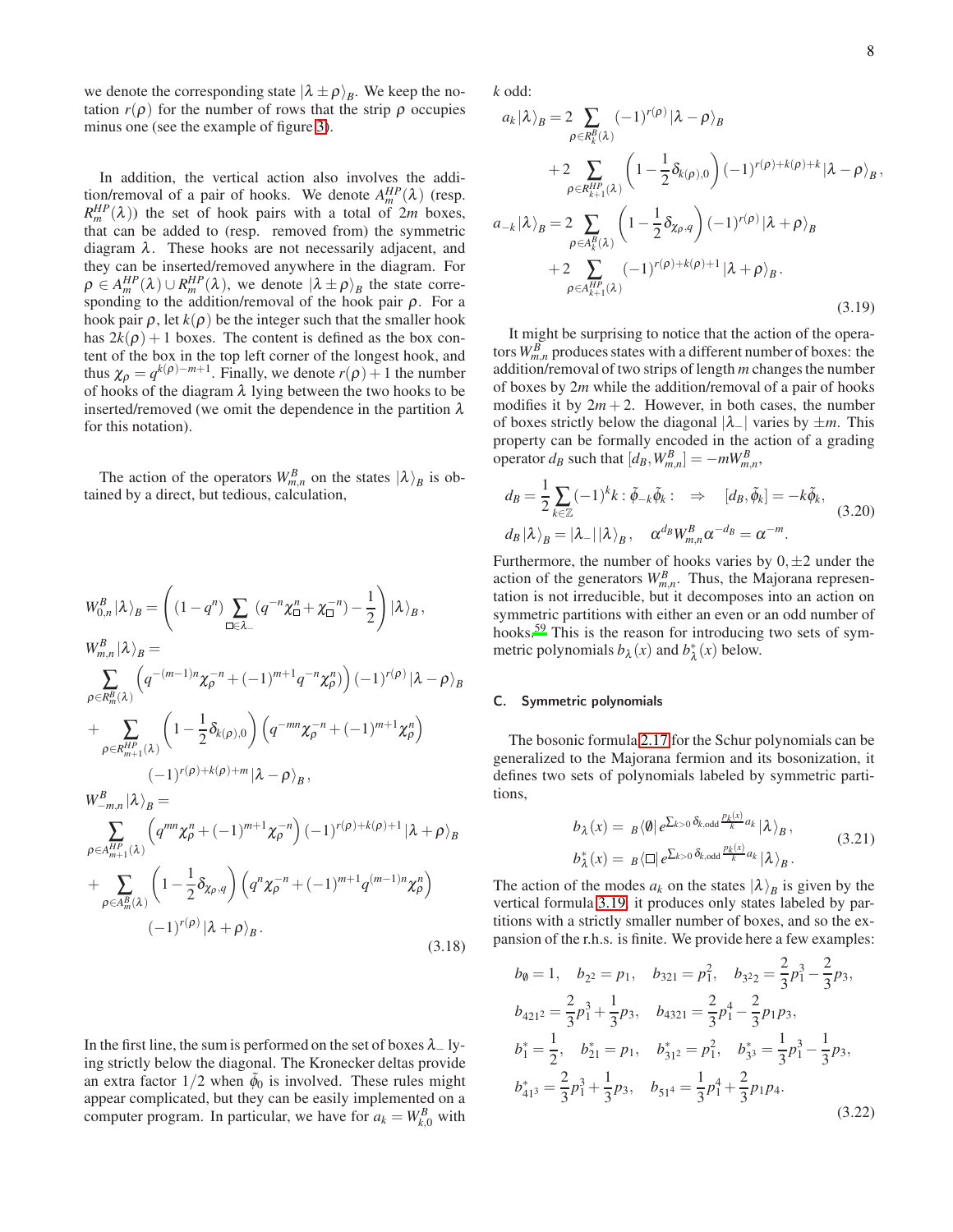Let us stress that these polynomials do not depend on the parameter *q*, and that they involve only odd power sums by definition. Inserting the grading operator in the correlator, one can show, like in the Schur case, that they are homogeneous polynomials of degree  $|\lambda_{-}|$ . Moreover, it is easily seen from the action of  $a_k$  that  $b_\lambda(x)$  is non-zero for  $|\lambda|$  even and  $b^*_\lambda(x)$ for  $|\lambda|$  odd. In fact, they can be seen as special cases of the more general skew polynomials

$$
b_{\lambda/\mu}(x) = B\langle \mu | e^{\sum_{k>0} \delta_{k,\text{odd}} \frac{p_k(x)}{k} a_k} | \lambda \rangle_B. \tag{3.23}
$$

From the action [3.19](#page-7-0) of  $a_k$ , we observe that this expression is non-vanishing only if the Young diagram  $\mu$  is contained in  $\lambda$ .

In the following, we focus mostly on the polynomial  $b_{\lambda}(x)$ . This polynomials is, up to normalization, a Q-Schur function  $Q_{s(\lambda)} = 2^{\sharp}b_{\lambda}$  for the strict partition  $s(\lambda)$  uniquely associated to the symmetric partition  $\lambda$  and defined by the hook lengths,  $s(\lambda) = ((h_1 - 1)/2, (h_2 - 1)/2, \cdots)$ .<sup>[60](#page-22-6)</sup> This identification follows from the fermionic expression,

$$
b_{\lambda}^{(N)}(x) = 2^{N/2} B \langle \emptyset | \, \tilde{\phi}(-x_{1}^{-1}) \tilde{\phi}(-x_{2}^{-1}) \cdots \tilde{\phi}(-x_{N}^{-1}) \, \tilde{\alpha} \rangle_{B}
$$
  
\n
$$
= 2^{N/2} \Delta_{B}(x)^{-1} B \langle \emptyset | \tilde{\phi}(-x_{1}^{-1}) \tilde{\phi}(-x_{2}^{-1}) \cdots \tilde{\phi}(-x_{N}^{-1}) | \lambda \rangle_{B}
$$
  
\nwith 
$$
\Delta_{B}(x) = 2^{N/2} B \langle \emptyset | \tilde{\phi}(-x_{1}^{-1}) \tilde{\phi}(-x_{2}^{-1}) \cdots \tilde{\phi}(-x_{N}^{-1}) | \emptyset \rangle_{B},
$$
  
\n
$$
= \prod_{\substack{i,j=1 \ i  
\n(3.24)
$$

where the polynomials  $b_{\lambda}(x)$  with infinitely many variables are obtained as an inductive limit of the polynomials  $b_{\lambda}^{(N)}(x)$ with *N* variables. This fermionic expression is the equivalent of the formula  $s_\lambda(x) = \det(x_i^{\lambda_j+N-j})/\Delta(x)$  for the Schur polynomials, it allows us to rewrite the polynomials in terms of Pfaffians<sup>[5](#page-21-4)[,57](#page-22-3)[,61](#page-22-7)</sup>.<sup>[62](#page-22-8)</sup> Note, however, that not all Q-Schur functions  $Q_{\lambda}(x)$  are obtained in this way since we have the restriction that  $\lambda$  is a strict partition (otherwise, the decomposition of  $Q_{\lambda}(x)$  may also contain even power sums). We will attempt to generalize these fermionic formulas to the case of  $\hat{C}_{\infty}$  and  $\hat{D}_{\infty}$  in the next sections.

Just like in the case of Schur polynomials, the introduction of the modes  $W_{k,0}^B$  inside the correlators defining  $b_\lambda(x)$  and  $b^*_{\lambda}(x)$  leads to the derivation of Pieri-like rules

$$
p_k(x)b_\lambda(x) = \sum_{\rho \in A_k^B(\lambda)} \left(1 - \frac{1}{2} \delta_{\chi_\rho, q}\right) (-1)^{r(\rho)} b_{\lambda + \rho + \rho'}(x)
$$
  
+ 
$$
\sum_{\rho \in A_{k+1}^{HP}(\lambda)} (-1)^{r(\rho) + k(\rho) + 1} b_{\lambda + \rho}(x),
$$
  

$$
k \frac{\partial}{\partial p_k(x)} b_\lambda(x) = 2 \sum_{\rho \in R_k^B(\lambda)} (-1)^{r(\rho)} b_{\lambda - \rho - \rho'}(x)
$$
  
+ 
$$
2 \sum_{\rho \in R_{k+1}^{HP}(\lambda)} \left(1 - \frac{1}{2} \delta_{k(\rho), 0}\right) (-1)^{r(\rho) + k(\rho) + k} b_{\lambda - \rho}(x),
$$
(3.25)

and the same rules for  $b^*_{\lambda}(x)$ . The rules obtained here differ from the usual Pieri rules for Q-Schur polynomials for which the multiplication by the complete symmetric functions  $h_k$  is considered instead. This explains why the r.h.s. is more complicated, involving also the addition/removal of pairs of hooks.

In addition, the introduction of the dual modes  $W_{0,n}^B$  also leads to a q-difference equation. Since the derivation is a bit lengthy, we kept it in appendix [B.](#page-18-0) We found

$$
\sum_{i} \left( B_{i}^{(n)}(x) T_{q^{-n}, x_{i}} - B_{i}^{(-n)}(x) T_{q^{n}, x_{i}} \right) b_{\lambda}(x)
$$
  
=  $(1 - q^{n}) \sum_{\square \in \lambda_{-}} (q^{-n} \chi_{\square}^{n} + \chi_{\square}^{-n}) b_{\lambda}(x),$  (3.26)

with

<span id="page-8-2"></span><span id="page-8-1"></span>
$$
B_i^{(n)}(x) = \prod_{j \neq i} \frac{(x_i + x_j)(x_i - q^n x_j)}{(x_i - x_j)(x_i + q^n x_j)}.
$$
 (3.27)

The polynomials  $b^*_{\lambda}(x)$  satisfy the same q-difference equation. Let us stress that not all Q-Schur functions satisfy this q-difference equation, but only those labeled by a strict partition. To the knowledge of the author, this q-difference equa-tion is new.<sup>[63](#page-22-9)</sup>

<span id="page-8-0"></span>Hamiltonian Like the Schur polynomials, the polynomials  $b_{\lambda}(x)$  satisfy a q-difference equation and are independent of *q*. Expanding at  $q = 1$ , it is possible to derive a tower of differential equations satisfied by these polynomials. However, since the q-difference equation is antisymmetric under the exchange  $q \rightarrow q^{-1}$ , only odd powers of  $\alpha$  remain in the expansion of  $q^n = e^{-\alpha}$ . The expansion easily follows from the following fact,

$$
\mathcal{F}^{B} = \sum_{i} \left( B_{i}^{(n)}(x) T_{q^{-n}, x_{i}} - B_{i}^{(-n)}(x) T_{q^{n}, x_{i}} \right)
$$
  
=  $\Delta_{B}(x)^{-1} \sum_{i} \left( T_{q^{-n}, x_{i}} - T_{q^{n}, x_{i}} \right) \Delta_{B}(x),$  (3.28)

with  $\Delta_B(x)$  defined in [3.24,](#page-8-0) and we find  $\mathcal{T}_B = 2\alpha \sum_i D_i +$  $\alpha^3 \mathcal{H}_3 + O(\alpha^5)$ . The first order term corresponds to the homogeneity property of the polynomials  $b_{\lambda}(x)$ . Since the term of order  $O(\alpha^2)$  is missing, we do not have a Hamiltonian in the usual sense, i.e. with a kinetic term involving second order differentials.<sup>[64](#page-22-10)</sup> The first non-trivial equation contains derivatives of order three,

$$
\mathcal{H}_3 = \frac{1}{3} \sum_i D_i^3 + \frac{1}{2} \sum_{i < j} \frac{x_i + x_j}{x_i - x_j} (D_i^2 - D_j^2) - \frac{1}{2} \sum_{i < j} \frac{x_i - x_j}{x_i + x_j} (D_i^2 - D_j^2) \\
- 2 \sum_{i < j} \frac{x_i x_j}{(x_i + x_j)^2} (D_i + D_j) + 4 \sum_{\substack{i, j, k \ i \neq j \neq k}} \frac{x_i^2 x_j x_k}{(x_i^2 - x_j^2)(x_i^2 - x_k^2)} D_i \\
+ \frac{1}{3} \sum_i \Delta_B(x)^{-1} D_i^3(\Delta_B(x)).\n\tag{3.29}
$$

## IV. *C*-TYPE ORBIFOLD AND  $\widehat{\mathfrak{sp}}(\infty)$

The algebra  $\hat{C}_{\infty}$ , also called  $\hat{\mathfrak{sp}}(\infty)$ , is a central extension of the algebra of infinite matrices with integer indices  $c_{i,j}$  that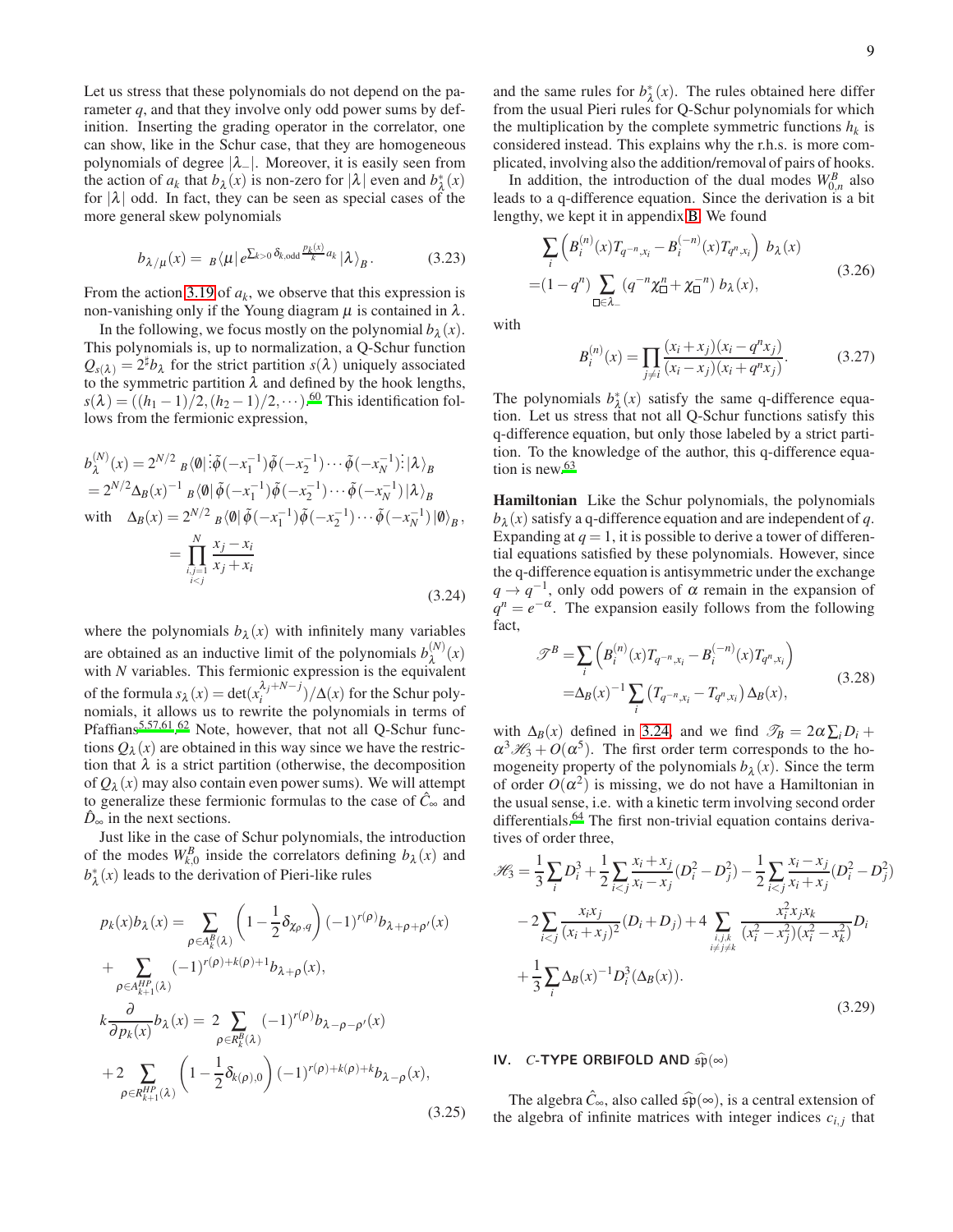obey the relation  $c_{i,j} = (-1)^{i+j+1} c_{1-i,1-j}$ . It can be defined using the generators  $\mathcal{O}_{r,s}^{(C)}$  with half-integer indices, and the central element *C*, satisfying the relations

$$
\begin{split} [\mathscr{O}_{r,s}^{(C)}, \mathscr{O}_{t,u}^{(C)}] &= \delta_{s+t} \mathscr{O}_{r,u}^{(C)} - \delta_{r+u} \mathscr{O}_{t,s}^{(C)} + 2C(\theta(r) - \theta(t)) \delta_{s+t} \delta_{r+u} \\ &+ (-1)^{t+u} \left[ \delta_{r+t} \mathscr{O}_{u,s}^{(C)} - \delta_{s+u} \mathscr{O}_{r,t}^{(C)} + 2C(\theta(u) - \theta(r)) \delta_{s+u} \delta_{r+t} \right]. \end{split} \tag{4.1}
$$

This algebra is a subalgebra of  $\widehat{\mathfrak{gl}}(\infty)$  generated by the linear combinations

<span id="page-9-0"></span>
$$
\mathscr{O}_{r,s}^{(C)} = E_{r,s} + (-1)^{r+s+1} E_{s,r}.
$$
 (4.2)

The algebra  $C_{\infty}$  is obtained using the representation  $\rho_0$  of level 0 of  $\mathfrak{gl}(\infty)$  defined in the section [II](#page-1-3) as  $\rho_0(\mathcal{O}_{i-1}^{(C)})$  $\sum_{i=1/2,-j+1/2}^{(i)} = c_{i,j}$ with  $c_{i,j} = e_{i,j} + (-1)^{i+j+1} e_{1-j,1-i}$ .

The transformation [2.2](#page-1-0) applied to the linear combinations [4.2](#page-9-0) defines the generators

<span id="page-9-1"></span>
$$
W_{m,n}^C = \sum_{r \in \mathbb{Z}+1/2} q^{-(r+1/2)n} \mathcal{O}_{m-r,r}^{(C)} \tag{4.3}
$$

of a subalgebra of the quantum  $W_{1+\infty}$  algebra that we denote  $\mathscr{W}^C$ . This subalgebra is again a  $\mathbb{Z}_2$ -orbifold, it is obtained from the following involutive automorphism<sup>[15](#page-21-14)</sup>

<span id="page-9-2"></span>
$$
\sigma_C: W_{m,n} \to (-1)^{m+1} q^{-(m+1)n} W_{m,-n}, \quad C \to C. \tag{4.4}
$$

The subalgebra  $\mathcal{W}^C$  is generated by the central element (1+  $\sigma_C$ )*C* = 2*C* and the projections  $W_{m,n}^C = (1 + \sigma_C)W_{m,n}$  that coincide with the definitions [4.3.](#page-9-1) They satisfy the commutation relations

$$
[W_{m,n}^{C}, W_{m',n'}^{C}] = (q^{m'n} - q^{mn'}) \left( W_{m+m',n+n'}^{C} + 2C \frac{\delta_{m+m'}}{1 - q^{n+n'}} \right) + (-1)^{m'+1} q^{-(m'+1)n'} (q^{m'n} - q^{-mn'}) W_{m+m',n-n'}^{C} + (-1)^{m'+1} q^{-(m'+1)n'} \frac{q^{m'n} - q^{-mn'}}{1 - q^{n-n'}} 2C \delta_{m+m'}.
$$
\n(4.5)

As in the case of  $\hat{B}_{\infty}$ , the modes  $W_{m,0}$  with *m* even are projected out. The modes  $W_{m,0}^C$  with *m* odd form an Heisenberg subalgebra,  $[W_{m,0}^C, W_{m',0}^C] = 4Cm\delta_{m+m'}$ , while the modes  $W_{0,n}^C$ commute. They will be used in the horizontal/vertical presentations respectively.

# A. Representation on the symplectic boson Fock space

The algebra  $\widehat{\mathfrak{sp}}(\infty)$  is known to possess a representation of level −1/2 on the Fock space of a symplectic boson with antiperiodic boundary conditions,

$$
\hat{\phi}(z) = \sum_{r \in \mathbb{Z}+1/2} z^{-r-1/2} \hat{\phi}_r, \quad [\hat{\phi}_r, \hat{\phi}_s] = (-1)^{r-1/2} \delta_{r+s}.
$$
 (4.6)

The Fock space is built from the action of negative modes on the vacuum  $|0\rangle_C$  annihilated by positive modes. The normal ordering is defined by moving to the right the positive modes, so that $^{65}$  $^{65}$  $^{65}$ 

$$
\hat{\phi}_r \phi_s := \hat{\phi}_r \hat{\phi}_s - \langle \emptyset | \hat{\phi}_r \hat{\phi}_s | \emptyset \rangle, \quad \langle \emptyset | \hat{\phi}_r \hat{\phi}_s | \emptyset \rangle = (-1)^{r-1/2} \theta(r) \delta_{r+s}.
$$
\n(4.7)\nWe denote the representation on this Fock space as  $\rho^{(SB)}$ , but

omit the notation if no confusion ensues. The generators  $\mathcal{O}_{r,s}^{(C)}$ and  $W_{m,n}^C$  of respectively  $\hat{C}_{\infty}$  and  $\mathcal{W}^C$  are represented by

$$
\rho^{(SB)}(\mathcal{O}_{r,s}^{(C)}) = (-1)^{s-1/2} : \hat{\phi}_r \hat{\phi}_s : ,
$$
\n
$$
\rho^{(SB)}(W_{m,n}^C) = \sum_{r \in \mathbb{Z}+1/2} (-1)^{s-1/2} q^{-(r+1/2)n} : \hat{\phi}_{m-r} \hat{\phi}_r : .
$$
\n(4.8)

Alternatively, we can write the generators of  $\mathcal{W}^C$  in the form of the contour integrals

<span id="page-9-3"></span>
$$
\rho^{(SB)}(W_{m,n}^C) = -\oint \frac{dz}{2i\pi} z^m : \hat{\phi}(z)\hat{\phi}(-q^nz) :,\tag{4.9}
$$

they act on the bosonic field as follows,

$$
[W_{m,n}^C, \hat{\phi}(z)] = (-1)^{m+1} z^m \hat{\phi}(q^n z) + q^{-n(m+1)} z^m \hat{\phi}(q^{-n} z),
$$
\n(4.10)

in particular  $[W_{m,0}^C, \hat{\phi}(z)] = 2 \delta_{m, \text{odd}} z^m \hat{\phi}(z)$ .

**Decomposition of the**  $\beta\gamma$ **-representation** Since  $\mathcal{W}^C$  is a subalgebra of  $\mathcal W$ , it can also be represented on the Fock space of the bosonic ghosts  $(\beta, \gamma)$ . The expression of the generators  $W_{m,n}^C$  follows from the action of the involution [4.4,](#page-9-2)

$$
\rho^{(\beta\gamma)}(W_{m,n}^C) = \oint \frac{dz}{2i\pi} z^m \left( : \beta(z)\gamma(q^n z) : + : \beta(-q^n z)\gamma(-z) : \right).
$$
\n(4.11)

It is well-known that the  $\beta \gamma$ -system is equivalent to two symplectic bosons under the linear relations

$$
\beta(z) = \frac{1}{\sqrt{2}} \left( \hat{\phi}_1(-z) + \hat{\phi}_2(z) \right), \quad \gamma(z) = \frac{1}{\sqrt{2}} \left( \hat{\phi}_1(z) - \hat{\phi}_2(-z) \right), \tag{4.12}
$$

that allow us to rewrite the representation of the generators for  $\mathscr{W}^C$  in the form

$$
\rho^{(\beta\gamma)}(W_{m,n}^C) =
$$
  
 
$$
-\oint \frac{dz}{2i\pi} z^m ((-1)^m : \hat{\phi}_1(z)\hat{\phi}_1(-q^nz) : + : \hat{\phi}_2(z)\hat{\phi}_2(-q^nz) :).
$$
 (4.13)

This formula simply expresses the fact that the  $(\beta \gamma)$ representation can be decomposed into two symplectic boson representations as  $\rho^{(\beta\gamma)} = \tilde{\rho}^{(SB)} \otimes 1 + 1 \otimes \rho^{(SB)}$  where  $\tilde{\rho}^{(SB)}$ denotes another representation of level  $-1/2$  on a symplectic boson Fock space, differing from  $\rho^{(SB)}$  by a choice of signs, namely  $\tilde{\rho}^{(SB)}(\mathcal{O}_{r,s}^{(C)}) = (-1)^{r+1/2}$ :  $\hat{\phi}_r \hat{\phi}_s$ : which is equivalent to the multiplication of the generators  $W_{m,n}^C$  by a factor  $(-1)^m$ .

Twisted bosonization We review here the bosonization per-formed by Van de Leur, Orlov and Shiota in<sup>[11](#page-21-10)</sup> (following a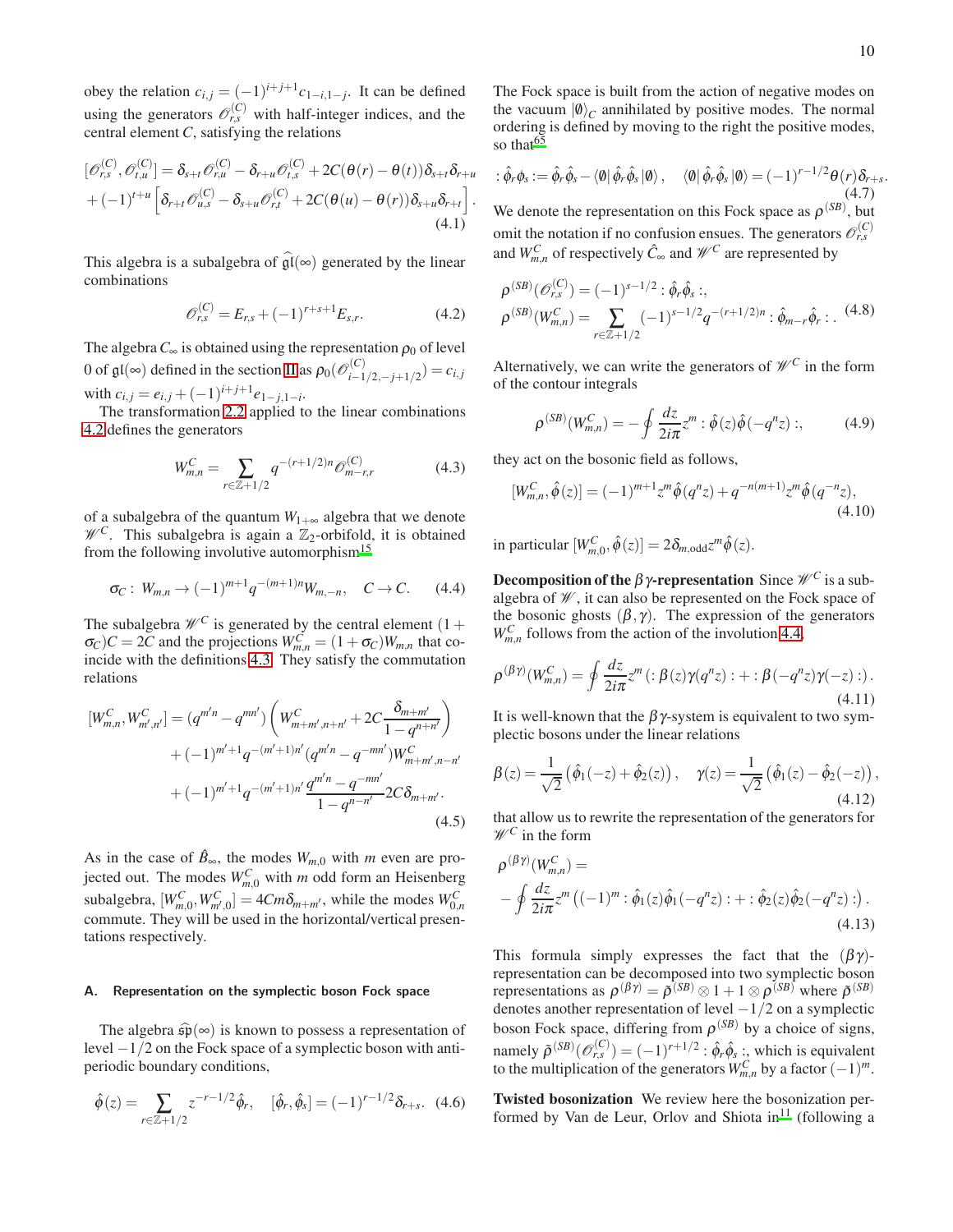suggestion from Date, Jimbo, Kashiwara and Miwa<sup>[3](#page-21-2)</sup>). It is sometimes called the *twisted bosonization*, and describes, in fact, a correspondence between the symplectic boson and a boson+fermion system.[66](#page-22-12) The bosonic modes correspond to the modes  $W_{m,n}^C$  with  $n = 0$  and *m* odd that form the Heisenberg subalgebra. In this section, we denote  $a_k = W_{k,0}^C$  for short, we have  $[a_k, a_l] = -2k\delta_{k+l}$  for this representation of level  $C = -1/2$ . Following<sup>[11](#page-21-10)</sup>, we introduce a dressed version of the bosonic field,

<span id="page-10-0"></span>
$$
\chi(z) = V_-(z)\hat{\phi}(z)V_+(z), \quad V_{\pm}(z) = e^{\mp \sum_{k>0} \delta_{k,\text{odd}} z_k^{\mp k} a_{\pm k}}.
$$
\n(4.14)

The dressing is chosen such that the field  $\chi(z)$  commutes with the modes  $a_k$ . From the commutator  $[a_k, \hat{\phi}(z)] = 2z^k \hat{\phi}(z)$ , we deduce the exchange relations

$$
V_{\pm}(z)\hat{\phi}(w) = \pm \left(\frac{z-w}{z+w}\right)^{\pm 1} \hat{\phi}(w)V_{\pm}(z),
$$
  
\n
$$
V_{+}(z)V_{-}(w) = \frac{z+w}{z-w}V_{-}(w)V_{+}(z),
$$
\n(4.15)

which leads to

$$
\chi(z)\chi(w) = \frac{z-w}{z+w}V_-(z)V_-(w)\hat{\phi}(z)\hat{\phi}(w)V_+(z)V_+(w).
$$
\n(4.16)

After a short computation that we chose not to reproduce here as it is found in<sup>[11](#page-21-10)</sup>, it is possible to show that the field  $\chi(z)$ anticommutes with itself, and thus should be thought of as a fermionic field. Decomposing the field on half-integer modes, the anticommutator reads $67$ 

$$
\chi(z) = \sum_{r \in \mathbb{Z}+1/2} z^{-r-1/2} \chi_r, \quad \{\chi_r, \chi_s\} = 2r(-1)^{r-1/2} \delta_{r+s}.
$$
\n(4.17)

The symplectic boson vacuum state is annihilated by both bosonic and fermionic positive modes,  $a_k |\mathbf{0}\rangle_C = \chi_r |\mathbf{0}\rangle_C = 0$ for  $k, r > 0$ . For the bosonic modes, it follows from the vertical presentation given below, while for the fermionic modes, it is seen using the definition [4.14](#page-10-0) after expanding in powers of *z*. It leads to define a fermionic normal-ordering by moving positive modes to the right. Then

$$
\begin{aligned} \n\mathbf{H} \times \mathbf{H}(\mathbf{X}) \times \mathbf{H}(\mathbf{X}) &= \mathbf{X}(\mathbf{X}) \mathbf{X}(\mathbf{W}) - \mathbf{C} \langle \mathbf{0} | \mathbf{X}(\mathbf{X}) \mathbf{X}(\mathbf{W}) | \mathbf{0} \rangle_{\mathbf{C}}, \\ \n\mathbf{H} \times \mathbf{H}(\mathbf{X}) \times \mathbf{H}(\mathbf{W}) &= \frac{\mathbf{X} - \mathbf{W}}{(\mathbf{X} + \mathbf{W})^2}. \n\end{aligned} \tag{4.18}
$$

Thus, the horizontal presentation of the representation involves not only the bosonic modes  $a_k$ , but also the fermionic ones  $\chi_r$ . As we shall see, this fact renders the analysis of the corresponding symmetric polynomials much more complicated. The horizontal presentation can be written in terms of the currents

$$
w_n^C(z) = (1 - q^n) \sum_{m \in \mathbb{Z}} z^{-m} W_{m,n}^C + 2C.
$$
 (4.19)

In the symplectic boson representation, the currents reads  $w_n^C(z) = -(1 - q^n)z\hat{\phi}(z)\hat{\phi}(-q^n z)$ . After the twisted bosoniza-



. . .

<span id="page-10-1"></span>FIG. 4. General structure of disjoint strips

tion, they become

$$
w_n^C(z) = -\frac{(1-q^n)^2}{1+q^n} z e^{-\sum_{k>0} \delta_{k,odd}(1-q^{nk})\frac{z^k}{k}a_{-k}} \times (4.20)
$$
  

$$
\chi(z)\chi(-q^nz)e^{\sum_{k>0} \delta_{k,odd}(1-q^{-nk})\frac{z^{-k}}{k}a_k}.
$$

# B. Vertical presentation

There are several ways to label the PBW basis of the symplectic boson Fock space. Here, we follow again the  $reference<sup>11</sup>$  $reference<sup>11</sup>$  $reference<sup>11</sup>$  and use the set of partitions with odd parts, denoted OP, and represented as Young diagrams with an odd number of boxes in each column. The basis consists of the vectors

$$
|\lambda\rangle_C = \hat{\phi}_{-\lambda_1/2} \cdots \hat{\phi}_{-\lambda_\ell/2} |\mathbf{0}\rangle_C, \quad \lambda \in \text{OP}, \tag{4.21}
$$

and the dual basis  $C(\lambda)$  is obtained from the action of the adjoint modes  $\hat{\phi}_{-r}^{\dagger} = (-1)^{r+1/2} \hat{\phi}_r$  with  $r > 0$  on the dual vacuum  $C\langle\emptyset|$ .

In order to formulate the vertical presentation of the action of the generators  $W_{m,n}^C$  on this basis, we need to introduce again several new notations. Firstly, to a box  $\Box \in \lambda$  of coordinates  $(i, j)$ , we associate a new box content  $\hat{\chi}_{\Box} = q^{(j-1)/2}$  depending only on the second coordinate *j*. Next, we introduce the notion of disjoint vertical strips that are sets of columns of boxes, the boxes coordinates  $(i_k, j_k)$  satisfying  $i_{k+1} \ge i_k$  and  $j_{k+1} = j_k - 1$  (see figure [4\)](#page-10-1). We denote  $A_m^C(\lambda)$  (resp.  $R_m^C(\lambda)$ ) the set of disjoint strips  $\rho$  with 2*m* boxes that can be added to (resp. removed from)  $\lambda$ , such that  $\lambda \pm \rho$  ∈OP and without changing the number of columns (i.e.  $\ell(\lambda \pm \rho) = \ell(\lambda)$ ). To such a strip we associate the content  $\hat{\chi}_{\rho} = \hat{\chi}_{\Box}$  where  $\Box$  is the box in the top right corner (i.e. of maximal coordinate *j*). Thus, the boxes of a disjoint vertical strip have the contents  $q^{-k/2}\hat{\chi}_{\rho}$  for  $k = 0, \dots 2m - 1$ .

In addition, we introduce the set  $A_m^{CP}(\lambda)$  (resp  $R_m^{CP}(\lambda)$ ) of columns pairs with a total of 2*m* boxes that can be added to (resp. removed from)  $\lambda$ .<sup>[68](#page-22-14)</sup> To a pair of columns  $\rho \in A_m^{CP}(\lambda) \cup$  $R_m^{CP}(\lambda)$ , we associate the content  $\hat{\chi}_\rho = \hat{\chi}_\Box$  where  $\Box$  is the box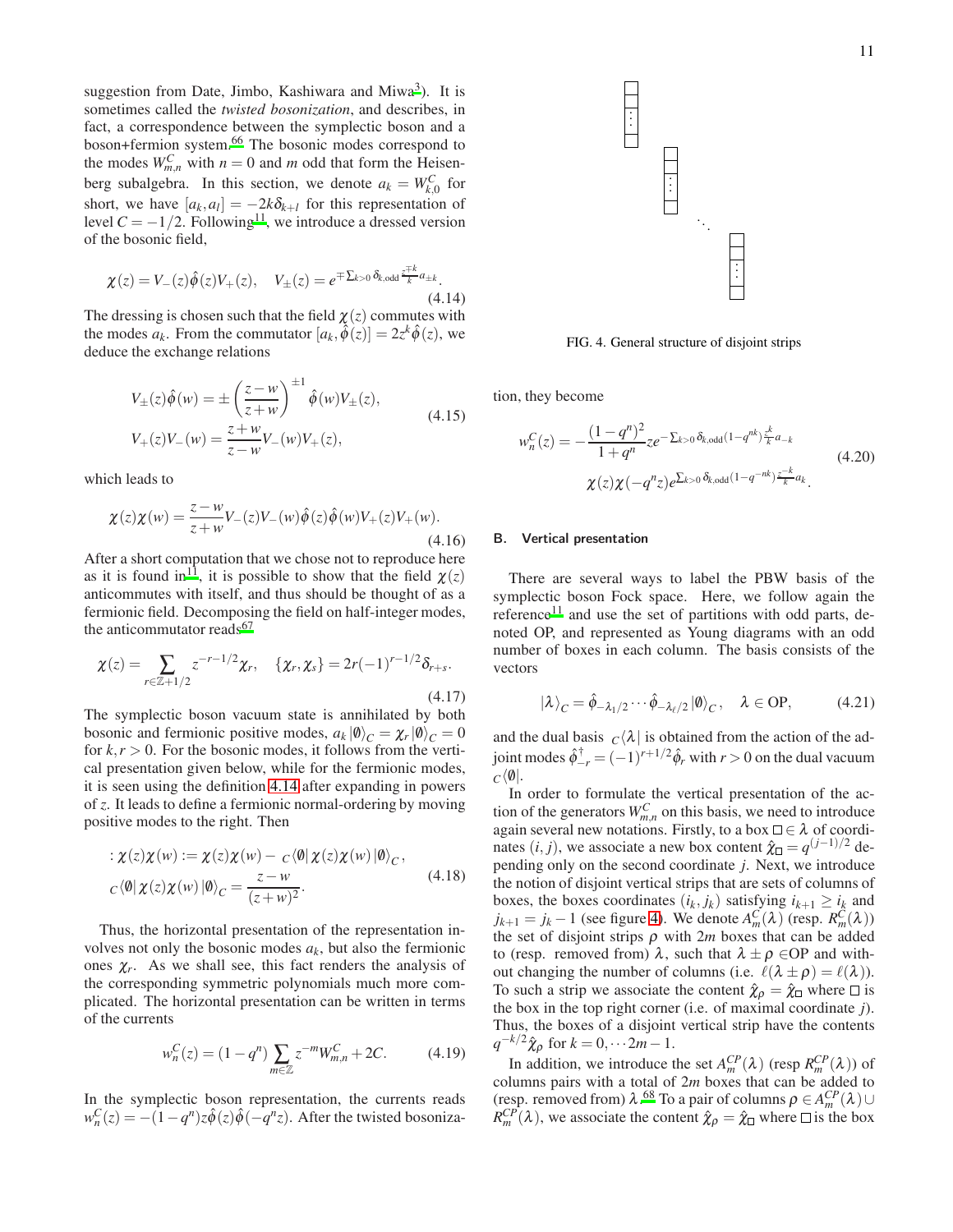at the top of the highest column (i.e. again of maximal coordinate *j*). We also associate the sign  $(-1)^{\rho} = (-1)^{(k(\rho)-1)/2}$ 

where  $k(\rho)$  is the height of the smallest column (the tallest column has the height  $2m-k(\rho)$ ).

With these notations, the vertical action of the generators reads for *m* strictly positive

$$
W_{0,n}^{C}|\lambda\rangle_{C} = \left((1-q^{n/2})q^{-n/2}\sum_{\square\in\lambda}(\hat{\chi}_{\square}^{n}+q^{-n/2}\hat{\chi}_{\square}^{-n})\right)|\lambda\rangle_{C},
$$
  
\n
$$
W_{m,n}^{C}|\lambda\rangle_{C} = \sum_{\rho\in R_{m}^{C}(\lambda)}\left((-1)^{m+1}q^{-mn}\hat{\chi}_{\rho}^{n}+q^{-n}\hat{\chi}_{\rho}^{-n}\right)|\lambda-\rho\rangle_{C}+\sum_{\rho\in R_{m}^{CP}(\lambda)}(-1)^{\rho}\left((-1)^{m+1}q^{-mn}\hat{\chi}_{\rho}^{n}+q^{-n}\hat{\chi}_{\rho}^{-n}\right)|\lambda-\rho\rangle_{C},
$$
  
\n
$$
W_{-m,n}^{C}|\lambda\rangle_{C} = \sum_{\rho\in A_{m}^{C}(\lambda)}\left((-1)^{m+1}\hat{\chi}_{\rho}^{n}+q^{(m-1)n}\hat{\chi}_{\rho}^{-n}\right)|\lambda+\rho\rangle_{C}-\sum_{\rho\in A_{m}^{CP}(\lambda)}\left(1-\frac{1}{2}\delta_{k(\rho),m}\right)\left((-1)^{m+1}\hat{\chi}_{\rho}^{n}+q^{(m-1)n}\hat{\chi}_{\rho}^{-n}\right)(-1)^{\rho}|\lambda+\rho\rangle_{C}.
$$
  
\n(4.22)

The Kronecker  $\delta$  provides an extra factor 1/2 when the two columns have the same size,  $k(\rho) = m$ . In particular, we have for the Heisenberg subalgebra with *k* odd positive,

$$
a_{k}|\lambda\rangle_{C} = 2 \sum_{\rho \in R_{k}^{C}(\lambda)} |\lambda - \rho\rangle_{C} + 2 \sum_{\rho \in R_{k}^{CP}(\lambda)} (-1)^{\rho} |\lambda - \rho\rangle_{C},
$$
  
\n
$$
a_{-k}|\lambda\rangle_{C} = 2 \sum_{\rho \in A_{k}^{C}(\lambda)} |\lambda + \rho\rangle_{C}
$$
  
\n
$$
-2 \sum_{\rho \in A_{k}^{CP}(\lambda)} \left(1 - \frac{1}{2} \delta_{k(\rho),k}\right) (-1)^{\rho} |\lambda + \rho\rangle_{C}.
$$
  
\n(4.23)

The algebra  $\mathcal{W}^C$  can be supplemented with a grading operator  $d_C$  such that  $[d_C, W_{m,n}^C] = -2mW_{m,n}^C$ . It is represented as

$$
d_C = \sum_{r \in \mathbb{Z}+1/2} (-1)^{r-1/2} r : \hat{\phi}_{-r} \hat{\phi}_r : ,
$$
  
\n
$$
d_C |\lambda\rangle_C = |\lambda| |\lambda\rangle_C, \quad \alpha^{d_C} W_{m,n}^C \alpha^{-d_C} = \alpha^{-2m}.
$$
\n(4.24)

Since the number of columns varies by  $0, \pm 2$  under the action of the generators  $W_{m,n}^C$ , this representation is not irreducible but contains two sectors corresponding to partitions with either an odd or an even number of parts. In the following, we focus on the case of  $\ell(\lambda)$  even.

#### C. Symmetric polynomials

In the case of  $\hat{C}^{\infty}$ , there are two ways of defining symmetric polynomials, depending on whether we generalize the bosonic expression [3.21,](#page-7-1) or the fields expression [3.24](#page-8-0) of  $\hat{B}_{\infty}$ . In the first scenario, the fermionic component of the twisted bosonization is missing and, as a result, the q-difference equation cannot be established. The polynomials are those obtained by van de Leur, Orlov and Shiota in<sup>[11](#page-21-10)</sup> when they set their odd times to zero, and their half-integer times to  $p_k(x)/k$ .

 $In<sup>11</sup>$  $In<sup>11</sup>$  $In<sup>11</sup>$ , the way around the problem of the missing fermionic component is the introduction of a supersymmetric vertex operator with both odd integer and half-integer times. Here, we

<span id="page-11-1"></span>will take a simpler approach that roughly corresponds to consider only a specific component of the supersymmetric amplitudes (up to the important question of normalization). This scenario corresponds to generalize the formula [3.24](#page-8-0) for the polynomials  $b_{\lambda}^{(N)}(x)$  expressed as the correlator of a finite number of fields  $N$  (the polynomial variables  $x_i$  enter as the insertion positions). In this case, the q-difference equation associated to the diagonal action of  $W_{0,n}^{\overline{C}}$  can be derived. However, in contrast with the case of  $\hat{B}_{\infty}$ , the inductive limit that sends the number of variables *N* to infinity is non-trivial here, and we were unable to define it properly. It would be interesting to derive a q-difference equation on the supersymmetric amplitudes that admit a proper large *N* limit but it is beyond the scope of this paper.

## 1. Bosonic approach and vOS polynomials

Following van de Leur, Orlov and Shiota<sup>[11](#page-21-10)</sup>, we introduce the set of symmetric polynomials,

<span id="page-11-0"></span>
$$
C_{\lambda}(x) = \frac{1}{2} c \langle \emptyset | e^{\sum_{k>0} \delta_{k, \text{odd}} \frac{P_k(x)}{k} a_k} | \lambda \rangle_C.
$$
 (4.25)

The normalization has been modified here, it is such that  $C_{1^2} = p_1$ . Then, e.g.

$$
C_{31} = p_1^2, \quad C_{14} = 6p_1^2, \quad C_{51} = \frac{2}{3}p_1^3 + \frac{1}{3}p_3, \quad C_{16} = 60p_1^3,
$$
  
\n
$$
C_{32} = \frac{4}{3}p_1^3 - \frac{1}{3}p_3, \quad C_{71} = \frac{1}{3}p_1^4 + \frac{2}{3}p_1p_3,
$$
  
\n
$$
C_{321^2} = \frac{20}{3}p_1^4 - \frac{2}{3}p_1p_3, \quad C_{18} = 840p_1^4.
$$
\n(4.26)

Since the number of columns of the Young diagram  $\lambda$  varies by  $0, \pm 2$  under the action of  $W_{k,0}^C$  on the state  $|\lambda\rangle_C$ , the polynomials  $C_{\lambda}(x)$  are non-zero only if  $\ell(\lambda)$  (or  $|\lambda|$  since  $\lambda \in$ OP) is even. However, more general (skew-type) polynomials can be introduced with

$$
C_{\lambda/\mu}(x) = \frac{1}{2} c \langle \mu | e^{\sum_{k>0} \delta_{k,\text{odd}} \frac{p_k(x)}{k} a_k} | \lambda \rangle_C.
$$
 (4.27)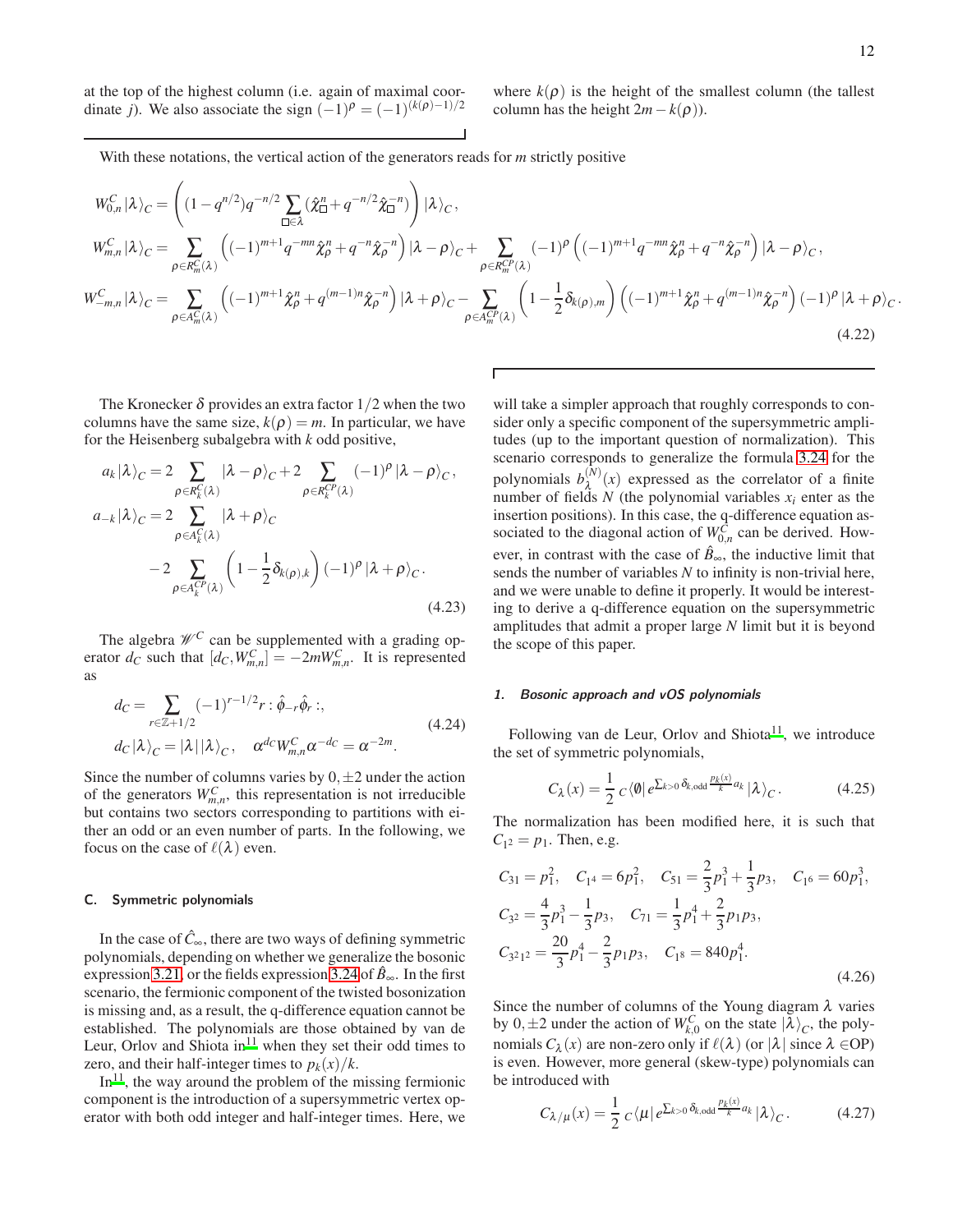These polynomials are non-zero when  $\mu$  is a sub-diagram of  $λ$  (i.e.  $μ \prec λ$ ) with  $ℓ(λ) – ℓ(μ)$  even. Inserting the grading operator  $d_C$ , one can show that these polynomials are homogeneous of degree  $(|\lambda| - |\mu|)/2 \in \mathbb{Z}$ . An explicit expression has been found for  $C_{\lambda}(x)$  in<sup>[11](#page-21-10)</sup> as an Hafnian of Schur functions projected on odd power sums. The analogue of the Cauchy identity has also been obtained there,

$$
\sum_{\lambda \in \text{OP}} d_{\lambda}^{-2} C_{\lambda}(x) C_{\lambda}(y) = \prod_{i,j} \frac{1 + x_i y_j}{1 - x_i y_j},\tag{4.28}
$$

for certain normalization constant  $d_{\lambda}$ .

The derivation of Pieri-like rules follows from the same steps as before, namely the insertion of  $W_{k,0}^C$  inside the correlator on the left, and the use of the Heisenberg algebra relations to move it to the right. We find for *k* odd:

$$
p_k(x)C_\lambda(x) = -\sum_{\rho \in A_k^C(\lambda)} C_{\lambda+\rho}(x)
$$
  
+ 
$$
\sum_{\rho \in A_k^{CP}(\lambda)} \left(1 - \frac{1}{2} \delta_{k(\rho),k}\right) (-1)^{\rho} C_{\lambda+\rho}(x),
$$
  

$$
k \frac{\partial}{\partial p_k(x)} C_\lambda(x) = 2 \sum_{\rho \in R_k^C(\lambda)} C_{\lambda-\rho}(x) + 2 \sum_{\rho \in R_k^{CP}(\lambda)} (-1)^{\rho} C_{\lambda-\rho}(x).
$$
(4.29)

On the other hand, as anticipated, we were not able to derive a q-difference equation due to the missing fermionic operators in the correlator.

#### 2. From correlators to symmetric polynomials

Instead of generalizing the bosonic formula, we can try to generalize the expression [3.24](#page-8-0) of the symmetric polynomials  $b_{\lambda}(x)$  involving the Majorana fields. For this purpose, we need to consider a finite number of variables *N*. Moreover, in the absence of a bosonic normal-ordering, spoiled by the fermionic modes  $\chi_r$ , we need to introduce the notation

$$
\begin{aligned}\n\vdots \hat{\phi}(z_1) \cdots \hat{\phi}(z_N) \dot{\mathbf{i}} &= \prod_{\substack{i,j=1 \\ i < j}}^N (z_i + z_j) \; \hat{\phi}(z_1) \cdots \hat{\phi}(z_N).\n\end{aligned}\n\tag{4.30}
$$

Since the prefactor kills the delta function arising in the r.h.s. when permuting the fields, the l.h.s. is invariant under the action of the symmetric group  $\Sigma_N$  on the coordinates  $z_i$ . In addition, it is easy to show the following properties<sup>[69](#page-22-15)</sup>

I. 
$$
\hat{\phi}(z)\hat{\phi}(z_1)\cdots\hat{\phi}(z_N)\hat{\phi}(z_N)\hat{\phi}(z_N)\hat{\phi}(z_1)\cdots\hat{\phi}(z_N)\hat{\phi}(z_1)\cdots\hat{\phi}(z_N)\hat{\phi}(z_N)\hat{\phi}(z_N)\hat{\phi}(z_N)\hat{\phi}(z_N)\hat{\phi}(z_N)\hat{\phi}(z_N)\hat{\phi}(z_N)\hat{\phi}(z_N)\hat{\phi}(z_N)\hat{\phi}(z_N)\hat{\phi}(z_N)\hat{\phi}(z_N)\hat{\phi}(z_N)\hat{\phi}(z_N)\hat{\phi}(z_N)\hat{\phi}(z_N)\hat{\phi}(z_N)\hat{\phi}(z_N)\hat{\phi}(z_N)\hat{\phi}(z_N)\hat{\phi}(z_N)\hat{\phi}(z_N)\hat{\phi}(z_N)\hat{\phi}(z_N)\hat{\phi}(z_N)\hat{\phi}(z_N)\hat{\phi}(z_N)\hat{\phi}(z_N)\hat{\phi}(z_N)\hat{\phi}(z_N)\hat{\phi}(z_N)\hat{\phi}(z_N)\hat{\phi}(z_N)\hat{\phi}(z_N)\hat{\phi}(z_N)\hat{\phi}(z_N)\hat{\phi}(z_N)\hat{\phi}(z_N)\hat{\phi}(z_N)\hat{\phi}(z_N)\hat{\phi}(z_N)\hat{\phi}(z_N)\hat{\phi}(z_N)\hat{\phi}(z_N)\hat{\phi}(z_N)\hat{\phi}(z_N)\hat{\phi}(z_N)\hat{\phi}(z_N)\hat{\phi}(z_N)\hat{\phi}(z_N)\hat{\phi}(z_N)\hat{\phi}(z_N)\hat{\phi}(z_N)\hat{\phi}(z_N)\hat{\phi}(z_N)\hat{\phi}(z_N)\hat{\phi}(z_N)\hat{\phi}(z_N)\hat{\phi}(z_N)\hat{\phi}(z_N)\hat{\phi}(z_N)\hat{\phi}(z_N)\hat{\phi}(z_N)\hat{\phi}(z_N)\hat{\phi}(z_N)\hat{\phi}(z_N)\hat{\phi}(z_N)\hat{\phi}(z_N)\hat{\phi}(z_N)\hat{\phi}(z_N)\hat{\phi}(z_N)\hat{\phi}(z_N)\hat{\phi}(z_N)\hat{\phi}(z_N)\hat{\phi}(z_N)\hat{\phi}(z_N)\hat{\phi}(z_N)\hat{\phi}(z_N)\hat{\phi}(z_N)\hat{\phi}(z_N)\hat{\phi}(z_N)\hat{\phi}(z_N)\hat{\phi}(z_N)\hat{\phi}(z_N)\hat{\phi}(z_N)\hat{\phi}(z_N)\hat{\phi}(z_N)\hat{\phi}(z_N)\hat{\phi}(z_N)\hat{\phi}(z_N)\hat{\phi}(z_N)\hat{\phi}(z_N)\hat{\phi}(z_N)\hat{\phi}(z_N)\hat{\phi}(z_N)\hat{\phi}(z_N)\hat{\phi}(z_N)\hat{\phi}(
$$

II. 
$$
\mathbf{i}\hat{\phi}(z_1)\cdots\hat{\phi}(z_N)\mathbf{i}\hat{\phi}(z) = \left[\prod_{i=1}^N \frac{1}{z+z_i}\right]_{-}\mathbf{i}\hat{\phi}(z)\hat{\phi}(z_1)\cdots\hat{\phi}(z_N)\mathbf{i},
$$

III. 
$$
\lim_{z \to -z_i} \hat{\phi}(z) \hat{\phi}(z_1) \cdots \hat{\phi}(z_N) \hat{\phi}(z_N) = \prod_{\substack{j=1 \\ j \neq i}}^N (z_j^2 - z_i^2) \hat{\phi}(z_1) \cdots \hat{\phi}(z_i) \cdots \hat{\phi}(z_N) \hat{\phi}(z_N) \hat{\phi}(z_N)
$$

IV. 
$$
[\hat{\phi}(z), \dot{\hat{\phi}}(z_1) \cdots \hat{\phi}(z_N);]
$$
,  
\n
$$
= \sum_{i=1}^N z^{-1} \delta(-z/z_i) \prod_{\substack{j=1 \ j \neq i}}^N (z_i + z_j) \dot{\hat{\phi}}(z_1) \cdots \hat{\phi}(z_i) \cdots \hat{\phi}(z_N);
$$
\n(4.31)

where  $[f(z)]_{\pm}$  denotes the expansion of the function  $f(z)$  in powers of  $z^{\pm 1}$ .

We consider the following correlators that are symmetric functions of the *N* variables *x<sup>i</sup>* ,

$$
c_{\lambda}^{(N)}(x) = \prod_{i=1}^{N} x_i^{K_N} \ c \langle \emptyset | \, \dot{\hat{\phi}}(-x_1^{-1}) \cdots \hat{\phi}(-x_N^{-1}) \, \dot{\hat{\phi}}(x_N^{-1}) \, \dot{\hat{\phi}}(x_N^{-1}) \, \dot{\hat{\phi}}(x_N^{-1}) \, \dot{\hat{\phi}}(x_N^{-1}) \, \dot{\hat{\phi}}(x_N^{-1}) \, \dot{\hat{\phi}}(x_N^{-1}) \, \dot{\hat{\phi}}(x_N^{-1}) \, \dot{\hat{\phi}}(x_N^{-1}) \, \dot{\hat{\phi}}(x_N^{-1}) \, \dot{\hat{\phi}}(x_N^{-1}) \, \dot{\hat{\phi}}(x_N^{-1}) \, \dot{\hat{\phi}}(x_N^{-1}) \, \dot{\hat{\phi}}(x_N^{-1}) \, \dot{\hat{\phi}}(x_N^{-1}) \, \dot{\hat{\phi}}(x_N^{-1}) \, \dot{\hat{\phi}}(x_N^{-1}) \, \dot{\hat{\phi}}(x_N^{-1}) \, \dot{\hat{\phi}}(x_N^{-1}) \, \dot{\hat{\phi}}(x_N^{-1}) \, \dot{\hat{\phi}}(x_N^{-1}) \, \dot{\hat{\phi}}(x_N^{-1}) \, \dot{\hat{\phi}}(x_N^{-1}) \, \dot{\hat{\phi}}(x_N^{-1}) \, \dot{\hat{\phi}}(x_N^{-1}) \, \dot{\hat{\phi}}(x_N^{-1}) \, \dot{\hat{\phi}}(x_N^{-1}) \, \dot{\hat{\phi}}(x_N^{-1}) \, \dot{\hat{\phi}}(x_N^{-1}) \, \dot{\hat{\phi}}(x_N^{-1}) \, \dot{\hat{\phi}}(x_N^{-1}) \, \dot{\hat{\phi}}(x_N^{-1}) \, \dot{\hat{\phi}}(x_N^{-1}) \, \dot{\hat{\phi}}(x_N^{-1}) \, \dot{\hat{\phi}}(x_N^{-1}) \, \dot{\hat{\phi}}(x_N^{-1}) \, \dot{\hat{\phi}}(x_N^{-1}) \, \dot{\hat{\phi}}(x_N^{-1}) \, \dot{\hat{\phi}}(x_N^{-1}) \, \dot{\hat{\phi}}(x_N^{-1}) \, \dot{\hat{\phi}}(x_N^{-1}) \, \dot{\hat{\phi}}(x_N^{-1}) \, \dot{\hat{\phi}}(x_N^{-1}) \, \dot{\hat{\phi}}(x_N^{-1}) \, \dot{\hat{\phi}}(x_N^{-1}) \, \dot{\hat{\phi}}(x_N^{-1}) \, \dot{\hat{\phi}}(x_N^{-1}) \,
$$

<span id="page-12-0"></span>where  $K_N$  is an integer to be determined soon. The r.h.s. vanishes unless  $N + |\lambda|$  is even, and we assume that both N and  $|\lambda|$  are even for simplicity. As seen before, the quantities  $c_{\lambda}^{(N)}(x)$  are symmetric functions of the variables  $x_i$ . Using the first property, we observe that they have a pole of order  $x_1^{K_N - N + 2}$  at  $x_1 = 0$ . Since there are no other singularities than the points at zero and infinity, and thanks to the  $\Sigma_N$ -invariance, we conclude that the functions  $c_{\lambda}^{(N)}(x)$  are symmetric polynomials if  $K_N \ge N - 2$ . We choose the minimal value  $K_N = N - 2$ . Then, using the grading operator *d*<sub>*C*</sub> and the fact that  $\alpha^{d_c}\hat{\phi}(z)\alpha^{-d_c} = \alpha \hat{\phi}(\alpha^2 z)$ , it is easy to show that the functions  $c_{\lambda}^{(N)}(x)$  are homogeneous of degree  $|\lambda|/2 + N(N-2)/2$ .

The simplest polynomial is associated to the vacuum, the corresponding correlator is computed  $in<sup>11</sup>$  $in<sup>11</sup>$  $in<sup>11</sup>$  and takes the form of a Pfaffian,

$$
c_0^{(N)}(x) = \prod_{\substack{i,j=1\\i
$$

To define the limit  $N \rightarrow \infty$ , we need the inductive property that  $c_{\lambda}^{(N+2)}(x)$  reproduces  $c_{\lambda}^{(N)}(x)$  when  $x_{N+2} = x_{N+1} = 0$ . Using the previous properties, we can take this limit explicitly, and we find

$$
c_{\lambda}^{(N+2)}(x)\Big|_{x_{N+2}=x_{N+1}=0} = \prod_{i=1}^{N} x_i^2 c_{\lambda}^{(N)}(x). \tag{4.34}
$$

The extra factor  $\prod_i x_i^2$  makes it difficult to take the limit  $N \rightarrow$  $\infty$ . However, this factor is independent of  $|\lambda|$  and thus the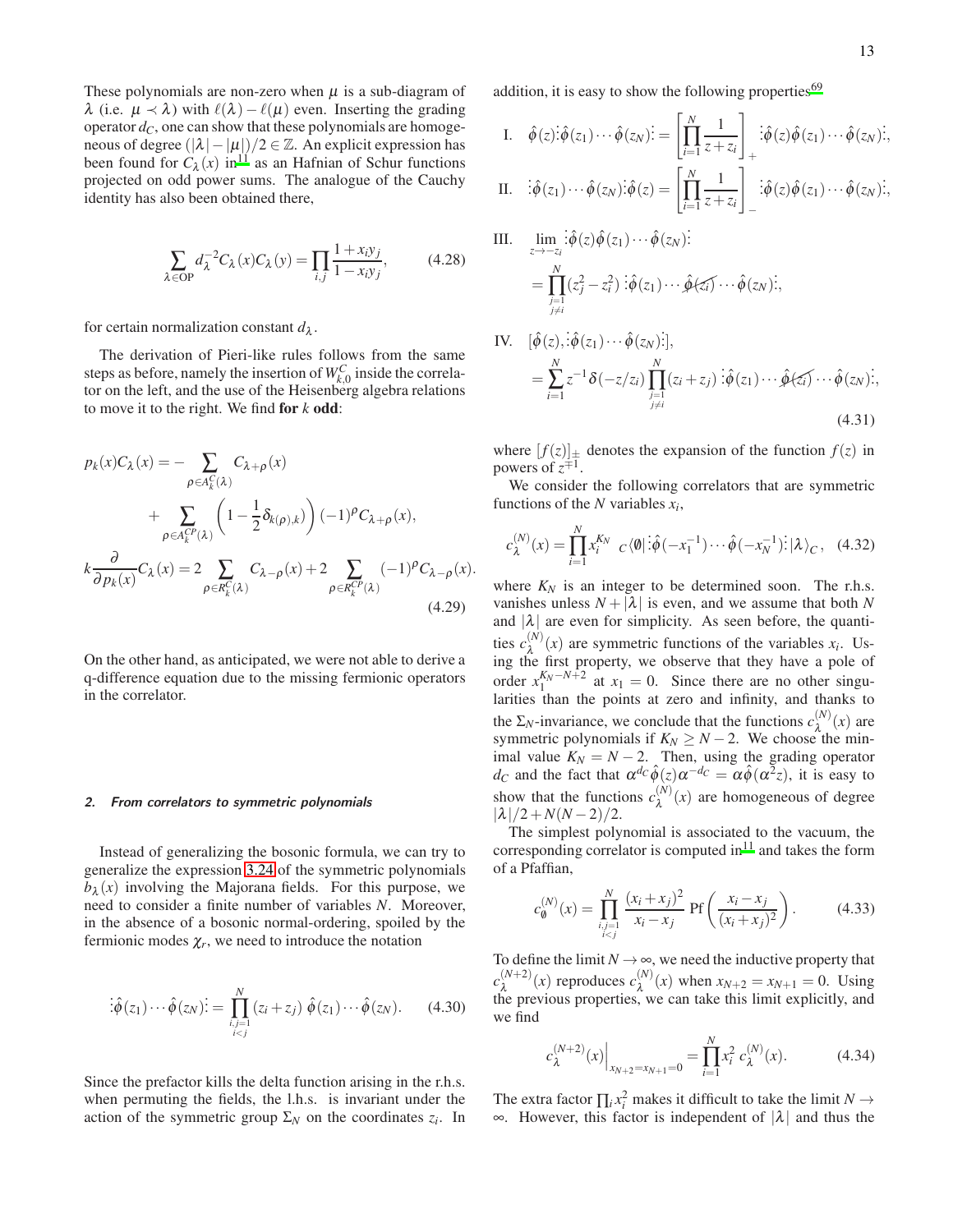limit of the ratios  $c_{\lambda}^{(N)}(x)/c_{\emptyset}^{(N)}$  $\binom{N}{0}(x)$  is well-defined. On the other hand, there is no indication that  $c_0^{(N)}$  $\binom{N}{0}(x)$  divides  $c_{\lambda}^{(N)}(x)$  and these ratios should be no longer polynomial (as opposed to the case of  $b_{\lambda}^{(N)}(x)$ ).

We now turn to the action of the quantum W-algebra  $\mathcal{W}^C$ . Using the bosonization rules, we have

$$
c_{\lambda}^{(N)}(x) = \prod_{i=1}^{N} x_i^{-1} \prod_{\substack{i,j=1 \\ i0} \delta_{k, \text{odd}} \frac{P_k(x)}{k} a_k} | \lambda \rangle_C.
$$
\n(4.35)

Comparing with the expression [4.25](#page-11-0) of the polynomials  $C_{\lambda}(x)$ , we note that the major difference is the presence of the fermionic fields in the correlator. Since the modes  $a_k$  commute with the fermionic fields, the polynomials  $c_{\lambda}^{(N)}(x)$  obey the same rules [4.29](#page-12-0) with respect to the multiplication by the elementary power sums  $p_k(x)$ . Note, however, that the action of the derivative  $\partial/\partial p_k$  is different since the fermionic fields introduce an extra dependence on the coordinates  $x_i$ . The main reason for introducing these polynomials is that they satisfy the following q-difference equation associated to the diagonal action of the modes  $W_{0,n}^C$  on the states  $|\lambda\rangle_C$ ,

$$
\sum_{i=1}^{N} \left( q^{-n/2} C_i^{(n)}(x) T_{q^{-n}, x_i} - q^{n/2} C_i^{(-n)}(x) T_{q^n, x_i} \right) c_{\lambda}^{(N)}(x)
$$
\n
$$
= \left( (1 - q^{n/2}) \sum_{\square \in \lambda} (\hat{\chi}_{\square}^n + q^{-n/2} \hat{\chi}_{\square}^{-n}) \right) c_{\lambda}^{(N)}(x), \tag{4.36}
$$

with

$$
C_i^{(n)}(x) = \prod_{\substack{j=1 \ j \neq i}}^N \frac{x_i + x_j}{q^{-n} x_i + x_j}
$$
(4.37)

Once again, the derivation is given in appendix [B.](#page-18-0) Note that both sides of the equation are antisymmetric under the replacement  $q \to q^{-1}$ .

#### V. *D*-TYPE ORBIFOLD AND  $\hat{\theta}(\infty)$

The algebra  $\hat{D}_{\infty}$ , also called  $\hat{\sigma}(\infty)$ , is the central extension of the algebra of infinite matrices  $d_{i,j}$  satisfying the relation  $d_{i,j} + d_{1-i,1-j} = 0^{70}$  $d_{i,j} + d_{1-i,1-j} = 0^{70}$  $d_{i,j} + d_{1-i,1-j} = 0^{70}$ . It can be defined using the set of generators  $\mathcal{O}_{r,s}^{(D)}$  with half integer indices, and a central element *C*, satisfying the commutation relations

$$
\begin{aligned} [\mathscr{O}_{r,s}^{(D)}, \mathscr{O}_{t,u}^{(D)}] &= \delta_{s+t} \mathscr{O}_{r,u}^{(D)} - \delta_{r+u} \mathscr{O}_{t,s}^{(D)} + 2C(\theta(r) - \theta(t)) \delta_{s+t} \delta_{r+u} \\ &+ \delta_{r+t} \mathscr{O}_{u,s}^{(D)} - \delta_{s+u} \mathscr{O}_{r,t}^{(D)} + 2C(\theta(u) - \theta(r)) \delta_{s+u} \delta_{r+t}, \end{aligned} \tag{5.1}
$$

together with the relations  $\mathcal{O}_{r,s}^{(D)} = -\mathcal{O}_{s,r}^{(D)}$ . It is a subalgebra of  $\widehat{\mathfrak{gl}}(\infty)$  generated by the linear combinations  $\widehat{\mathcal{O}}_{r,s}^{(D)} = E_{r,s} - E_{s,r}$ . The algebra *D*<sup>∞</sup> is obtained using the representation of level zero defined in [II,](#page-1-3) it gives  $\rho_0(\mathscr{O}_{i-1}^{(D)})$  $\int_{i-1/2,-j+1/2}^{i(D)}$  = *di*, *j* with *di*, *j* =  $e_{i,j} - e_{1-j,1-i}$ .

The transformation [2.2](#page-1-0) applied to the operators  $\mathcal{O}_{r,s}^{(D)}$  defines the generators

<span id="page-13-0"></span>
$$
W_{m,n}^D = \sum_{r \in \mathbb{Z}+1/2} q^{-(r+1/2)n} \mathcal{O}_{m-r,r}^{(D)} \tag{5.2}
$$

of a subalgebra  $\mathcal{W}^D$  of  $\mathcal{W}$ . Just like in the previous cases, this subalgebra is a  $\mathbb{Z}_2$ -orbifold<sup>[15](#page-21-14)</sup>. It is obtained from the involutive automorphism

<span id="page-13-1"></span>
$$
\sigma_D: W_{m,n} \to -q^{-(m+1)n} W_{m,-n}, \quad C \to C. \tag{5.3}
$$

The subalgebra  $\mathcal{W}^D$  is generated by the central element (1 +  $\sigma_D$ )*C* = 2*C* and the projections  $W_{m,n}^D = (1 + \sigma_D)W_{m,n}$ , coinciding with the definitions [5.2.](#page-13-0) They satisfy the commutation relations

$$
[W_{m,n}^{D}, W_{m',n'}^{D}] = (q^{m'n} - q^{mn'}) \left( W_{m+m',n+n'}^{D} + 2C \frac{\delta_{m+m'}}{1 - q^{n+n'}} \right)
$$

$$
-q^{-(m'+1)n'} (q^{m'n} - q^{-mn'}) W_{m+m',n-n'}^{D}
$$

$$
-q^{-(m'+1)n'} \frac{q^{m'n} - q^{-mn'}}{1 - q^{n-n'}} 2C \delta_{m+m'}.
$$
(5.4)

<span id="page-13-3"></span>In this case, all the modes  $W_{k,0}$  are projected out, and there is no Heisenberg subalgebra left. In order to define the horizontal presentation, we will need to introduce new operators. On the other hand, the modes  $W_{0,n}^D$  are still commuting, they will be diagonal in the vertical presentation.

# A. Majorana representation

The algebra  $\hat{\sigma}(\infty)$  possesses a representation of level  $C =$ 1/2 on the Fock space of a Majorana fermion with antiperiodic boundary conditions. This representation will be denoted  $\rho^{(M)}$ , it is defined upon the modes  $\phi_r$  satisfying the anticommutation relations  $\{\phi_r, \phi_s\} = \delta_{r+s}$  as  $\rho^{(M)}(\mathcal{O}_{r,s}^{(D)}) =: \phi_r \phi_s$ : and

<span id="page-13-2"></span>
$$
\rho^{(M)}(W_{m,n}^D) = \sum_{r \in \mathbb{Z}+1/2} q^{-(r+1/2)n} : \phi_{m-r} \phi_r : . \tag{5.5}
$$

The Fock space is generated by the action of negative modes on the vacuum  $|0\rangle_D$  annihilated by positive modes, and the normal-ordering consists in moving positive modes to the right. Alternatively, the generators  $W_{m,n}^D$  can be expressed as a contour integral of the fermionic field, $^{71}$  $^{71}$  $^{71}$ 

$$
\rho^{(M)}(W_{m,n}^D) = \oint \frac{dz}{2i\pi} z^m : \phi(z)\phi(q^n z) : ,
$$
  
\n
$$
\phi(z) = \sum_{r \in \mathbb{Z}+1/2} z^{-r-1/2} \phi_r.
$$
\n(5.6)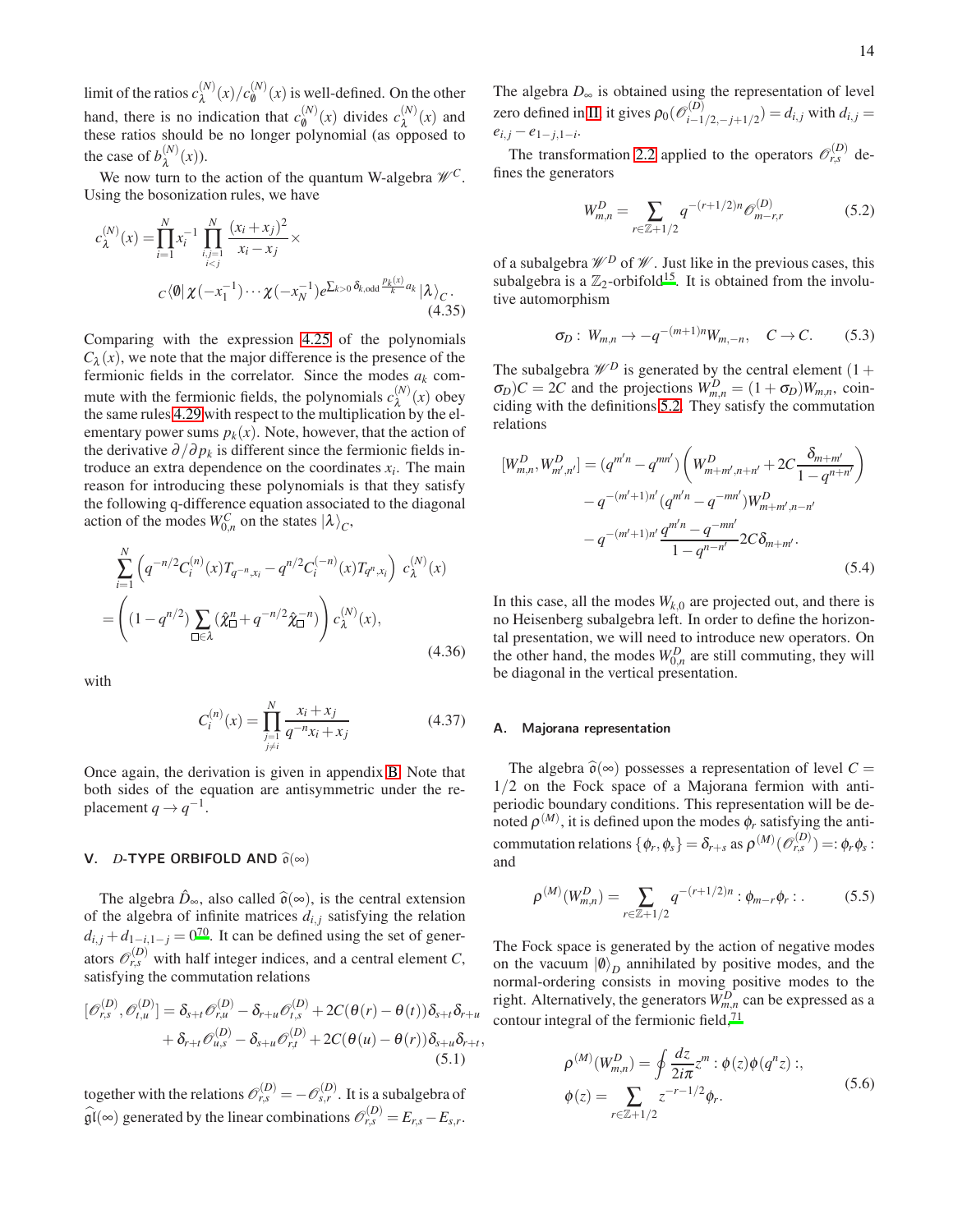.

Decomposition of the Dirac representation Since  $\mathcal{W}^D$  is a subalgebra of  $\mathcal W$ , it can also be represented on the Dirac fermion Fock space. From equ. [5.3,](#page-13-1) we find

$$
\rho^{(D)}(W_{m,n}^D) = \oint \frac{dz}{2i\pi} z^m \left( : \bar{\psi}(z)\psi(q^n z) : + : \psi(z)\bar{\psi}(q^n z) : \right).
$$
\n(5.7)

This representation of  $\mathcal{W}^D$  has the level  $\rho^{(D)}(C) = 1$ . It can be written as a sum of two Majorana representations with level  $\rho^{(M)}(C) = 1/2$  using the well known decomposition of a Dirac fermion into two Majorana fermions,

$$
\Psi(z) = \frac{1}{\sqrt{2}} \left( \phi^{(1)}(z) + i\phi^{(2)}(z) \right),
$$
  
\n
$$
\bar{\Psi}(z) = \frac{1}{\sqrt{2}} \left( \phi^{(1)}(z) - i\phi^{(2)}(z) \right).
$$
\n(5.8)

As a result, we find for the generators

$$
\rho^{(D)}(W_{m,n}^D) = \oint \frac{dz}{2i\pi} z^m \Big( : \phi^{(1)}(z)\phi^{(1)}(q^n z) : + : \phi^{(2)}(z)\phi^{(2)}(q^n z) : \Big), \tag{5.9}
$$

which implies that the Dirac representation decomposes as  $\rho^{(D)} = \rho^{(M)} \otimes 1 + 1 \otimes \rho^{(M)}.$ 

Horizontal presentation In order to build a Heisenberg algebra, we need to consider a new set of operators acting on the Majorana Fock space, namely

$$
\bar{W}_{m,n}^D = \oint \frac{dz}{2i\pi} z^m : \phi(z)\phi(-q^nz) :
$$
\n
$$
= \sum_{r \in \mathbb{Z}+1/2} (-1)^{r+1/2} q^{-(r+1/2)n} : \phi_{m-r}\phi_r : .
$$
\n(5.10)

These operators form a module for the adjoint action of  $\mathcal{W}^D$ , they satisfy

$$
[W_{m,n}^{D}, \bar{W}_{m',n'}^{D}] = (q^{m'n} - (-1)^m q^{mn'}) \left( \bar{W}_{m+m',n+n'}^{D} + \frac{\delta_{m+m'}}{1+q^{n+n'}} \right) + (-1)^{m'} q^{-(m'+1)n'} (q^{m'n} - (-1)^m q^{-mn'}) \left( \bar{W}_{m+m',n-n'}^{D} + \frac{\delta_{m+m'}}{1+q^{n-n'}} \right),
$$
  
\n
$$
[\bar{W}_{m,n}^{D}, \bar{W}_{m',n'}^{D}] = ((-1)^{m'} q^{m'n} - (-1)^m q^{mn'}) \left( W_{m+m',n+n'}^{D} + \frac{\delta_{m+m'}}{1-q^{n+n'}} \right) + q^{-(m'+1)n'} (q^{m'n} - (-1)^{m+m'} q^{-mn'}) \left( W_{m+m',n-n'}^{D} + \frac{\delta_{m+m'}}{1-q^{n-n'}} \right)
$$
\n(5.11)

In particular, the modes  $a_k = \bar{W}_{k,0}$  with *k* even form the Heisenberg subalgebra  $[a_k, a_l] = 2k\delta_{k+l}$ . The operators act on the bosonic field as follows,

$$
[W_{m,n}^D, \phi(z)] = z^m \left( q^{-(m+1)n} \phi(q^{-n} z) - \phi(q^n z) \right),
$$
  
\n
$$
[\bar{W}_{m,n}^D, \phi(z)] = z^m \left( (-1)^{m+1} q^{-(m+1)n} \phi(-q^{-n} z) - \phi(-q^n z) \right),
$$
\n(5.12)

and so  $[a_k, \phi(z)] = -2z^k\phi(-z)$ . Due to the sign flip of the field's argument, it is necessary to decompose into odd and even modes,

$$
\phi(z) = \phi_e(z) + z\phi_o(z),
$$
  
\n
$$
\phi_e(z) = \sum_{k \in \mathbb{Z}} z^{-2k} \phi_{2k-1/2}, \quad \phi_o(z) = \sum_{k \in \mathbb{Z}} z^{-2k-2} \phi_{2k+1/2}.
$$
\n(5.13)

Both field  $\phi_e(z)$  and  $\phi_o(z)$  are even functions of *z*. They transform as follows under the adjoint action of the Heisenberg modes,

Г

$$
[a_k, \phi_e(z)] = -2z^k \phi_e(z), \quad [a_k, \phi_o(z)] = 2z^k \phi_o(z). \quad (5.14)
$$

In addition, they satisfy the anticommutation relations

$$
\begin{aligned} \{\phi_e(z), \phi_e(w)\} &= \{\phi_o(z), \phi_o(w)\} = 0, \\ \{\phi_e(z), \phi_o(w)\} &= z^{-2} \delta(z^2/w^2). \end{aligned} \tag{5.15}
$$

<span id="page-14-0"></span>These relation are reproduced by the bosonization

$$
\phi_e(z) = e^Q V_-(z) V_+(z) z^{2a_0}, \quad \phi_o(z) = e^{-Q} V_-(z)^{-1} V_+(z)^{-1} z^{-2a_0},
$$
  
with  $V_{\pm}(z) = e^{\pm \sum_{k>0} \delta_{k,\text{even}} \frac{z^{\mp k}}{k} a_{\pm k}}, \quad [a_0, Q] = 1.$  (5.16)

Defining the currents,

$$
w_n^D(z) = (1 - q^n) \sum_{m \in \mathbb{Z}} z^{-m} W_{m,n}^D + 2C,
$$
  

$$
\bar{w}_n^D(z) = (1 + q^n) \sum_{m \in \mathbb{Z}} z^{-m} \bar{W}_{m,n}^D + 1,
$$
 (5.17)

they are represented on the fermionic Fock space as  $(1 \sigma q^n$ ) $z\phi(z)\phi(\sigma q^n z)$  with  $\sigma = 1$  for  $w_n(z)$  and  $-1$  for  $\bar{w}_n(z)$ .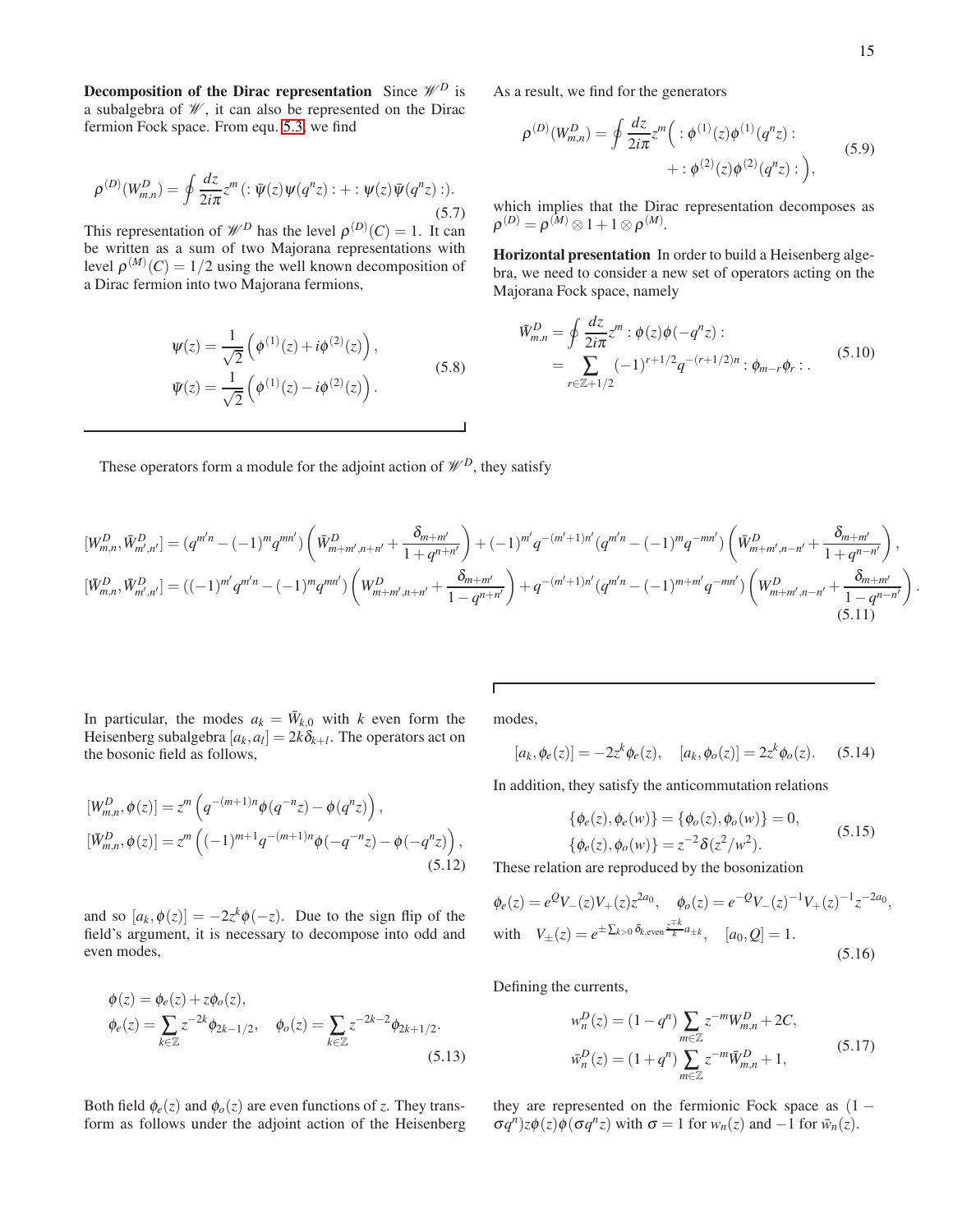This formula is bosonized into

$$
(1 - \sigma q^{n})(1 - q^{2n}) \sum_{\pm} q^{n(1+1)} z^{4+1} e^{\pm 2Q} e^{\pm \sum_{k \neq 0} \delta_{k,\text{even}} \frac{z^{-k}}{k}(1 + q^{-nk}) a_k} z^{4a_0} q^{\pm 2na_0} + q^{n(1+1)/2} (1 + \sigma q^{n}) \sum_{\pm} \frac{z^{k}}{k} e^{\pm \sum_{k \neq 0} \delta_{k,\text{even}} \frac{z^{-k}}{k}(1 - q^{-nk}) a_k}.
$$
\n
$$
(5.18)
$$

thus providing the horizontal presentation.

## B. Vertical presentation

The vertical presentation for  $\hat{D}_{\infty}$  is similar to the one of  $\hat{B}_{\infty}$ as it is possible to define a map  $\phi_{\pm r} \to (\pm)^{r+1/2} \tilde{\phi}_{\pm r \pm 1/2}$  between the modes (although the zero-mode  $\tilde{\phi}_0$  must be considered separately). The states of the PBW basis can be parameterized either by strict partitions, or by symmetric partitions, using the bijection sending the columns height  $\mu_i$  of the former to the hook lengths  $h_i = 2\mu_i - 1$  of the latter. Here, we take the second stance and associate to a symmetric partition  $\lambda$  with hook lengths  $h_i \in 2\mathbb{Z}+1$ ,  $i = 1 \cdots \ell(\lambda)$  the state<sup>[72](#page-22-18)</sup>

$$
|\lambda\rangle_D = \phi_{-h_1/2} \cdots \phi_{-h_{d(\lambda)}/2} |\emptyset\rangle_D. \tag{5.19}
$$

Dual states  $D(\mu)$  are defined using the adjoint action of the modes  $\phi_r = \phi_{-r}^{\dagger}$  on the dual vacuum  $D/\phi$ . It produces orthonormal states  $D\langle \lambda | \mu \rangle_D = \delta_{\lambda,\mu}$ .

The action of the operators  $W_{m,n}^D$  on the states  $|\lambda\rangle_D$  is obtained by a direct computation, using the commutation relations [5.12.](#page-14-0) Fortunately, to express this action we can borrow most of the notations from the vertical presentation of  $\hat{B}_{\infty}$ . The result takes an unexpectedly compact form, for *m* strictly positive

$$
W_{0,n}^{D} |\lambda\rangle_{D} = \left( (1 - q^{n}) q^{-n} \sum_{\square \in \lambda} \chi_{\square}^{n} \right) |\lambda\rangle,
$$
  
\n
$$
W_{m,n}^{D} |\lambda\rangle_{D} = \sum_{\rho \in R_{m}^{B}(\lambda) \cup R_{n}^{HP}(\lambda)} \left( q^{-mn} \chi_{\rho}^{-n} - q^{-n} \chi_{\rho}^{n} \right) (-1)^{r(\rho)} |\lambda - \rho\rangle_{D}
$$
  
\n
$$
W_{-m,n}^{D} |\lambda\rangle_{D} = \sum_{\rho \in A_{m}^{B}(\lambda) \cup A_{m}^{HP}(\lambda)} \left( \chi_{\rho}^{-n} - q^{(m-1)n} \chi_{\rho}^{n} \right) (-1)^{r(\rho)} |\lambda + \rho\rangle_{D}.
$$
  
\n(5.20)

Generators  $W_{m,n}^D$  with  $m > 0$  annihilates the vacuum, and  $W_{m,0}^D |\lambda\rangle_D = 0$  for any *m*.

To obtain the action of the operators  $\bar{W}_{m,n}^D$ , it is sufficient to replace  $q^n$  by  $-q^n$  in the action of  $W_{m,n}^D$ . It leads to introduce the extra signs  $(-1)^{s(\Box)} = (-1)^{i-j}$  associated to a box  $\Box \in \lambda$ . The sign  $(-1)^{s(\rho)}$  of a strips  $\rho \in A_m^B(\lambda) \cup R_m^B(\lambda)$  is again the sign of the box in the top left corner, and the sign of a hook pair  $\rho$  is  $(-1)^{s(\rho)} = (-1)^{k(\rho)-m+1}$ . Then, we find  $\bar{W}_{0,n}^D \ket{\lambda}_D =$  $\sqrt{ }$  $-(1+q^n)q^{-n}$  ∑ ∈<sup>λ</sup>  $(-1)^{s(\Box)} \chi_{\Box}^n$  $|\lambda\rangle,$  $\left. \bar{W}^D_{m,n} \left| \lambda \right\rangle_D = \qquad \quad \sum$  $\rho \in R_m^B(\lambda) \cup R_m^{HP}(\lambda)$  $((-1)^{m}q^{-mn}\chi_{\rho}^{-n}+q^{-n}\chi_{\rho}^{n})$  $(-1)^{r(\rho)+s(\rho)}|\lambda-\rho\rangle_D,$  $\bar{W}^D_{-m,n}|\lambda\rangle_D = \sum_{D \in \Omega_D}$  $\rho \in A_m^B(\lambda) \cup A_m^{HP}(\lambda)$  $(\chi_{\rho}^{-n} + (-1)^m q^{(m-1)n} \chi_{\rho}^n)$  $(-1)^{r(\rho)+s(\rho)}|\lambda+\rho\rangle_D$ . (5.21)

In particular, for *k* even positive,

$$
a_k |\lambda\rangle_D = 2 \sum_{\rho \in R_k^B(\lambda) \cup R_k^{HP}(\lambda)} (-1)^{r(\rho) + s(\rho)} |\lambda - \rho\rangle_D,
$$
  

$$
a_{-k} |\lambda\rangle_D = 2 \sum_{\rho \in A_k^B(\lambda) \cup A_k^{HP}(\lambda)} (-1)^{r(\rho) + s(\rho)} |\lambda + \rho\rangle_D.
$$
 (5.22)

As in the other cases, the algebra  $\mathcal{W}^D$  can be supplemented by a grading operator  $d_D$  such that  $[d_D, W_{m,n}^D] = -2mW_{m,n}^D$ . It is represented as

$$
d_D = \sum_{r \in \mathbb{Z}+1/2} r : \phi_{-r} \phi_r ;d_D |\lambda\rangle_D = |\lambda| |\lambda\rangle_D, \quad \alpha^{d_D} W_{m,n}^D \alpha^{-d_D} = \alpha^{-2m}.
$$
 (5.23)

, two sectors corresponding to partitions with either an odd or It is also possible to show that  $[d_D, \bar{W}_{m,n}^D] = -2m\bar{W}_{m,n}^D$ , or  $\alpha^{d_D} \overline{W}_{m,n}^D \alpha^{-d_D} = \alpha^{-2m}$ . The number of hooks varies by  $0, \pm 2$ under the action of the generators  $W_{m,n}^D$  (and the operators  $\bar{W}_{m,n}^D$ ). Thus, the representation is not irreducible but contains an even number of hooks.

#### <span id="page-15-0"></span>C. Symmetric polynomials

The discussion in this subsection is parallel to the case of  $\hat{C}_{\infty}$ , with the possibility of constructing two types of polynomials depending on whether we generalize the bosonic expression [3.21](#page-7-1) or the expression [3.24](#page-8-0) as a correlator of Majorana fields. Thus, the symmetric polynomials  $D_{\lambda}(x)$ , and the skew-polynomials  $D_{\lambda/\mu}(x)$  are defined as

$$
D_{\lambda}(x) = D \langle \emptyset | e^{\sum_{k>0} \delta_{k,\text{even}} \frac{P_k(x)}{k} a_k} | \lambda \rangle_D,
$$
  
\n
$$
D_{\lambda/\mu}(x) = D \langle \mu | e^{\sum_{k>0} \delta_{k,\text{even}} \frac{P_k(x)}{k} a_k} | \lambda \rangle_D.
$$
\n(5.24)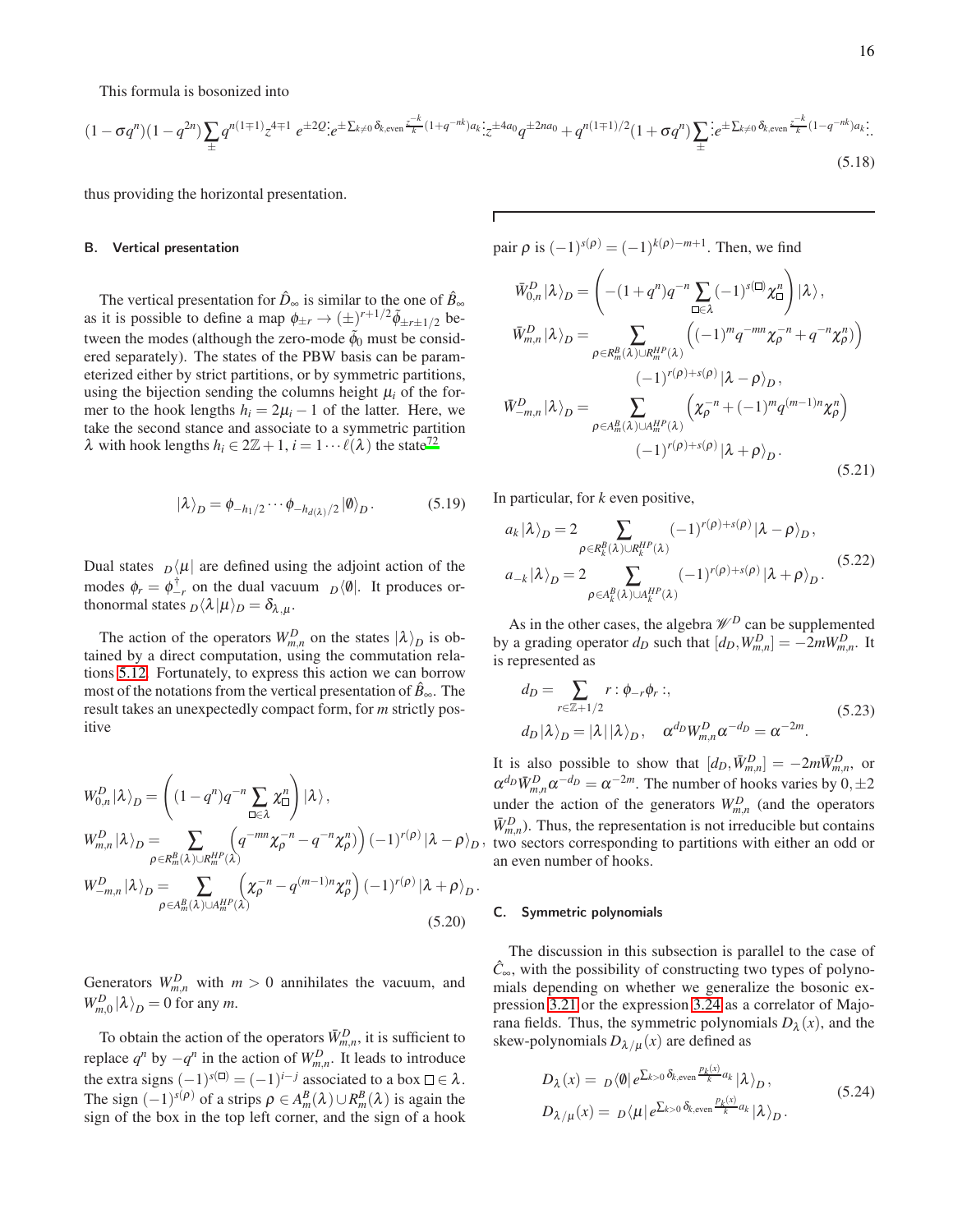Since the action of  $a_k$  with  $k > 0$  on a state  $|\lambda\rangle_D$  produces a finite sum of states  $|\mu\rangle_D$  with  $\mu \prec \lambda$ , these polynomials decompose into a finite sum of products of elementary power sums. Inserting the grading operator  $d<sub>D</sub>$ , it is easily shown that they are homogeneous polynomials of degree  $|\lambda|/2$  and  $(|\lambda| - |\mu|)/2$  respectively. The derivation of Pieri-like rules follows from the same technique as before and we have for *k* even

$$
p_k(x)D_\lambda(x) = \sum_{\rho \in A_k^B(\lambda) \cup A_k^{HP}(\lambda)} (-1)^{r(\rho) + s(\rho)} D_{\lambda + \rho}(x),
$$
  

$$
k \frac{\partial}{\partial p_k(x)} D_\lambda(x) = 2 \sum_{\rho \in R_k^B(\lambda) \cup R_k^{HP}(\lambda)} (-1)^{r(\rho) + s(\rho)} D_{\lambda - \rho}(x).
$$
(5.25)

A priori, these polynomials do not satisfy any q-difference equation that could be related to the action of either operator  $W_{0,n}^D$  or  $\bar{W}_{0,n}^D$ .

The definition of the polynomials  $c_{\lambda}^{(N)}(x)$  with *N* variables also extends to the case of  $\hat{D}_{\infty}$ . For this purpose, we introduce the notation

$$
\vdots \phi(z_1) \cdots \phi(z_N) \dot{:=} \prod_{\substack{i,j=1 \\ i < j}}^N (z_i - z_j) \; \phi(z_1) \cdots \phi(z_N), \qquad (5.26)
$$

that will play the role of a bosonic normal ordering. This quantity is invariant under the action of the symmetric group  $\Sigma_N$  on the coordinates  $z_i$ , and obeys the following properties

I. 
$$
\phi(z) : \phi(z_1) \cdots \phi(z_N) : = \left[ \prod_{i=1}^N \frac{1}{z - z_i} \right]_+ : \phi(z) \phi(z_1) \cdots \phi(z_N) :
$$
  
\nII.  $\phi(z_1) \cdots \phi(z_N) : \phi(z)$ 

$$
\begin{aligned} \n\therefore \phi(z_1) \cdots \phi(z_N) & \vdots \phi(z) \\ \n&= (-1)^N \left[ \prod_{i=1}^N \frac{1}{z - z_i} \right]_{-} \n\end{aligned}
$$
\n
$$
\vdots \phi(z) \phi(z_1) \cdots \phi(z_N) \n\vdots,
$$

III. 
$$
\lim_{z \to z_i} \frac{\phi(z)\phi(z_1)\cdots\phi(z_N)}{\phi(z_1)\cdots\phi(z_n)\cdots\phi(z_i)\cdots\phi(z_N)}.
$$

$$
= \prod_{\substack{j=1 \ j \neq i}}^N (z_i - z_j)^2 \phi(z_1)\cdots\phi(z_i)\cdots\phi(z_N);
$$

IV. 
$$
[\phi(z), \dot{\phi}(z_1) \cdots \phi(z_N)\dot{\phi}(z_{N-1})]_{(-1)^{N+1}}
$$
  
= 
$$
\sum_{i=1}^{N} z^{-1} \delta(z/z_i) \prod_{\substack{j=1 \ j \neq i}}^{N} (z_i - z_j) \dot{\phi}(z_1) \cdots \phi(z_N) \dot{\phi}(z_N) \dot{\phi}(z_N)
$$
 (5.27)

with  $[A, B]_{\pm}$  coinciding with an anticommutator for the plus sign, and a commutator for the minus sign.

We consider the following correlators that are symmetric functions of the *N* variables *x<sup>i</sup>* ,

$$
d_{\lambda}^{(N)}(x) = \prod_{i=1}^{N} x_i^{N-2} \, D\langle \emptyset | \, \dot{\phi}(x_1^{-1}) \cdots \phi(x_N^{-1}) \dot{\phi} | \, \lambda \rangle_D. \tag{5.28}
$$

Notice that the r.h.s. vanishes unless  $N + d(\lambda)$  is even, and we will assume that both *N* and  $d(\lambda)$  are even. Just like  $c_{\lambda}^{(N)}(x)$ , the correlators  $d_{\lambda}^{(N)}(x)$  are symmetric polynomials of the variables  $x_i$ . Using the grading operator, one shows that they are homogeneous of degree  $|\lambda|/2 + N(N-2)/2$ . Unfortunately, the definition of an inductive limit suffers from the same problem since as  $x_{N+2}$ ,  $x_{N+1} \rightarrow 0$ ,

$$
d_{\lambda}^{(N+2)}(x)\Big|_{x_{N+2}=x_{N+1}=0} = \prod_{i=1}^{N} x_i^2 d_{\lambda}^{(N)}(x).
$$
 (5.29)

The simplest polynomial can be evaluated as a Pfaffian,

$$
d_{\theta}^{(N)}(x) = \prod_{\substack{i,j=1\\i
$$

Up to a gaussian factor, this polynomial coincides with the (bosonic) Moore-Read wavefunction introduced in the context of the fractional quantum Hall effect<sup>[73](#page-22-19)</sup>, and can be expressed as a Jack polynomial  $J_{\lambda}^{\alpha}(x)$  with the negative coupling  $\alpha =$  $-3^{74}$  $-3^{74}$  $-3^{74}$ . It would be interesting to see if the other polynomials  $d_{\lambda}^{(N)}$  also play a role in this context.<sup>[75](#page-22-21)</sup>

We now turn to the action of the quantum W-algebra  $\mathcal{W}^D$ . Due to the extra sign in the argument of the field for the commutator  $[a_k, \phi(z)] = -2z^k \phi(-z)$ , in place of the Pieri rules we find the weird looking relation

$$
\sum_{i=1}^{N} x_i^k \prod_{\substack{j=1 \ j \neq i}}^{N} \frac{x_j - x_i}{x_j + x_i} T_{-1, x_i} d_{\lambda}^{(N)}(x)
$$
\n
$$
= - \sum_{\rho \in A_k^B(\lambda) \cup A_k^{HP}(\lambda)} (-1)^{r(\rho) + s(\rho)} d_{\lambda + \rho}^{(N)}(x).
$$
\n(5.31)

Finally, the q-difference equation is obtained in exactly the same way as in the case of  $\hat{C}_{\infty}$ , and it didn't seem necessary to include the derivation. It reads

$$
\left(\sum_{i=1}^{N} q^{n/2} D_i^{(n)}(x) T_{q^{-n}, x_i} - q^{-n/2} D_i^{(-n)}(x) T_{q^n, x_i}\right) d_{\lambda}^{(N)}(x)
$$
  
= 
$$
-(q^{n/2} - q^{-n/2}) \sum_{\square \in \lambda} \chi_{\square}^n d_{\lambda}^{(N)}(x),
$$
 (5.32)

with

<span id="page-16-0"></span>
$$
D_i^{(n)}(x) = \prod_{\substack{j=1 \ j \neq i}}^N \frac{x_i - x_j}{q^{-n} x_i - x_j}
$$
(5.33)

The same equation with  $q^n$  replaced by  $-q^n$  is obtained from the insertion of  $\bar{W}_{0,n}^D$  instead.

## VI. CONCLUDING REMARKS

The main results presented in this paper are the vertical presentations [3.18,](#page-7-2) [4.22](#page-11-1) and [5.20](#page-15-0) for the subalgebras  $\mathcal{W}^X$  of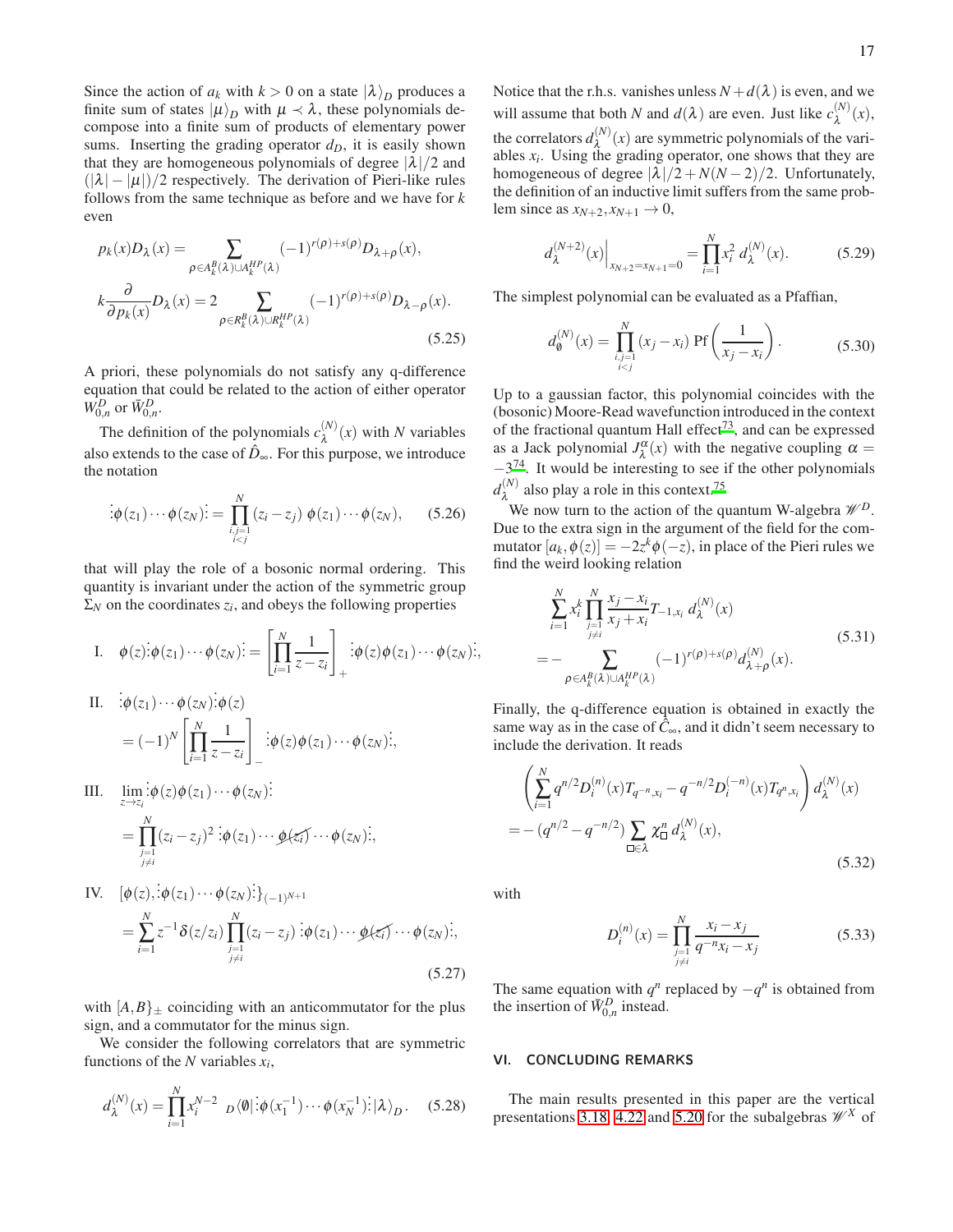quantum  $W_{1+\infty}$  with  $X = B, C, D$ . These formulas express the action of the generators on the Fock states in a combinatorial manner. They were further used to derive a set of rules and a q-difference equation for a corresponding set of symmetric polynomials. In the case of  $\mathcal{W}^B$ , these polynomials are Q-Schur functions indexed by strict partitions. Since they can be obtained as a specialization of Hall-Littlewood polynomials at  $t = -1$ , it is natural to wonder whether Hall-Littlewood polynomials would satisfy a *t*-deformed q-difference equation. Of course, this equation has to be different from the  $q = 0$  limit of the Macdonald equation they already satisfy. Furthermore, the expressions [3.9,](#page-5-3) [4.8](#page-9-3) and [5.5](#page-13-2) of the generators  $W_{m,n}^X$  in terms of fermionic/bosonic modes appears very generic. It is tempting to use the same expression with Jing's *t*-fermions<sup>[57](#page-22-3)</sup> to define a quantum W-algebra. It would be interesting to investigate further the possible connections between this algebra, the Hall-Littlewood polynomials and the quantum affine algebra of  $\mathfrak{sl}(2)$  obtained in the  $q \to 0$  limit of the quantum toroidal  $\mathfrak{gl}(1)$  algebra.

In the case of  $\mathcal{W}^C$  and  $\mathcal{W}^D$ , we were led to introduce two sets of symmetric polynomials for each algebra. The first set, denoted  $C_{\lambda}(x)$  and  $D_{\lambda}(x)$  is built using the action of an Heisenberg algebra on the Fock states of the representation. The polynomials can be define for infinitely many variables, they obey Pieri-like rules under the multiplication by powersums. However, they do not satisfy any q-difference equation (a priori). The second sets of polynomials, denoted  $c_{\lambda}^{(N)}(x)$ ,  $d_{\lambda}^{(N)}(x)$ , are defined with finitely many variables *N* and do obey the q-difference equations [4.36](#page-13-3) and [5.32](#page-16-0) that naturally extend the equation [3.26](#page-8-1) obtained for  $\mathcal{W}^B$ . In the case of  $\mathcal{W}^C$ , the polynomials  $C_{\lambda}(x)$  and  $c_{\lambda}^{(N)}(x)$  can be related using a formalism based on supersymmetric variables introduced  $\text{in}^{11}$  $\text{in}^{11}$  $\text{in}^{11}$ . We expect that a similar formalism exists in the case of  $\mathcal{W}^D$ as well. Then, it may be possible to introduce a supersymmetric version of the algebra  $\mathcal{W}^X$  that would act on the correlators of the superfields.

Our main motivation for the study of these subalgebras is the application to topological string theory. Using both vertical and horizontal presentations, one may be able to define the equivalent of the Awata-Feigin-Shiraishi (AFS) intertwiner that provides the operator form of the refined topolog-ical vertex<sup>[20](#page-21-19)</sup>. In particular, our hope is that the  $\mathcal{W}^B$  algebra would provide the quantum algebraic structure missing in the earlier attempts by Foda and Wheeler to introduce a B-type topological vertex. The latter were based upon the Okounkov-Reshetikhin-Vafa melting crystal picture<sup>[42](#page-21-31)</sup> and used B-type plane partitions<sup>[76](#page-22-22)</sup> and Jing's *t*-fermions<sup>[77](#page-22-23)</sup>.

Going in a different direction, one could try instead to extend the relation between topological strings and integrable hierarchies<sup>[41](#page-21-30)</sup>. In<sup>[43](#page-21-32)[,44](#page-21-44)</sup>, Nakatsu and Takasaki have shown that a certain time-deformation of a topological string amplitude is a tau function of the KP hierarchy.<sup>[78](#page-22-24)</sup>It would be instructive to extend their calculation to the BKP, CKP and DKP hierarchies. For this purpose, understanding the connections with symmetric polynomials appears to be an essential ingredient.

Finally, the toroidal Yangian of  $\mathfrak{gl}(1)$ , which is obtained from the quantum toroidal  $\mathfrak{gl}(1)$  algebra in the degenerate limit  $q_1, q_2 \rightarrow 1$ , provides the COhomological Hall Algebra of the ADHM quiver[79](#page-22-25)[,80](#page-22-26). It would be interesting to relate the  $q \rightarrow 1$  limit of the  $\mathcal{W}^X$  subalgebras to the cohomology of a quiver variety.

## ACKNOWLEDGMENTS

The paper is dedicated to the memory of Omar Foda. The author's interest in the algebraic structures presented in this article arose from discussions with him at the University of Melbourne. Omar had an impressive intuition on this topic, his unique way of thinking and his invaluable advice are sorely missed, as much as his warm friendship. The author would like to thank also Sasha Garbali, Yutaka Matsuo, Vincent Pasquier and Kilar Zhang for very helpful discussions. He is also very grateful to Pr. Kimyeong Lee and the Korea Institute for Advanced Study (KIAS) for their generous support in these difficult times. This research was partly supported by the Basic Science Research Program through the National Research Foundation of Korea (NRF) funded by the Ministry of Education through the Center for Quantum Spacetime (CQUeST) of Sogang University (NRF-2020R1A6A1A03047877).

*Data sharing not applicable – no new data generated*

# <span id="page-17-0"></span>Appendix A: Bosonic correlators in Schur basis

It is an established fact that skew-Schur polynomials can be written as correlators in the free boson Fock space,

<span id="page-17-1"></span>
$$
s_{\lambda/\mu}(x) = \langle \lambda | \Gamma_{-}(x) | \mu \rangle = \langle \mu | \Gamma_{+}(x) | \lambda \rangle,
$$
  

$$
\Gamma_{\pm}(x) = \exp\left(\sum_{k>0} \frac{p_k(x)}{k} a_{\pm k}\right).
$$
 (1.1)

In the particular case  $\mu = \emptyset$ , we recover the formula [2.17.](#page-3-2) In this appendix, we use the correspondence between symmetric polynomials and the free boson Fock space to derive a proof of this formula from well-known identities obeyed by skew-Schur polynomials. Recall that the Schur polynomials  $s_{\lambda}(x)$ correspond to the bosonic states  $|\lambda\rangle$ <sub>x</sub> under this correspondence, where we indicate by the label *x* the states belonging to the Fock space associated to polynomials in variables *x* (we will be considering several Fock spaces).

As a warm-up, we consider the following formula from<sup>[8](#page-21-7)</sup>,

<span id="page-17-2"></span>
$$
\sum_{\lambda} s_{\lambda}(x) s_{\lambda}(y) = \prod_{i,j} (1 - x_i y_j)^{-1} = \exp\left(\sum_{k>0} \frac{1}{k} p_k(x) p_k(y)\right).
$$
\n(1.2)

Taking the correspondence along the *y* Fock space, we have

$$
\sum_{\lambda} s_{\lambda}(x) |\lambda\rangle_{y} = \exp\left(\sum_{k>0} \frac{1}{k} p_{k}(x) a_{-k}\right) |\emptyset\rangle_{y} = \Gamma_{-}(x) |\emptyset\rangle_{y}
$$
  
\n
$$
\Rightarrow s_{\lambda}(x) = \langle \lambda | \Gamma_{-}(x) | \emptyset \rangle.
$$
\n(1.3)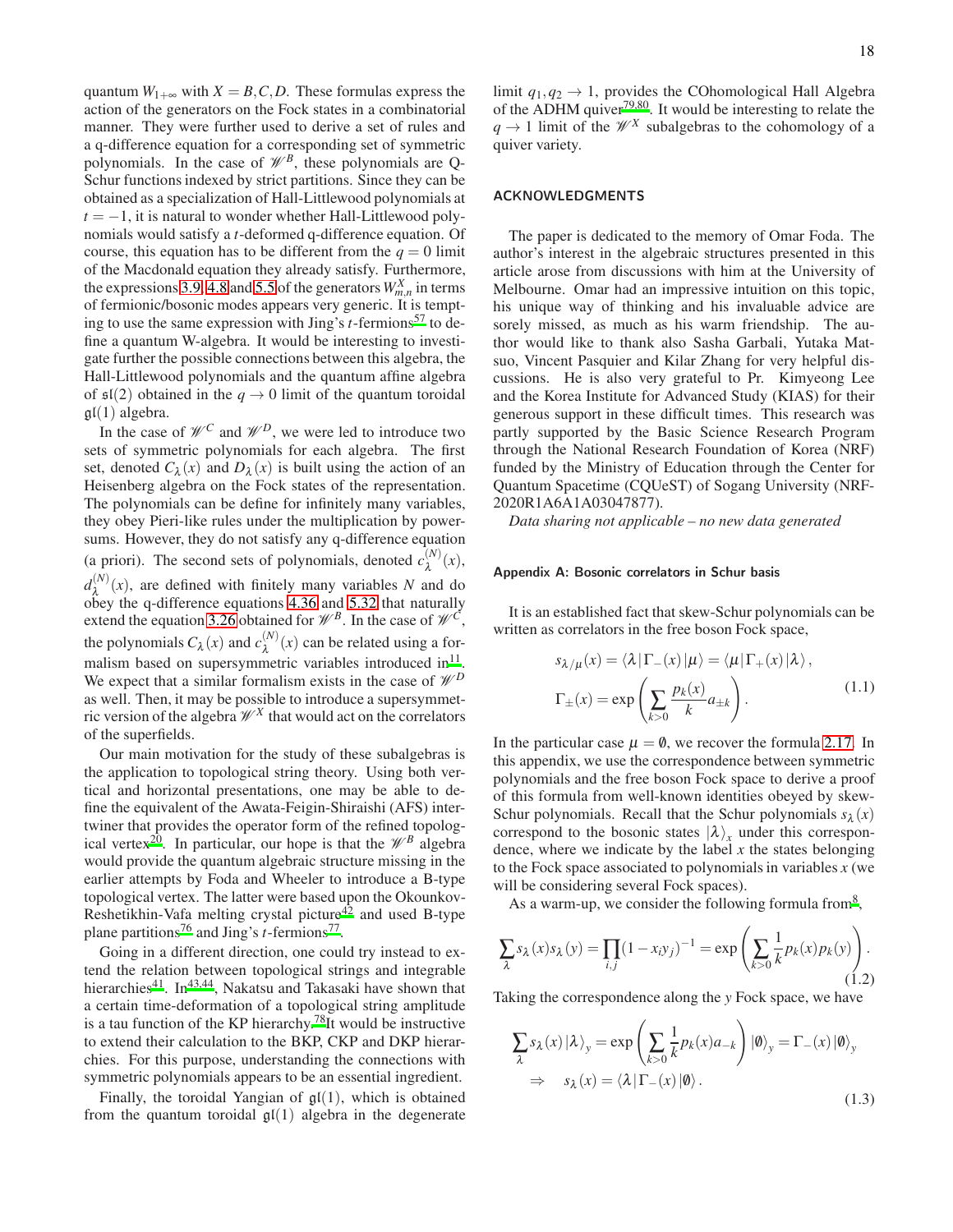Next, we consider the formula<sup>[8](#page-21-7)</sup> (page 71)

$$
\sum_{\lambda,\mu} s_{\lambda/\mu}(x) s_{\lambda}(y) s_{\mu}(z) = \prod_{i,j} (1 - x_i y_j)^{-1} \times \prod_{i,j} (1 - y_i z_j)^{-1} = \exp\left(\sum_{k>0} \frac{1}{k} (p_k(x) p_k(y) + p_k(y) p_k(z))\right).
$$
(1.4)

Taking the correspondence for the variables *y* and *z*, we get

$$
\sum_{\lambda,\mu} s_{\lambda/\mu}(x) \, |\lambda\rangle_{y} \otimes |\mu\rangle_{z} = \exp\left(\sum_{k>0} \frac{1}{k} (p_k(x)a_{-k} \otimes 1 + a_{-k} \otimes a_{-k})\right) \, |\emptyset\rangle_{y} \otimes |\emptyset\rangle_{z}.\tag{1.5}
$$

Inserting the identity in the *y*-space, and projecting on  $\sqrt{\lambda} \otimes \sqrt{\mu}$ , we find

<span id="page-18-1"></span>
$$
s_{\lambda/\mu}(x) = \sum_{\eta} y(\lambda \mid e^{\sum_{k>0} \frac{1}{k} p_k(x)a_{-k}} \mid \eta \rangle_{y} \left( y(\eta \mid \otimes z \langle \mu \mid e^{\sum_{k>0} \frac{1}{k} a_{-k} \otimes a_{-k}} \mid \theta \rangle_{y} \otimes \mid \theta \rangle_{z} \right). \tag{1.6}
$$

On the other hand, the identity [1.2](#page-17-2) also implies

<span id="page-18-3"></span>
$$
e^{\sum_{k>0}\frac{1}{k}a_{-k}\otimes a_{-k}}\left|0\right\rangle_{y}\otimes\left|0\right\rangle_{z}=\sum_{\lambda}\left|\lambda\right\rangle_{y}\otimes\left|\lambda\right\rangle_{z},\tag{1.7}
$$

and, as a result, a delta function  $\delta_{\eta,\mu}$  appears in the RHS of [1.6,](#page-18-1) leading to

$$
s_{\lambda/\mu}(x) = \langle \lambda | e^{\sum_{k>0} \frac{1}{k} p_k(x) a_{-k}} | \mu \rangle = \langle \lambda | \Gamma_{-}(x) | \mu \rangle.
$$
 (1.8)

Moreover, since  $\Gamma_+(x) = \Gamma_-(x)^{\dagger}$ , the second equality also holds. It is worth mentioning that starting instead from the relations<sup>[81](#page-22-27)</sup>

$$
\sum_{\lambda} s_{\lambda}(x) s_{\lambda'}(y) = \prod_{i,j} (1 + x_i y_j) = \exp\left(-\sum_{k} \frac{1}{k} p_k(-x) p_k(y)\right),
$$
\n
$$
\sum_{\lambda,\mu} s_{\lambda/\mu}(x) s_{\lambda'}(y) s_{\mu'}(z) = \prod_{i,j} (1 + x_i y_j) \times \prod_{i,j} (1 - y_i z_j)^{-1} = \exp\left(\sum_{k>0} \frac{1}{k} (-p_k(-x) p_k(y) + p_k(y) p_k(z))\right).
$$
\n(1.9)

Г

we can show similar formulas involving the transposed Young diagrams  $\lambda'$ ,

$$
s_{\lambda/\mu}(x) = \langle \lambda' | \Gamma_-(-x)^{-1} | \mu' \rangle = \langle \mu' | \Gamma_+(-x)^{-1} | \lambda' \rangle, \qquad (1.10)
$$

#### <span id="page-18-0"></span>Appendix B: Derivation of the q-difference equations

operators in the r.h.s. of equ. [2.17,](#page-3-2) and using [2.14](#page-3-4) we find

#### 1. Schur case

We derive in this appendix the q-difference equation [2.22](#page-4-0) obeyed by the Schur polynomials from the diagonal action of the modes  $W_{0,n}$  in the vertical presentation. Inserting these <span id="page-18-2"></span> $\langle \emptyset | e^{\sum_{k>0} \frac{p_k(x)}{k} a_k} W_{0,n} | \lambda \rangle =$  $(1-q^n)q^{-n}$  ∑ ∈<sup>λ</sup> χ *n* ! *s*λ (*x*). (2.1)

 $\sqrt{ }$ 

On the other hand, the operators  $W_{0,n}$  are the zero modes of the currents  $w_n(z)$  defined in [2.11.](#page-2-4)

Using the bosonized version of the current, we find after normal-ordering that

$$
e^{\sum_{k>0}\frac{p_k(x)}{k}a_k}((1-q^n)W_{0,n}+1)=\oint_0\frac{dz}{2i\pi z}\prod_i\frac{1-q^nx_iz}{1-x_iz}e^{\sum_{k>0}\frac{p_k(x)}{k}a_k}w_n(z).
$$
\n(2.2)

The contour of the integral can be deformed on the sphere, thus picking up residues at  $z = x_i^{-1}$  and infinity, and we find

$$
(1-q^n)\sum_{i=1} \prod_{j\neq i} \frac{1-q^n x_j/x_i}{1-x_j/x_i} e^{\sum_{k>0} x_i^{-k}(1-q^{nk})\frac{a_{-k}}{k}} e^{\sum_{k>0} \left(p_k(x)+x_i^k(q^{-nk}-1)\right)\frac{a_k}{k}} - \oint_{\infty} \frac{dz}{2i\pi z} \prod_{i} \frac{1-q^n x_i z}{1-x_i z} e^{\sum_{k>0} \frac{p_k(x)}{k} a_k} w_n(z) \tag{2.3}
$$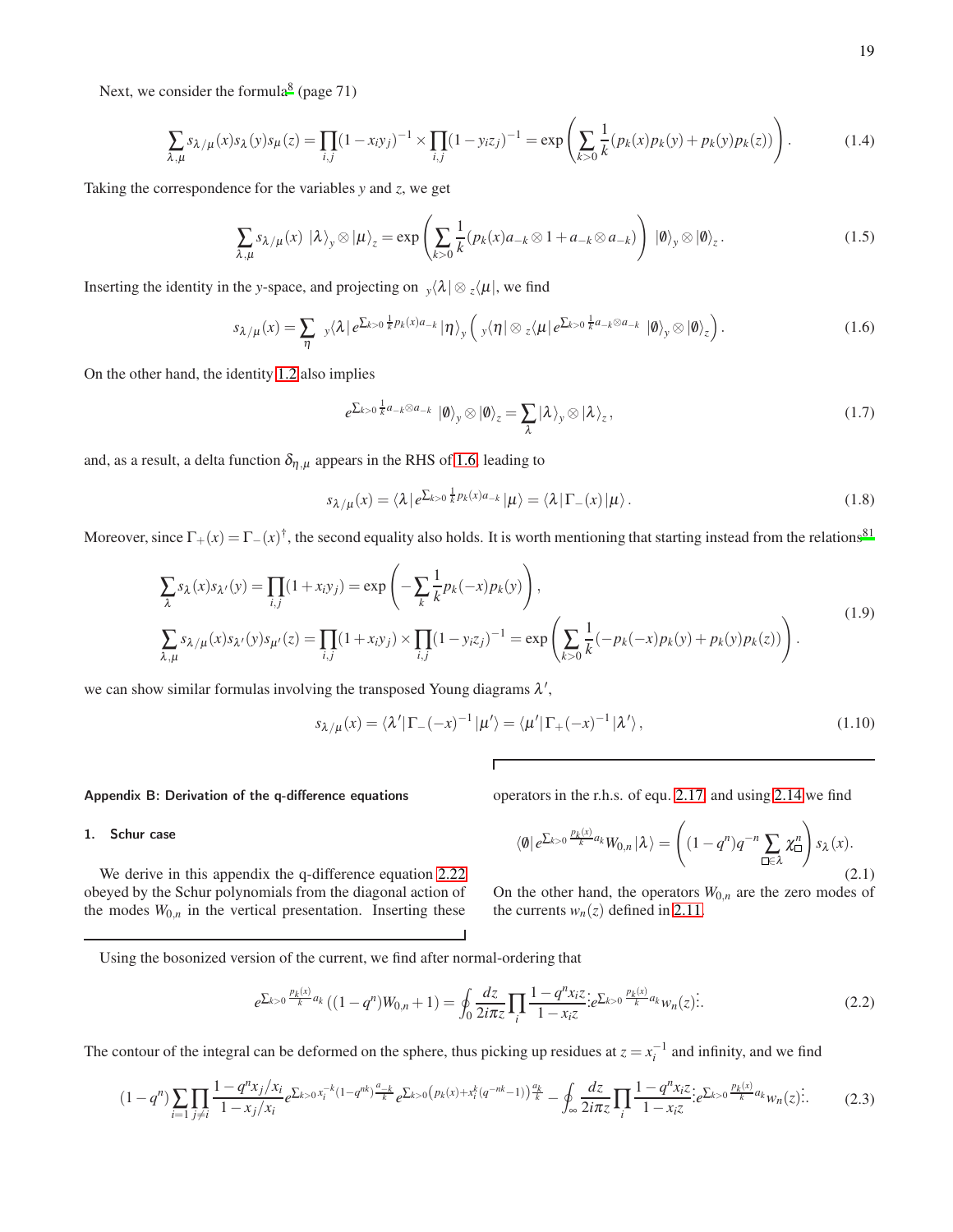The negative modes disappear after projection on  $\langle \emptyset |$ , and the contribution at infinity simplifies drastically since the operator has no longer any positive power of *z*. As a result, we get

$$
\langle \emptyset | e^{\sum_{k>0} \frac{p_k}{k} a_k} \left( W_{0,n} + \frac{1-q^{nN}}{1-q^n} \right) = \sum_{i=1}^N \prod_{j \neq i} \frac{x_i - q^n x_j}{x_i - x_j} \langle \emptyset | e^{\sum_{k>0} \left( p_k(x) + x_i^k (q^{-nk} - 1) \right) \frac{a_k}{k}}, \tag{2.4}
$$

where *N* is the number of variables which is used as a cut-off. The shift of  $p_k(x)$  in the exponent of the *i*th term corresponds to the replacement of the variable *x*<sub>*i*</sub> by  $q^{-n}x_i$ , this operation is denoted  $T_{q^{-n},x_i}$ . Projecting on the state  $|\lambda\rangle$  and combining the result with the relation [2.1,](#page-18-2) we establish the q-difference equation [2.22.](#page-4-0)

 $\Gamma$ 

**Power sum**  $p_1$  The simplest (non-trivial) Schur polynomial is the one associated to the partition 1 containing a single box, it is simply the first symmetric power sum  $p_1(x)$ . This polynomial should satisfy the q-difference equation [2.22,](#page-4-0) which reads in this case

<span id="page-19-1"></span>
$$
\left(q^n \sum_{i=1}^N \prod_{j \neq i} \frac{x_i - q^n x_j}{x_i - x_j} T_{q^{-n}, x_i} - \sum_{i=1}^N q^{ni} \right) p_1(x) = (1 - q^n) p_1(x).
$$
\n(2.5)

It is instructive to check this equation against a direct calculation. Using  $T_{q^{-n},x_i}p_1(x) = (q^{-n}-1)x_i + p_1(x)$ , it can be rewritten in the form

$$
\left(S_1(x) + \frac{q^n}{1-q^n}S_0(x)p_1(x) - q^n \frac{1-q^{nN}}{(1-q^n)^2}\right) = p_1(x),
$$
  
with 
$$
S_k(x) = \sum_{i=1}^N x_i^k \prod_{j \neq i} \frac{x_i - q^nx_j}{x_i - x_j}.
$$
 (2.6)

The sums  $S_k(x)$  can be computed using Jacobi identities, but we prefer to present here an alternative derivation. We introduce the function

$$
S(z) = \prod_{i} \frac{z - q^n x_i}{z - x_i} = 1 + (1 - q^n) \sum_{i} \frac{x_i}{z - x_i} \prod_{j \neq i} \frac{x_i - q^n x_j}{x_i - x_j},
$$
\n(2.7)

where the second equality is found by decomposition over the poles. Considering the value *S*(0) and the subleading term in the large *z* asymptotic expansion, we can show that

$$
S_0(x) = \frac{1 - q^{nN}}{1 - q^n}, \quad S_1(x) = p_1(x). \tag{2.8}
$$

Plugging this back into the l.h.s. of the equation [2.6](#page-19-0) we find *p*1, which shows that the first power sum does indeed obey the q-difference equation [2.5.](#page-19-1)

#### 2. B-case

The derivation of the q-difference equation for  $b_\lambda(x)$  is very similar to the Schur case and uses the bosonization of the Majorana fermion. We first introduce the equivalent of the currents  $w_n(z)$  for the subalgebra  $\mathcal{W}^B$ ,

$$
w_n^B(z) = (1 - q^n) \sum_{m \in \mathbb{Z}} z^{-m} W_{m,n}^B + 2C.
$$
 (2.9)

<span id="page-19-0"></span>In the Majorana representation, they read  $w_n^B(z) = (1 - \frac{m}{z})^B$  $q^n$ ) $\tilde{\phi}(z)\tilde{\phi}(-q^n z)$  which is bosonized into

<span id="page-19-2"></span>
$$
w_n^B(z) = \frac{1}{2} (1+q^n) \dot{e}^{-\sum_{k \in \mathbb{Z}} \delta_{k, \text{odd}} \frac{z^{-k}}{k} (1-q^{-nk}) a_k}.
$$
 (2.10)

We also introduce the shortcut notation

<span id="page-19-4"></span><span id="page-19-3"></span>
$$
\Gamma_B(x) = e^{\sum_{k>0} \delta_{k,\text{odd}}} \frac{P_k(x)}{k} W_{k,0}^B
$$
\n
$$
\Rightarrow b_\lambda(x) = B \langle \emptyset | \Gamma_B(x) | \lambda \rangle_B, b_\lambda^*(x) = 2 B \langle \square | \Gamma_B(x) | \lambda \rangle_B.
$$
\n(2.11)

After these preliminaries, we consider the insertion of the operator  $W_{0,n}^B$  in the correlator [3.21](#page-7-1) and use its diagonal action [3.18](#page-7-2) to show that

$$
B\langle\emptyset|\Gamma_B(x)W_{0,n}^B|\lambda\rangle_B = \left((1-q^n)\sum_{\square\in\lambda_-} (q^{-n}\chi_\square^n + \chi_\square^{-n}) - \frac{1}{2}\right)b_\lambda(x). \tag{2.12}
$$

To derive the q-difference equation, we use the fact that the operators  $W_{0,n}^B$  correspond to the zero-modes of the current  $w_n^B(z)$ . From the bosonic expressions [2.10](#page-19-2) and [2.11,](#page-19-3) we compute the normal-ordering

$$
\oint_0 \frac{dz}{2i\pi z} \, B\left(\theta \middle| \Gamma_B(x) w_n^B(z) \middle| \lambda \right)_B = \frac{1}{2} (1+q^n) \oint_0 \frac{dz}{2i\pi z} \prod_i \frac{(1+x_i z)(1-q^n x_i z)}{(1-x_i z)(1+q^n x_i z)} \, B\left(\theta \middle| \frac{z}{z} \right)_k \phi \left(\frac{\delta_{k,odd}}{k} (p_k(x)-z^{-k}+q^{-nk} z^{-k}) a_k \right) \Big| \lambda \right)_B. \tag{2.13}
$$

Negative modes were removed from the correlator since they annihilate the dual vacuum  $\langle \emptyset |$ . Deforming the contour on the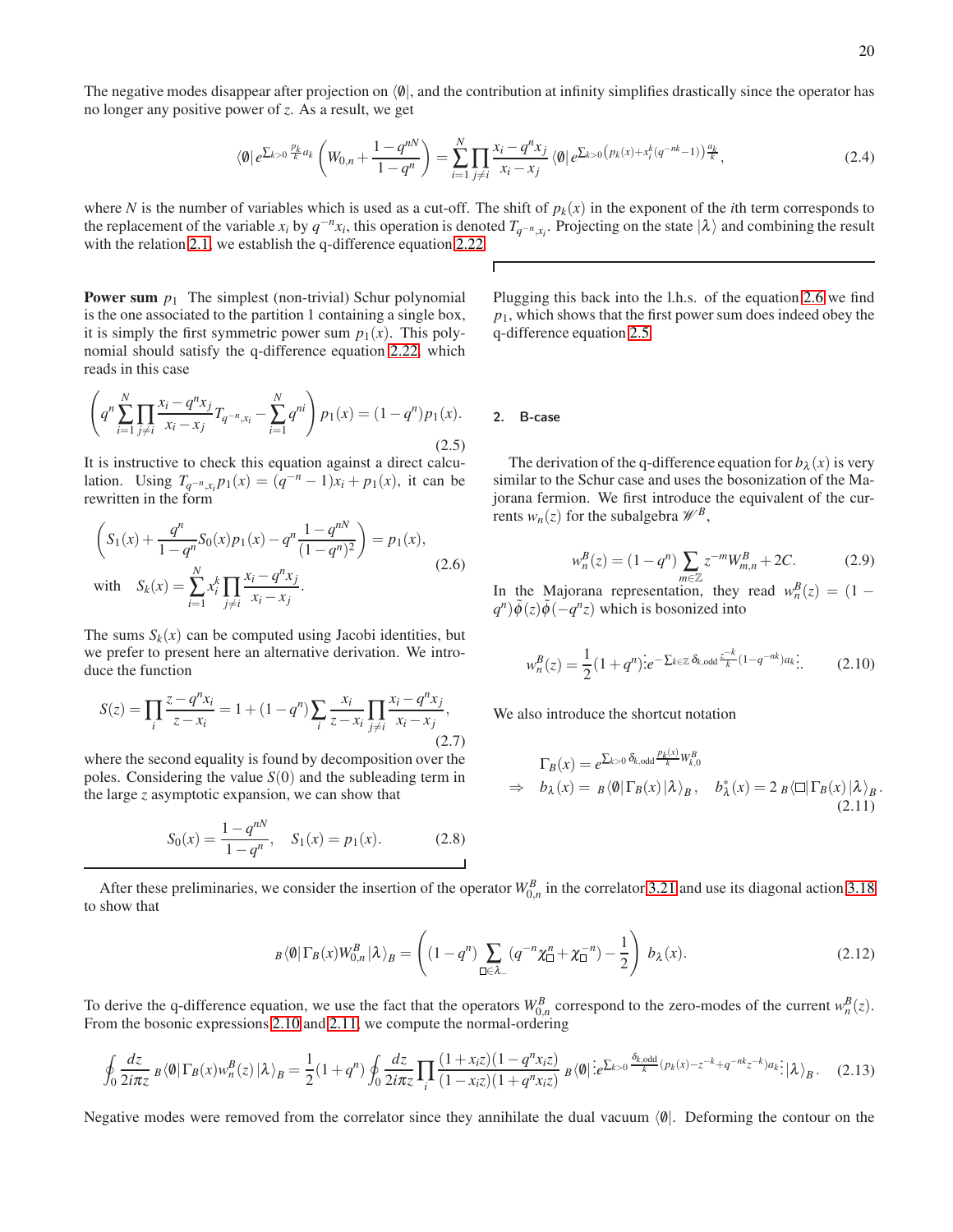sphere, we pick up residues at  $z = x_i^{-1}, -q^{-n}x_i^{-1}$  and infinity,

$$
\frac{1}{2}(1+q^n) \, B\langle\emptyset|\, \frac{\partial}{\partial \xi}\mathcal{L}_{\xi>0} \frac{\delta_{k,\text{odd}}}{k} p_k(x)a_k \, ;\, |\lambda\rangle_B + (1-q^n) \sum_i B_i^{(n)}(x) \, B\langle\emptyset|\, \frac{\partial}{\partial \xi}\mathcal{L}_{\xi>0} \frac{\delta_{k,\text{odd}}}{k} (p_k(x) - x_i^k + q^{-nk}x_i^k)a_k \, ;\, |\lambda\rangle_B
$$
\n
$$
-(1-q^n) \sum_i B_i^{(-n)}(x) \, B\langle\emptyset|\, \frac{\partial}{\partial \xi}\mathcal{L}_{\xi>0} \frac{\delta_{k,\text{odd}}}{k} (p_k(x) + q^{nk}x_i^k - x_i^k)a_k \, ;\, |\lambda\rangle_B
$$
\n
$$
(2.14)
$$

with the residues  $B_i^{(n)}$  $i^{(n)}(x)$  given in [3.27.](#page-8-2) This expression can be rewritten as the action of the q-difference operators on the symmetric polynomials

$$
\oint_0 \frac{dz}{2i\pi z} \, B\langle \emptyset | \Gamma_B(x) w_n^B(z) | \lambda \rangle_B = (1 - q^n) \left[ \sum_i \left( B_i^{(n)}(x) T_{q^{-n}, x_i} - B_i^{(-n)}(x) T_{q^n, x_i} \right) + \frac{1}{2} \frac{1 + q^n}{1 - q^n} \right] b_\lambda(x). \tag{2.15}
$$

Combining this relation with [2.12,](#page-19-4) we find the q-difference equation [3.26.](#page-8-1) The derivation extends to  $b^*_{\lambda}(x)$  since the property  $B\left\{\Box\right|a_k=0 \text{ for } k<0 \text{ also holds.}$ 

 $\Gamma$ 

**Power sum**  $p_1$  For  $b_{2^2} = p_1$ , the q-difference equation [3.26](#page-8-1) reads

<span id="page-20-0"></span>
$$
\sum_{i} \left( B_i^{(n)}(x) T_{q^{-n}, x_i} - B_i^{(-n)}(x) T_{q^n, x_i} \right) \, p_1(x) = q^{-n} (1 - q^{2n}) \, p_1(x). \tag{2.16}
$$

We can check this formula against a direct computation. We have

$$
\left(\sum_{i} \left(B_{i}^{(n)}(x)T_{q^{-n},x_{i}} - B_{i}^{(-n)}(x)T_{q^{n},x_{i}}\right)\right) p_{1}(x)
$$
  
= - (1 - q^{-n})S\_{1}^{B}(x) + S\_{0}^{B}(x)p\_{1}(x), (2.17)

with  $S_0^B(x) = \sum_i$  $\left(B_i^{(n)}\right)$  $B_i^{(n)}(x) - B_i^{(-n)}(x)$ ,

$$
S_1^B(x) = \sum_i \left( x_i B_i^{(n)}(x) + q^n x_i B_i^{(-n)}(x) \right)
$$

In order to compute the sums  $S_k^B(x)$ . we consider the function

$$
B(z) = \prod_{i} \frac{(z + x_i)(z - q^n x_i)}{(z - x_i)(z + q^n x_i)}
$$
  
=  $1 + 2 \frac{1 - q^n}{1 + q^n} \sum_{i} \left( \frac{x_i}{z - x_i} B_i^{(n)}(x) + \frac{q^n x_i}{z + q^n x_i} B_i^{(-n)}(x) \right),$  (2.18)

at *z* = 0 and *z* = ∞. We find that  $S_0^B(x) = 0$  and  $S_1^B(x) = (1 +$  $q^n$ ) $p_1(x)$ . Thus, we recover indeed the q-difference equation [2.16](#page-20-0) from equ. [2.17.](#page-20-1)

# <span id="page-20-1"></span>3. C-case

Once again, we exploit the fact that the operators  $W_{0,n}^C$  are diagonal on the states  $|\lambda\rangle_c$  and coincide with the zero modes of the currents  $w_n^C(z)$ .

From the expression  $w_n^C(z) = -(1 - q^n)z\hat{\phi}(z)\hat{\phi}(-q^n z)$ , we compute the commutator

.

$$
[w_n^C(z), \dot{\hat{\phi}}(-x_1^{-1}) \cdots \hat{\phi}(-x_N^{-1})\dot{\hat{\phi}}] = (1 - q^n)q^{-n} \sum_{i=1}^N \delta(-q^n x_i z) \prod_{j \neq i} (-x_i^{-1} - x_j^{-1}) \hat{\phi}(z) \dot{\hat{\phi}}(-x_1^{-1}) \cdots \hat{\phi}(-x_N^{-1}) \dot{\hat{\phi}}(-x_N^{-1})\dot{\hat{\phi}}(-x_N^{-1})
$$
\n
$$
- (1 - q^n) \sum_{i=1}^N \delta(x_i z) \prod_{j \neq i} (-x_i^{-1} - x_j^{-1}) \dot{\hat{\phi}}(-x_1^{-1}) \cdots \hat{\phi}(-x_N^{-1}) \dot{\hat{\phi}}(-x_N^{-1}) \dot{\hat{\phi}}(-q^n z).
$$
\n(2.19)

Using the first and second properties, we can insert  $\hat{\phi}(z)$  and  $\hat{\phi}(-q^nz)$  inside the symbols :..... Doing so, we reintroduce a dependence on the coordinate  $x_i$  inside the correlator, but the argument of the corresponding field has an extra factor of  $q^{\pm n}$ . Thus, we end up with

$$
[w_n^C(z), \dot{\hat{\phi}}(-x_1^{-1}) \cdots \hat{\phi}(-x_N^{-1})\cdot] = (1 - q^n) \sum_{i=1}^N \left( \delta(-q^n x_i z) q^{-n} \prod_{j \neq i} \frac{x_i + x_j}{x_i + q^{-n} x_j} T_{q^n, x_i} - \delta(x_i z) \prod_{j \neq i} \frac{x_i + x_j}{x_i + q^{n} x_j} T_{q^{-n} x_i} \right) \cdot \hat{\phi}(-x_1^{-1}) \cdots \hat{\phi}(-x_N^{-1}) \cdot \tag{2.20}
$$

Integrating over *z*, we deduce the commutator of the zero mode

$$
[W_{0,n}^C; \hat{\phi}(-x_1^{-1}) \cdots \hat{\phi}(-x_N^{-1})^2] = \sum_{i=1}^N \left( q^{-n} \prod_{j \neq i} \frac{x_i + x_j}{x_i + q^{-n} x_j} T_{q^n, x_i} - \prod_{j \neq i} \frac{x_i + x_j}{x_i + q^n x_j} T_{q^{-n}, x_i} \right) \hat{\phi}(-x_1^{-1}) \cdots \hat{\phi}(-x_N^{-1})^2.
$$
 (2.21)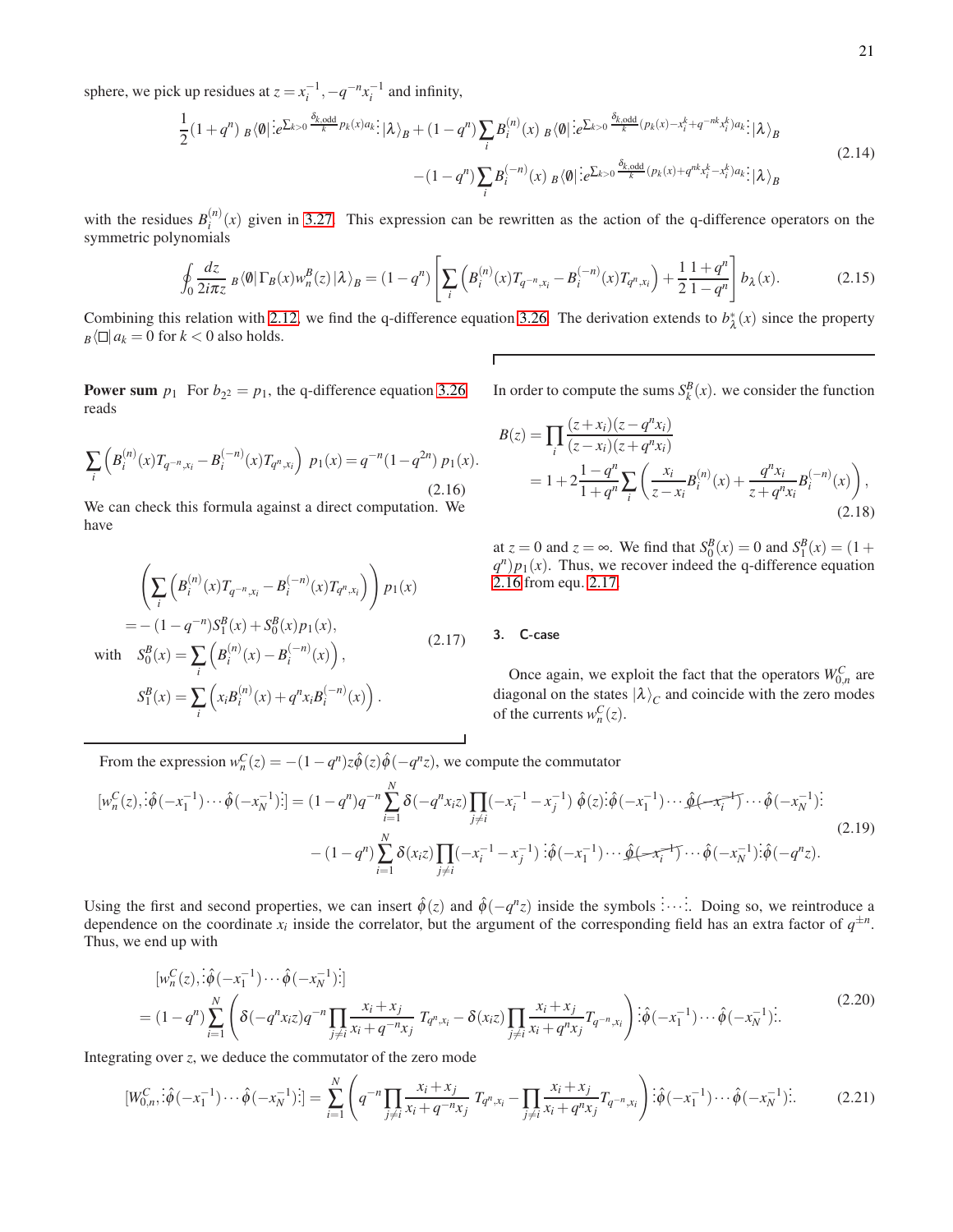Projecting on the states  $C(\emptyset)$  and  $|\lambda\rangle_C$ , and using the vertical action [4.22,](#page-11-1) we deduce the q-difference equation

$$
\sum_{i=1}^{N} \left( \prod_{j \neq i} \frac{x_i + x_j}{x_i + q^n x_j} T_{q^{-n}, x_i} - q^{-n} \prod_{j \neq i} \frac{x_i + x_j}{x_i + q^{-n} x_j} T_{q^n, x_i} \right) c \langle \emptyset | \, \hat{\phi}(-x_1^{-1}) \cdots \hat{\phi}(-x_N^{-1}) \, \hat{z} | \, \lambda \rangle_C
$$
\n
$$
= \left( (1 - q^{n/2}) q^{-n/2} \sum_{\square \in \lambda} (\hat{\chi}_{\square}^n + q^{-n/2} \hat{\chi}_{\square}^{-n}) \right) c \langle \emptyset | \, \hat{\phi}(-x_1^{-1}) \cdots \hat{\phi}(-x_N^{-1}) \, \hat{z} | \, \lambda \rangle_C.
$$
\n
$$
(2.22)
$$

 $\Gamma$ 

It only remains to multiply by the factor  $\prod_i x_i^{K_N}$  to we find the q-difference equation [4.36.](#page-13-3)

- <span id="page-21-0"></span><sup>1</sup>V. G. Kac, *[Infinite-Dimensional Lie Algebras](https://doi.org/10.1017/CBO9780511626234)*, 3rd ed. (Cambridge University Press, 1990).
- <span id="page-21-1"></span> ${}^{2}E$ . Date, M. Jimbo, M. Kashiwara, and T. Miwa, [J. Phys. Soc. Jap.](https://doi.org/10.1143/JPSJ.50.3806) 50, 3806 (1981).
- <span id="page-21-2"></span> ${}^{3}E$ . Date, M. Jimbo, M. Kashiwara, and T. Miwa, J. Phys. Soc. Japan 50, 3813 (1981).
- <span id="page-21-3"></span><sup>4</sup>M. Jimbo and T. Miwa, [Publ. Res. Inst. Math. Sci. Kyoto](https://doi.org/10.2977/prims/1195182017) 19, 943 (1983).
- <span id="page-21-4"></span><sup>5</sup>Y. You, in *Infinite-Dimensional Lie Algebras and Groups*, Advanced Series in Mathematical Physics (World Scientific, 1989), Vol. 7 (1989) pp. 449– 464.
- <span id="page-21-5"></span><sup>6</sup>Y. You, [Physica D: Nonlinear Phenomena](https://doi.org/10.1016/0167-2789(91)90009-X) 50, 429 (1991).
- <span id="page-21-6"></span>7 J. Schur, J. J. Reine Angew Math. 1911, 155 (1911).
- <span id="page-21-7"></span>8 I. Macdonald, *Symmetric Functions and Hall Polynomials*.
- <span id="page-21-8"></span><sup>9</sup>Instead, the specialization at  $t = 0$  and  $t = 1$  gives respectively the Schur polynomials and the symmetric monomials *m*<sub>λ</sub>.
- <span id="page-21-9"></span><sup>10</sup>I. I. Anguelova, in *Representations of Lie Algebras, Quantum Groups and Related Topics*, Contemporary Mathematics, Vol. 713 (American Mathematical Society, 2017) [arXiv:1708.04992 \[math-ph\].](https://arxiv.org/abs/1708.04992)
- <span id="page-21-10"></span><sup>11</sup>J. W. van de Leur, A. Y. Orlov, and T. Shiota, SIGMA 8[, 036 \(2012\),](https://doi.org/10.3842/SIGMA.2012.036) [arXiv:1102.0087 \[math-ph\].](https://arxiv.org/abs/1102.0087)
- <span id="page-21-11"></span><sup>12</sup>V. Kac and A. Radul, [Commun. Math. Phys.](https://doi.org/10.1007/BF02096878) 157, 429 (1993), [arXiv:hep-th/9308153 \[hep-th\]%](https://arxiv.org/abs/hep-th/9308153)%CITATION = HEP-TH/9308153;%% .
- <span id="page-21-12"></span><sup>13</sup>H. Awata, M. Fukuma, Y. Matsuo, and S. Odake, *Quantum field theory, integrable models and beyond. Proceedings, YITP Workshop, Kyoto, Japan, February 14-17, 1994*, [Prog. Theor. Phys. Suppl.](https://doi.org/10.1143/PTPS.118.343) 118, 343 (1995), [arXiv:hep-th/9408158 \[hep-th\]%](https://arxiv.org/abs/hep-th/9408158)%CITATION = HEP-TH/9408158;%% .
- <span id="page-21-13"></span><sup>14</sup>When  $n + n' = 0$ , the central term becomes  $q^{-mn}mC\delta_{m+m'}$ .
- <span id="page-21-14"></span>15<sub>M.</sub> Golenishcheva-Kutuzova and D. Lebedev, [Communications in Mathematical Physics](https://doi.org/10.1007/BF02100868) 148, 403 (1992).<br><sup>16</sup>J. Hoppe. M. Olshanetsky, and S.
- <span id="page-21-15"></span>Hoppe, M. Olshanetsky, and S. Theisen, [Communications in Mathematical Physics](https://doi.org/10.1007/BF02096721) 155, 429 (1993).
- <span id="page-21-16"></span><sup>17</sup>J. Ding and K. Iohara, [Lett. Math. Phys.](https://doi.org/10.1023/A:1007341410987) 41, 181 (1997).
- <span id="page-21-17"></span><sup>18</sup>K. Miki, [Journal of Mathematical Physics](https://doi.org/10.1063/1.2823979) 48, 123520 (2007).
- <span id="page-21-18"></span><sup>19</sup>The quantum toroidal algebra of  $\mathfrak{gl}(1)$  depends on two parameters  $q_1, q_2$ , in the limit  $q_1q_2 \rightarrow 1$  it reduces to a version of the algebra *W* with an extra central element *C* ′[45](#page-21-33) .
- <span id="page-21-19"></span><sup>20</sup>H. Awata, B. Feigin, and J. Shiraishi, [JHEP](https://doi.org/10.1007/JHEP03(2012)041) 03, 041,  $arXiv:1112.6074$  [hep-th]%%CITATION = ARXIV:1112.6074;%%
- <span id="page-21-20"></span>. <sup>21</sup>A. Iqbal, C. Kozcaz, and C. Vafa, JHEP **2009** (0910), 069, arXiv:hep-th/0701156 [hep-th]%%CITATION = ARXIV:hep[arXiv:hep-th/0701156 \[hep-th\]%](https://arxiv.org/abs/hep-th/0701156)%CITATION  $=$ th/0701156;%% .
- <span id="page-21-21"></span><sup>22</sup>H. Awata and H. Kanno, [Int. J. Mod. Phys. A](https://doi.org/10.1142/S0217751X09043006) 24, 2253 (2009), [arXiv:0805.0191 \[hep-th\].](https://arxiv.org/abs/0805.0191)
- <span id="page-21-22"></span><sup>23</sup>J.-E. Bourgine, M. Fukuda, Y. Matsuo, and R.-D. Zhu, [JHEP](https://doi.org/10.1007/JHEP12(2017)015) 12, 015, [arXiv:1709.01954 \[hep-th\]%](https://arxiv.org/abs/1709.01954)%CITATION = ARXIV:1709.01954;%%.
- <sup>24</sup>H. Awata, H. Kanno, A. Mironov, A. Morozov, K. Suetake, and Y. Zenkevich, [JHEP](https://doi.org/10.1007/JHEP03(2018)192) 03, 192, [arXiv:1712.08016 \[hep-th\]%](https://arxiv.org/abs/1712.08016)%CITATION =
- $ARXIV:1712.08016;%$ .<br>  ${}^{25}$ O Foda and R Foda and R.-D. Zhu, J. Phys. A 51[, 465401 \(2018\),](https://doi.org/10.1088/1751-8121/aae654)
- [arXiv:1805.12073 \[hep-th\].](https://arxiv.org/abs/1805.12073)<br><sup>26</sup>Y. Zenkevich, (2018),  $(2018)$ , [arXiv:1812.11961 \[hep-th\]%](https://arxiv.org/abs/1812.11961)%CITATION = ARXIV:1812.11961;%% .
- <span id="page-21-38"></span><sup>27</sup>J. E. Bourgine and K. Zhang, Phys. Lett. **B789**[, 610 \(2019\),](https://doi.org/10.1016/j.physletb.2018.11.066) [arXiv:1809.08861 \[hep-th\]%](https://arxiv.org/abs/1809.08861)%CITATION = ARXIV:1809.08861;%%

.

- $^{28}$ T. Kimura and R.-D. Zhu, [JHEP](https://doi.org/10.1007/JHEP09(2019)025) 09, 025, [arXiv:1907.02382 \[hep-th\]%](https://arxiv.org/abs/1907.02382)%CITATION = ARXIV:1907.02382;%% .
- $29$ J.-E. Bourgine and S. Jeong, Journal of High Energy Physics 2020, [10.1007/jhep05\(2020\)127](https://doi.org/10.1007/jhep05(2020)127) (2020), [arXiv:1906.01625 \[hep-th\].](https://arxiv.org/abs/1906.01625)
- <span id="page-21-23"></span><sup>30</sup>Y. Zenkevich, (2020), [arXiv:2012.15563 \[hep-th\].](https://arxiv.org/abs/2012.15563)
- <span id="page-21-24"></span><sup>31</sup>J.-E. Bourgine, Y. Matsuo, and H. Zhang, [JHEP](https://doi.org/10.1007/JHEP04(2016)167) 04, 167, [arXiv:1512.02492 \[hep-th\]%](https://arxiv.org/abs/1512.02492)%CITATION = ARXIV:1512.02492;%% .
- <sup>32</sup>J.-E. Bourgine, M. Fukuda, Y. Matsuo, H. Zhang, and R.-D. Zhu, PTEP 2016[, 123B05 \(2016\),](https://doi.org/10.1093/ptep) [arXiv:1606.08020 \[hep-th\]%](https://arxiv.org/abs/1606.08020)%CITATION = ARXIV:1606.08020;%% .
- <span id="page-21-25"></span><sup>33</sup>J.-E. Bourgine, M. Fukuda, K. Harada, Y. Matsuo, and R.-D. Zhu, [JHEP](https://doi.org/10.1007/JHEP11(2017)034) 11, 034, [arXiv:1703.10759 \[hep-th\]%](https://arxiv.org/abs/1703.10759)%CITATION = ARXIV:1703.10759;%% .
- <span id="page-21-26"></span><sup>34</sup>B. Feigin, A. Hoshino, J. Shibahara, J. Shiraishi, and S. Yanagida, , arXiv:1002.2485 (2010), [arXiv:1002.2485 \[math.QA\].](https://arxiv.org/abs/1002.2485)
- <sup>35</sup>M. Kanai, ed., *Diversity of the Theory of Integrable Systems*, Proceeding of RIMS Conference 2010 (2012) [arXiv:1106.4088 \[hep-th\]%](https://arxiv.org/abs/1106.4088)%CITATION = ARXIV:1112.6074;%% .
- <span id="page-21-27"></span><sup>36</sup>M. Fukuda, Y. Ohkubo, and J. Shiraishi, Comm.Math.Phys. 380, 1 (2020),  $arXiv:1903.05905$  [math.QA]%%CITATION = ARXIV:1903.05905;%% .<br><sup>37</sup>H Awata and H. Kanno, J. Geom. Phys. **64**, 91 (2013).
- Awata and H. Kanno, [J. Geom. Phys.](https://doi.org/10.1016/j.geomphys.2012.10.014) 64, 91 (2013), [arXiv:0903.5383 \[hep-th\]%](https://arxiv.org/abs/0903.5383)%CITATION = ARXIV:0903.5383;%%
- <span id="page-21-43"></span><sup>38</sup>J.-E. Bourgine, [JHEP](https://doi.org/10.1007/JHEP03(2019)003) 03, 003, [arXiv:1810.00301 \[hep-th\]%](https://arxiv.org/abs/1810.00301)%CITATION = ARXIV:1810.00301;%% .
- <span id="page-21-28"></span><sup>39</sup>S. Sasa, A. Watanabe, and Y. Matsuo, PTEP 2020[, 023B02 \(2020\),](https://doi.org/10.1093/ptep/ptz158) [arXiv:1904.04766 \[hep-th\].](https://arxiv.org/abs/1904.04766)
- <span id="page-21-29"></span><sup>40</sup>J. E. Bourgine and Y. Matsuo, to appear.

.

- <span id="page-21-30"></span><sup>41</sup>M. Aganagic, R. Dijkgraaf, A. Klemm, M. Marino, and C. Vafa, [Commun. Math. Phys.](https://doi.org/10.1007/s00220-005-1448-9) 261, 451 (2006), [arXiv:hep-th/0312085 \[hep-th\]%](https://arxiv.org/abs/hep-th/0312085)%CITATION = HEP-TH/0312085;%%.
- <span id="page-21-31"></span><sup>42</sup>A. Okounkov, N. Reshetikhin, and C. Vafa, Prog. Math. **244**[, 597 \(2006\),](https://doi.org/10.1007/0-8176-4467-9_16)
- <span id="page-21-32"></span>[arXiv:hep-th/0309208 \[hep-th\]%](https://arxiv.org/abs/hep-th/0309208)%CITATION = HEP-TH/0309208;%% . <sup>43</sup>T. Nakatsu and K. Takasaki, [Commun. Math. Phys.](https://doi.org/10.1007/s00220-008-0583-5) 285, 445 (2009), [arXiv:0710.5339 \[hep-th\].](https://arxiv.org/abs/0710.5339)
- <span id="page-21-44"></span><sup>44</sup>K. Takasaki, J. Phys. A 51[, 203001 \(2018\),](https://doi.org/10.1088/1751-8121/aabc14) [arXiv:1801.09924 \[math-ph\].](https://arxiv.org/abs/1801.09924)
- <span id="page-21-33"></span><sup>45</sup>J.-E. Bourgine, (2021), [arXiv:2101.09925 \[hep-th\].](https://arxiv.org/abs/2101.09925)
- <span id="page-21-34"></span>46B. Sutherland, Phys. Rev. B 38[, 6689 \(1988\).](https://doi.org/10.1103/PhysRevB.38.6689)<br> $^{47}E$ . Frenkel, V. Kac. A. Ra
- <span id="page-21-35"></span>A. Radul, and W. Wang, [Commun. Math. Phys.](https://doi.org/10.1007/BF02108332) 170, 337 (1995), [arXiv:hep-th/9405121.](https://arxiv.org/abs/hep-th/9405121)
- <span id="page-21-36"></span><sup>48</sup>V. Kac and A. Radul, Transformation Groups 1, 41 (1996), [arXiv:hep-th/9512150.](https://arxiv.org/abs/hep-th/9512150)
- <span id="page-21-37"></span><sup>49</sup>V. G. Kac, W. Wang, and C. H. Yan, Advances in Mathematics 139, 56 (1998), [arXiv:math/9801136.](https://arxiv.org/abs/math/9801136)
- <span id="page-21-39"></span><sup>50</sup>M. Marino, *Chern-Simons Theory, Matrix Models, and Topological Strings* (Oxford Science Publications, 2007).
- <span id="page-21-40"></span><sup>51</sup>B. Feigin, K. Hashizume, A. Hoshino, J. Shiraishi, and S. Yanagida, J. Math Phys. 50[, 095215 \(2009\),](https://doi.org/10.1063/1.3192773) [arXiv:0904.2291 \[math.CO\].](https://arxiv.org/abs/0904.2291)
- <span id="page-21-41"></span><sup>52</sup>B. Feigin, E. Feigin, M. Jimbo, T. Miwa, and E. Mukhin, [Kyoto J. Math.](https://doi.org/10.1215/21562261-1214375) 51, 337 (2011), [arXiv:1002.3100 \[math.QA\].](https://arxiv.org/abs/1002.3100)
- <span id="page-21-42"></span><sup>53</sup>We insist here on the term *presentation* because in this picture the representation  $\rho$  is fixed, we simply express the action of the generators differently: the horizontal presentation refers to the expression of the Drinfeld currents  $x^{\pm}(x)$ ,  $\psi^{\pm}(z)$  as vertex operators while the vertical presentation refers to